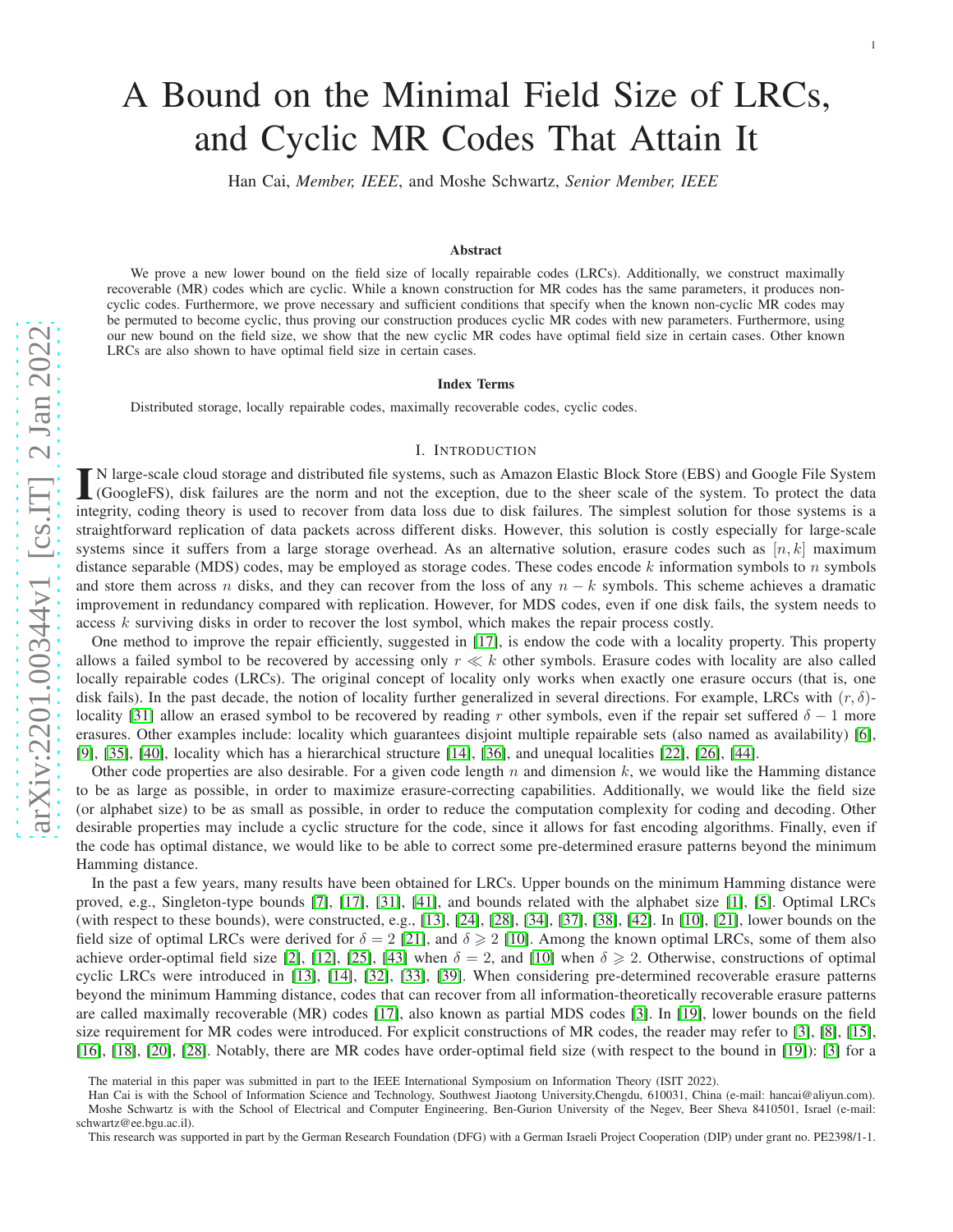single global parity check  $(h = 1)$ , [\[4\]](#page-25-16), [\[19\]](#page-26-20) for  $h = 2$ , [\[16\]](#page-25-14) for  $h = 3$  and  $\delta = 2$ , and [\[8\]](#page-25-12), [\[18\]](#page-25-15) for  $h \leq \delta + 1$  a constant, and  $n = \Theta(r^2)$ .

The above summary shows how subsets of the mentioned desired properties may be obtained simultaneously. However, to the best of our knowledge, there are no explicit constructions that achieve all them, namely, cyclic MR codes with optimal field size. In this paper, we propose a construction which gives a positive answer to this problem. Our construction produces cyclic MR codes that share the same parameters as one of the known non-cyclic constructions in [\[19\]](#page-26-20). We also show that under certain conditions, the non-cyclic construction from [\[19\]](#page-26-20) can be permuted to become a cyclic code, whereas in other cases it cannot, thus proving our construction produces cyclic MR codes with new parameters. To prove the optimality of the field size, we prove a new general bound for LRCs, and show that our construction has an optimal field size when  $r = 2$ . Since the bound is for general LRCs, as a byproduct we get that some known constructions have optimal field size when  $r = 2$ , a result which has not been claimed before.

The remainder of this paper is organized as follows. Section [II](#page-1-0) introduces some preliminaries about LRCs. Section [III](#page-3-0) proves a new bound on the field size of LRCs. Section [IV](#page-6-0) describes a construction of cyclic MR codes, as well as sufficient and necessary conditions under which a known non-cyclic construction from [\[19\]](#page-26-20) may be permuted to become cyclic. Section [V](#page-20-0) concludes this paper with some remarks.

# II. PRELIMINARIES

<span id="page-1-0"></span>In this section, we present notation and some necessary known results, which are used throughout the paper. For a positive integer  $n \in \mathbb{N}$ , we define  $[n] = \{0, 1, \ldots, n-1\}$ . If  $m|n$  is a positive integer, we denote

$$
\langle m \rangle \triangleq m\mathbb{Z} \cap [n] = \{0, m, 2m, \dots, n-m\}.
$$

Thus,  $\langle m \rangle$  implicitly depends on n, whose value should be understood from the context.

For any prime power q, let  $\mathbb{F}_q$  denote the finite field of size q, let  $\mathbb{F}_q^m$  denote the set of vectors of length m over  $\mathbb{F}_q$ , and let  $\mathbb{F}_q^{m \times n}$  denote the set of all possible  $m \times n$  matrices over  $\mathbb{F}_q$ .

An  $[n, k]_q$  linear code, C, over  $\mathbb{F}_q$ , is a k-dimensional subspace of  $\mathbb{F}_q^n$ . Such a code may be specified as the row-space of a  $k \times n$  generator matrix  $G = (g_0, g_1, \ldots, g_{n-1})$ , where  $g_i$  is a column vector of length k for all  $i \in [n]$ . Specifically, it is called an  $[n, k, d]_q$  linear code if the minimum Hamming distance of the code is d. For a subset  $S \subseteq [n]$ , we define

$$
\text{span}(S) \triangleq \text{span}\{g_i : i \in S\},
$$
  

$$
\text{rank}(S) \triangleq \text{rank}(\text{span}(S)).
$$

The code C can also be specified by a parity-check matrix  $H \in \mathbb{F}_q^{(n-k)\times n}$ , i.e.,  $\mathcal{C} = \{c \in \mathbb{F}_q^n : Hc^{\intercal} = 0\}$ , where  $\text{rank}(H) =$  $n - k$ . Given a non-empty set of coordinates,  $S \subseteq [n]$ , the punctured code  $\mathcal{C}|_S$  is the code obtained from C by deleting the code symbols at positions  $[n] \setminus S$ . Thus,  $C|_S$  is generated by  $G|_S$  which is obtained from G by deleting the columns at  $[n] \setminus S$ . Similarly, the shortened code  $\mathcal{C}|^S$  is the code whose parity matrix is  $H|_S$ , namely, the matrix obtained from H by deleting the columns at  $[n] \setminus S$ .

An  $[n, k]_q$  linear code, C, is said to be a cyclic code if  $c = (c_0, c_1, \dots, c_{n-1}) \in \mathcal{C}$  implies that  $\sigma(c) \triangleq (c_{n-1}, c_0, c_1, \dots, c_n)$  $c_{n-2}$ ) ∈ C, where  $\sigma$  is the cyclic shift operator by one place. It is well known (see [\[27\]](#page-26-22)) that a cyclic code with length n over  $\mathbb{F}_q$  corresponds to a principal ideal of  $\mathbb{F}_q[x]/(x^n-1)$ . Thus, let C be generated by a monic polynomial  $g(x)|(x^n-1)$ , which is called the generator polynomial of C. When  $n|q^m-1$ , assume  $\alpha$  is a primitive nth root of unity of  $\mathbb{F}_{q^m}$ , then the cyclic code C can be also be determined by the roots of  $g(x)$ , i.e.,  $R_{\mathcal{C}} = {\alpha^i : g(\alpha^i) = 0}.$ 

We shall encounter many Vandermonde matrices in the following section. Since we use a broader-than-usual definition for such matrices, we give it here explicitly. Let  $\alpha_1, \ldots, \alpha_n \in \mathbb{F}_q$  be *n* distinct elements. We say the following  $m \times n$  matrix is a Vandermonde matrix,

$$
\Pi \cdot D \cdot \begin{pmatrix} 1 & 1 & \dots & 1 \\ \alpha_0 & \alpha_1 & \dots & \alpha_{n-1} \\ \vdots & \vdots & & \vdots \\ \alpha_0^{m-1} & \alpha_1^{m-1} & \dots & \alpha_{n-1}^{m-1} \end{pmatrix} D',
$$

where  $\Pi$  is a permutation matrix, and where D and  $D'$  are invertible diagonal matrices. It is well known that the rank of such a matrix is min  $\{m, n\}.$ 

## *A. Locally Repairable Codes*

In [\[17\]](#page-25-0), Gopalan *et al.* introduced a definition for the locality of code symbols. For  $j \in [n]$ , the jth code symbol,  $c_j$ , of an  $[n, k, d]_q$  linear code, C, is said to have locality r if it can be recovered by accessing at most r other symbols of C. This has been generalized in [\[31\]](#page-26-0) to the following definition: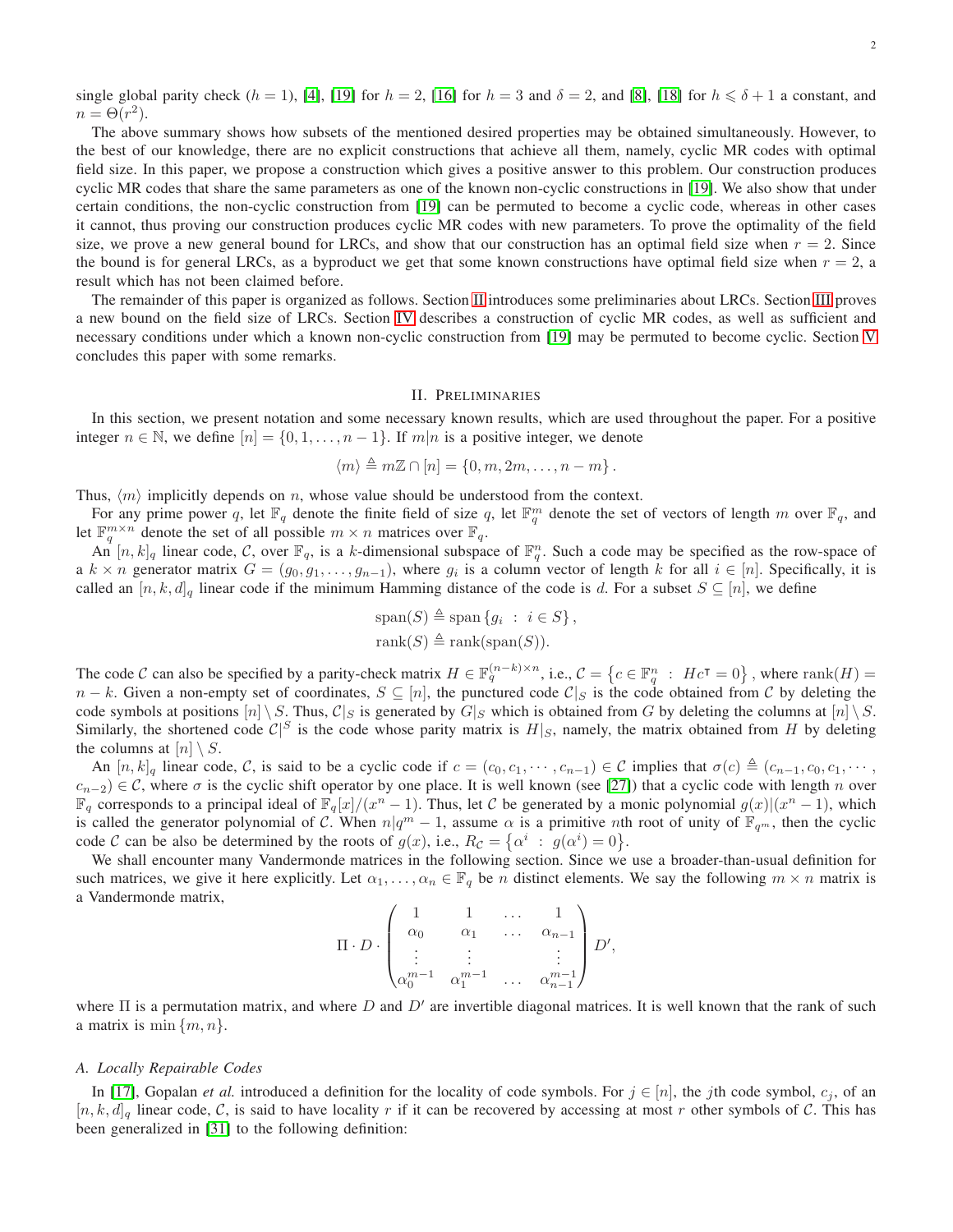**Definition 1:** Let C be an  $[n, k, d]_q$  linear code, and let G be a generator matrix for it. For  $j \in [n]$ , the jth code symbol,  $c_j$ , of C, is said to have  $(r, \delta)$ -locality if there exists a subset  $S_j \subseteq [n]$  such that:

- $j \in S_j$  and  $|S_j| \leq r + \delta 1$ ; and
- the minimum Hamming distance of the punctured code  $\mathcal{C}|_{S_j}$  is at least  $\delta$ .

In that case, the set  $S_j$  is also called a repair set of  $c_j$ . The code C is said to have information  $(r, \delta)$ -locality if there exists  $S \subseteq [n]$  with rank $(S) = k$  such that for each  $j \in S$ ,  $c_j$  has  $(r, \delta)$ -locality. Furthermore, the code C is said to have all-symbol  $(r, \delta)$ -locality if all the code symbols have  $(r, \delta)$ -locality.

Thus, the definition of symbol locality from [\[17\]](#page-25-0) is the special case of  $\delta = 2$  in the definition from [\[31\]](#page-26-0). In [\[31\]](#page-26-0) (and for the case  $\delta = 2$ , originally [\[17\]](#page-25-0)), the following upper bound on the minimum Hamming distance of linear codes with information  $(r, \delta)$ -locality is derived.

<span id="page-2-0"></span>**Lemma 1** ([\[31\]](#page-26-0)): For an  $[n, k, d]_q$  linear code with information  $(r, \delta)$ -locality,

$$
d \leqslant n - k + 1 - \left( \left\lceil \frac{k}{r} \right\rceil - 1 \right) (\delta - 1).
$$

Codes with information  $(r, \delta)$ -locality are said to be *optimal locally repairable codes (optimal LRCs)* if their minimum Hamming distance attains the bound of Lemma [1](#page-2-0) with equality. It is known that optimal LRCs with all-symbol  $(r, \delta)$ -locality have a specific structure to their repair sets.

<span id="page-2-2"></span>**Lemma 2** ([\[10\]](#page-25-8), [\[37\]](#page-26-11)): Let C be an optimal  $[n, k, d]_q$  LRC with all-symbol  $(r, \delta)$ -locality. Let  $\Gamma \subseteq 2^{[n]}$  be the set of all possible repair sets. Write  $k = ru + v$ , for integers u and v, and  $0 \le v \le r - 1$ . If  $(r + \delta - 1)|n, k > r$ , and additionally,  $u \geq 2(r - v + 1)$  or  $v = 0$ , then there exists a set of repair sets  $S \subseteq \Gamma$ , such that:

- All  $S \in \mathcal{S}$  are of cardinality  $|S| = r + \delta 1$ , and  $\mathcal{S}$  is a partition of [n].
- For any  $S \in \mathcal{S}$ ,  $\mathcal{C}|_S$  is an  $[r + \delta 1, r, \delta]_q$  MDS code.

**Remark 1:** The partitioning of [n] by repair sets was first proved in [\[37\]](#page-26-11) only for the case  $r|k$ , i.e.,  $v = 0$ . Recently, this property was proved in [\[10\]](#page-25-8) also for the case  $u \ge 2(r - v + 1)$ .

In [\[21\]](#page-26-14), Guruswami *et al.* asked a fundamental interesting question: How long can an optimal LRC with  $(r, \delta = 2)$ -locality be? They derived the following upper bound on the code length.

**Lemma 3** ([\[21\]](#page-26-14)): Let C be an optimal  $[n, k, d]_q$  LRC with all-symbol  $(r, 2)$ -locality. If  $d \ge 5$ ,  $k > r$ ,  $(r + 1)|n$ , and additionally,  $r|k$  or  $k \ge 2r^2 + 2r - (2r - 1)(k \mod r)$ , then

$$
n = \begin{cases} O\left(dq^{\frac{4(d-2)}{d-a}-1}\right), & \text{if } a = 1,2, \\ O\left(dq^{\frac{4(d-3)}{d-a}-1}\right), & \text{if } a = 3,4, \end{cases}
$$
 (1)

where  $a \in \{1, 2, 3, 4\}$ , and  $a \equiv d \pmod{4}$ .

In [\[10\]](#page-25-8), this problem is further considered for optimal LRCs with all-symbol  $(r, \delta)$ -locality,  $\delta \geq 2$ .

**Lemma 4** ([\[10\]](#page-25-8)): Let  $n = w(r + \delta - 1)$ ,  $\delta > 2$ ,  $k = ur + v$ ,  $0 \le v \le r - 1$ , and additionally,  $u \ge 2(r - v + 1)$  or  $v = 0$ , where all parameters are integers. Assume that there exists an optimal  $[n, k, d]_q$  linear code C with all-symbol  $(r, \delta)$ -locality, and define  $t = |(d-1)/\delta|$ . If  $t \ge 2$ , then

$$
n \leqslant \begin{cases} \frac{(t-1)(r+\delta-1)}{2r(q-1)} q^{\frac{2(w-u)r-2v}{t-1}} & \text{if } t \text{ is odd} \\ \frac{t(r+\delta-1)}{2r(q-1)} q^{\frac{2(w-u)r-2v}{t}} & \text{if } t \text{ is even} \end{cases}
$$
\n
$$
= O\left(\frac{t(r+\delta)}{r} q^{\frac{(w-u)r-v}{\lfloor t/2\rfloor} - 1}\right),
$$

where  $w - u$  can also be rewritten as  $w - u = \lfloor (d - 1 + v)/(r + \delta - 1) \rfloor$ .

#### *B. Maximally Recoverable Codes*

Maximally recoverable (MR) codes are an extremal case of LRCs, that maximize the erasure-repair capability.

<span id="page-2-1"></span>**Definition 2:** Let C be an  $[n, k, d]_q$  code with all-symbol  $(r, \delta)$ -locality, and define  $S \triangleq \{S_i : i \in [n]\}$ , where  $S_i$  is a repair set for coordinate i. The code C is said to be a *maximally recoverable (MR) code* if S is a partition of  $[n]$ , and for any  $R_i \subseteq S_i$  such that  $|S_i \setminus R_i| = \delta - 1$ , the punctured code  $\mathcal{C}|_{\cup_{i \in [n]} R_i}$  is an MDS code.

In general,  $S_i$  for  $i \in [n]$ , are not required to be of the same size. However, from an application point of view, equal-sized repair sets simplify the implementation, bringing us to the following definition: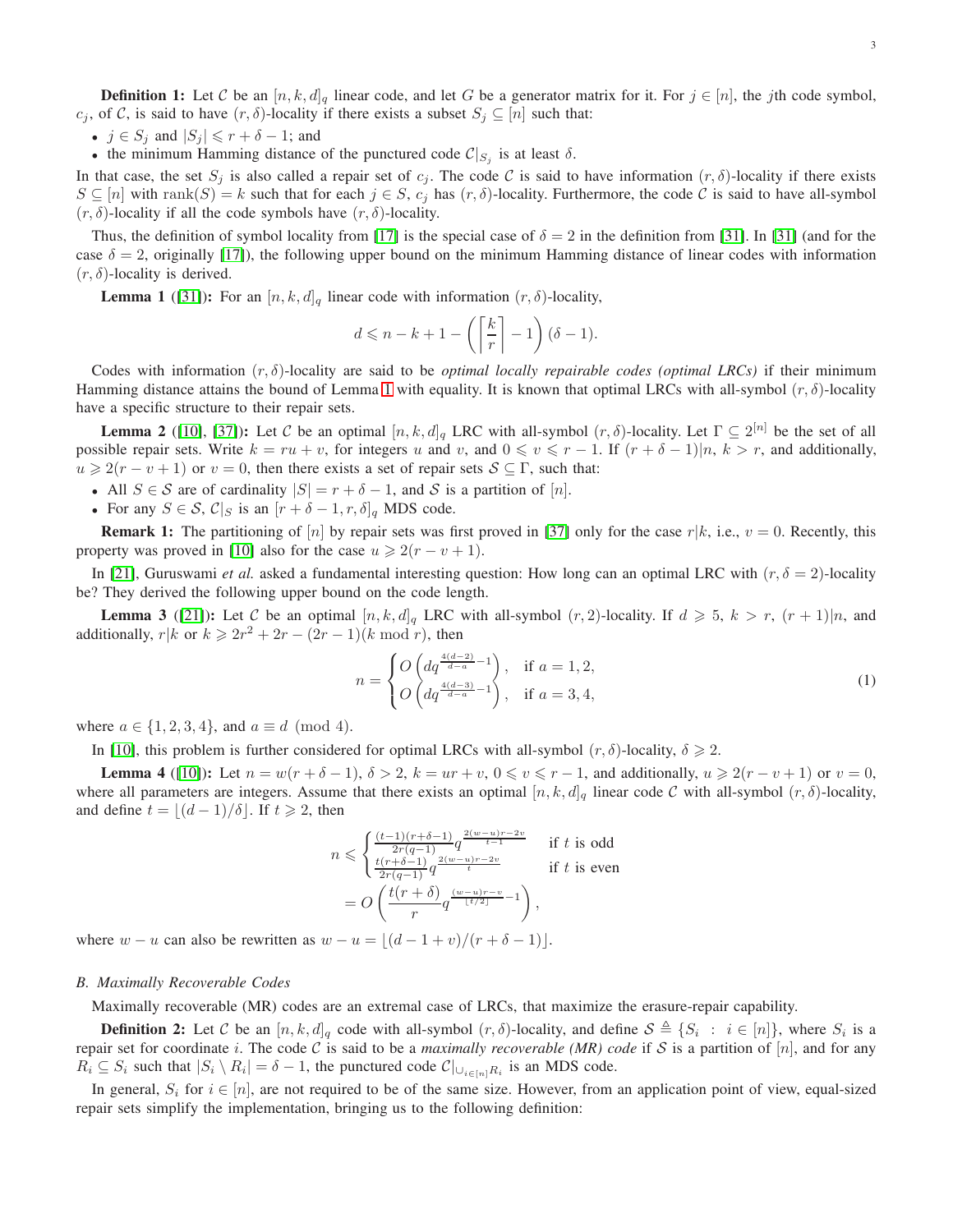**Definition 3:** Let C be an  $[n, k, d]_q$  MR code, as in Definition [2.](#page-2-1) If each  $S_i \in S$  is of size  $|S_i| = r + \delta - 1$  (implying  $r + \delta - 1|n$ , we define

$$
m \triangleq \frac{n}{r + \delta - 1}, \qquad h \triangleq mr - k.
$$

Then C is said to be an  $(n, r, h, \delta, q)$ -MR code.

We first note that it is easy to verify that  $(n, r, h, \delta, q)$ -MR codes are optimal  $[n, k, d]_q$  LRCs with all-symbol  $(r, \delta)$ -locality. We can regard each codeword of an  $(n, r, h, \delta, q)$ -MR code, as an  $m \times (r + \delta - 1)$  array, by placing each repair set in S as a row, when S forms a parition of [n]. In this way,  $(n, r, h, \delta, q)$ -MR codes match the definition of partial MDS (PMDS) codes, as defined in [\[3\]](#page-25-11). When implemented in a distributed-storage setting, each entry of a codeword array corresponds to a sector, each column of the array corresponds to a disk, and each row to a stripe. Thus, an  $(n, r, h, \delta, q)$ -MR code can recover from  $\delta$  − 1 sector erasures in each stripe, and additional h erased sectors anywhere. We mention in passing that a more restricted type of codes, called sector-disk (SD) codes, are capable of recovering from  $\delta-1$  disk erasures, and additional h erased sectors (see [\[11\]](#page-25-17), [\[30\]](#page-26-23)).

Paralleling the general case of optimal LRCs, it is interesting to ask what is the minimum alphabet size required by MR codes.

<span id="page-3-1"></span>**Lemma 5** ([\[19,](#page-26-20) Theorem I.1]): Let C be an  $(n, r, h, \delta, q)$ -MR code,  $h \ge 2$ . If  $m \triangleq \frac{n}{r+\delta-1} \ge 2$ , then

$$
q = \Omega(nr^{\varepsilon}),
$$

where  $\varepsilon = \min\{\delta - 1, h - 2\lceil \frac{h}{m} \rceil\}/\lceil \frac{h}{m} \rceil$ , and where h and  $\delta$  are regarded as constants. Additionally, 1) If  $m \geqslant h$ :

$$
q = \Omega\left(nr^{\min\{\delta - 1, h - 2\}}\right).
$$

2) If  $m \leq h$ ,  $m|h$ , and  $\delta - 1 \leq h - \frac{2h}{m}$ :

$$
q = \Omega\left(n^{1 + \frac{m(\delta - 1)}{h}}\right).
$$

3) If  $m \leq h$ ,  $m|h$ , and  $\delta - 1 > h - \frac{2h}{m}$ :

$$
q = \Omega\left(n^{m-1}\right).
$$

**Remark 2:** For the case  $h = 1$ , the field size requirement of an  $(n, r, h, \delta, q)$ -MR code may be as small as  $q = \Theta(r+\delta-1)$ . This is attainable since the punctured code over any repair set together with the single global parity check is an  $[r+\delta, r, \delta+1]_q$ MDS code when  $(r + \delta - 1)|k$  or  $u \ge 2(r - v + 1)$ , where  $k = ur + v$  with  $0 \le v \le r - 1$  (see [\[10\]](#page-25-8)).

Definition 4: A family of (n, r, h, δ, q)-MR codes has *order-optimal field size* if it attains one of the bounds of Lemma [5](#page-3-1) asymptotically for  $h \ge 2$ , or if it has  $q = \Theta(r + \delta - 1)$  for  $h = 1$ .

# III. A NEW BOUND ON OPTIMAL LRCS

<span id="page-3-0"></span>In this section we present a new bound on the parameters of optimal LRCs with all-symbol  $(r, \delta)$ -locality. This bound is not specific to MR codes or cyclic codes. The bound does, however, require certain divisibility conditions, which are common to several constructions of optimal LRCs. We proceed by describing two base cases in the next two lemmas. We then recall a parameter reduction lemma. The combination of the three results in the main bound.

<span id="page-3-2"></span>**Lemma 6:** Let C be an optimal  $[n = (u + 1)(r + \delta - 1), ur, r + 2\delta - 1]_q$  LRC with all-symbol  $(r, \delta)$ -locality. If  $2|r$ , then

$$
u+1 \leqslant (q^{r/2}+1)\Big/\left\lfloor\frac{2r+2\delta-2}{r}\right\rfloor.
$$

*Proof:* Denote  $t \triangleq [(2r + 2\delta - 2)/r]$  and  $t' \triangleq [(2r + 2\delta - 2)/r]$ . By Lemma [2,](#page-2-2) the code C has a parity-check matrix of the following form,

$$
P = \begin{pmatrix} V_{0,0} & V_{0,1} & \cdots & V_{0,t-1} & 0 & 0 & \cdots & 0 & \cdots & 0 & 0 & \cdots & 0 \\ 0 & 0 & \cdots & 0 & V_{1,0} & V_{1,1} & \cdots & V_{1,t-1} & \cdots & 0 & 0 & \cdots & 0 \\ \vdots & \vdots & \vdots & \vdots & \vdots & \vdots & \vdots & \ddots & \vdots & \vdots & \vdots \\ 0 & 0 & \cdots & 0 & 0 & 0 & \cdots & 0 & \cdots & V_{u,0} & V_{u,1} & \cdots & V_{u,t-1} \\ W_{0,0} & W_{0,1} & \cdots & W_{0,t-1} & W_{1,0} & W_{1,1} & \cdots & W_{1,t-1} & \cdots & W_{u,0} & W_{u,1} & \cdots & W_{u,t-1} \end{pmatrix}
$$

where  $V_{i,j} \in \mathbb{F}_q^{(\delta-1)\times (r/2)}$ ,  $W_{i,j} \in \mathbb{F}_q^{r \times (r/2)}$  for  $i \in [u+1]$  and  $j \in [t-1]$ , and  $(V_{i,0}, V_{i,1}, \dots, V_{i,t-1})$  is parity-check matrix of an  $[r + \delta - 1, r, \delta]_q$  MDS code for  $i \in [u + 1]$ . This implies that the matrices  $V_{i,t-1}$  and  $W_{i,t-1}$ ,  $i \in [u + 1]$ , have  $\frac{r}{2}$  columns each when  $r|(2r + 2\delta - 2)$ , and  $(2r + 2\delta - 2)$  mod  $\frac{r}{2}$  otherwise.

,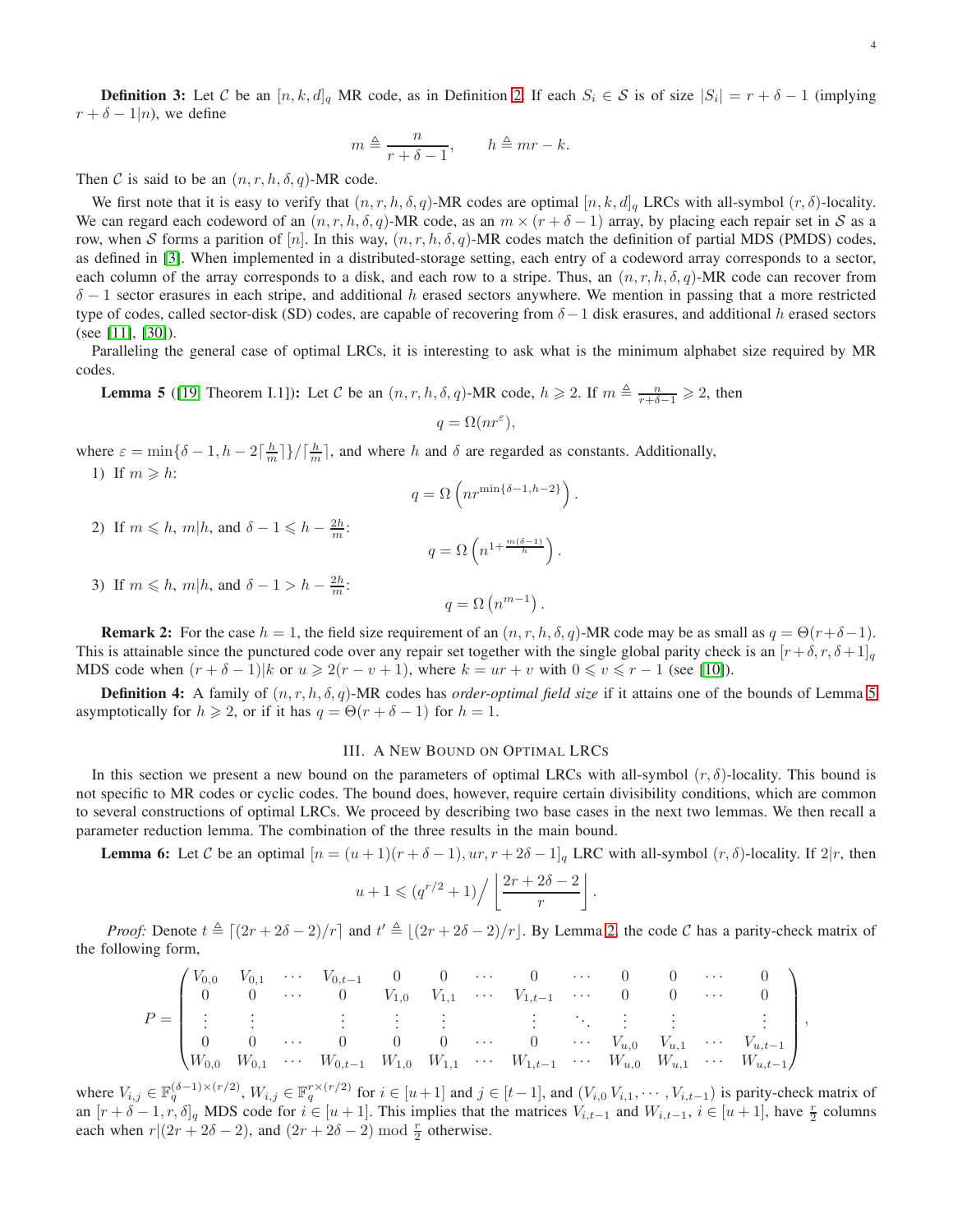Let us consider the following square  $(r + 2\delta - 2) \times (r + 2\delta - 2)$  matrices,

$$
E_{a,b,i,j} \triangleq \begin{pmatrix} V_{a,0} & \cdots & V_{a,i-1} & V_{a,i+1} & \cdots & V_{a,t-1} & 0 & \cdots & 0 & 0 & \cdots & 0 \\ 0 & \cdots & 0 & 0 & \cdots & 0 & V_{b,0}, & \cdots & V_{b,j-1} & V_{b,j+1} & \cdots & V_{b,t-1} \\ W_{a,0}, & \cdots & W_{a,i-1} & W_{a,i+1} & \cdots & W_{a,t-1} & W_{b,0}, & \cdots & W_{b,j-1} & W_{b,j+1} & \cdots & W_{b,t-1} \end{pmatrix},
$$

where  $a, b \in [u+1], a \neq b$ , and  $i, j \in [t']$ . Since the minimum Hamming distance of C is  $r + 2\delta - 1$ , any  $r + 2(\delta - 1)$  columns from P are linearly independent. This implies that the matrices  $E_{a,b,i,j}$  defined above have full rank.

Recall that  $(V_{a,0}, V_{a,1}, \cdots, V_{a,t-1})$  is a parity-check matrix of an  $[r+\delta-1, r, \delta]_q$  MDS code. Thus,  $(V_{a,1}, \cdots, V_{a,i-1}, V_{a,i+1}, \cdots, V_{a,t-1})$ is an invertible  $(\delta -1) \times (\delta -1)$  matrix. A similar claim follows for  $(V_{b,1}, \cdots, V_{b,j-1}, V_{b,j+1}, \cdots, V_{b,t-1})$ . Hence, after simple column and row operations, the full rank of  $E_{a,b,i,j}$  implies that

$$
\begin{pmatrix}\n0 & V_{a,1} & \cdots & V_{a,i-1} & V_{a,i+1} & \cdots & V_{a,t-1} & 0 & 0 & \cdots & 0 & 0 & \cdots & 0 \\
0 & 0 & \cdots & 0 & 0 & \cdots & 0 & 0 & V_{b,1} & \cdots & V_{b,j-1} & V_{b,j+1} & \cdots & V_{b,t-1} \\
W_{a,i}^* & 0 & \cdots & 0 & 0 & \cdots & 0 & W_{b,j}^* & 0 & \cdots & 0 & 0 & \cdots & 0\n\end{pmatrix}
$$

has full rank, implying also that

<span id="page-4-1"></span>
$$
rank(W_{a,i}^*, W_{b,j}^*) = r,
$$
\n(2)

for  $a, b \in [u+1]$ ,  $a \neq b$ , and  $i, j \in [t']$ . We also mention that if either  $i = 0$  or  $j = 0$ , natural adjustments need to be made, that is, zeroing  $V_{a,1}$  instead of  $V_{a,0}$ , and  $V_{b,1}$  instead of  $V_{b,0}$ .

Next, assume  $a \in [u+1]$ , and  $i, j \in [t']$ ,  $i \neq j$ . We pick only  $r + \delta - 1$  columns from P, which must therefore be linearly independent, giving us,

$$
r + \delta - 1 = \operatorname{rank}\begin{pmatrix} V_{a,0} & V_{a,1} & \cdots & V_{a,t-1} \\ W_{a,0} & W_{a,1} & \cdots & W_{a,t-1} \end{pmatrix}
$$
  
\n
$$
= \operatorname{rank}\begin{pmatrix} V_{a,0} & V_{a,0} & V_{a,1} & \cdots & V_{a,t-1} \\ W_{a,0} & W_{a,0} & W_{a,1} & \cdots & W_{a,t-1} \end{pmatrix}
$$
  
\n
$$
= \operatorname{rank}\begin{pmatrix} V_{a,0} & 0 & V_{a,1} & \cdots & V_{a,t-1} \\ W_{a,0} & W_{a,j}^* & W_{a,1} & \cdots & W_{a,t-1} \end{pmatrix}
$$
  
\n
$$
= \operatorname{rank}\begin{pmatrix} V_{a,0} & 0 & V_{a,1} & \cdots & V_{a,i-1} & V_{a,i+1} & \cdots & V_{a,t-1} \\ W_{a,0} & W_{a,j}^* & W_{a,1} & \cdots & W_{a,i-1} & W_{a,i+1} & \cdots & W_{a,t-1} \end{pmatrix}
$$
  
\n
$$
= \operatorname{rank}\begin{pmatrix} 0 & 0 & V_{a,1} & \cdots & V_{a,i-1} & V_{a,i+1} & \cdots & V_{a,t-1} \\ W_{a,i}^* & W_{a,j}^* & 0 & \cdots & 0 & 0 & \cdots & 0 \end{pmatrix}.
$$
 (3)

<span id="page-4-0"></span>We explain why the fourth equality holds in more detail. The column operations performed in order to obtain  $W^*_{a,j}$  may be written as

$$
\begin{pmatrix} 0 \\ W_{a,j}^* \end{pmatrix} = \sum_{\tau \in [t] \setminus \{j\}} \begin{pmatrix} V_{a,\tau} \\ W_{a,\tau} \end{pmatrix} E_{\tau},
$$

where  $E_0 = I$  is the identity matrix. It then follows that

$$
(V_{a,0},\ldots,V_{a,j-1},V_{a,j+1},\ldots,V_{t-1})\cdot\begin{pmatrix}E_0\\ \vdots\\ E_{j-1}\\ E_{j+1}\\ \vdots\\ E_{t-1}\end{pmatrix}=0.
$$

Since  $(V_{a,0},...,V_{a,j-1},V_{a,j+1},...,V_{t-1})$  is a parity-check matrix for an  $[\frac{r}{2}+\delta-1,\frac{r}{2},\delta]_q$  MDS code, we have that the matrix  $(E_0^{\mathsf{T}}, \ldots, E_{j-1}^{\mathsf{T}}, E_j^{\mathsf{T}}, \ldots, E_{t-1}^{\mathsf{T}})$  is a generator matrix for that code. Hence, any  $\frac{r}{2}$  columns of it are linearly independent. In particular, that means  $E_i$  is invertible. We can therefore write,

$$
\begin{pmatrix} V_{a,i} \\ W_{a,i} \end{pmatrix} = - \sum_{\tau \in [t] \backslash \{i,j\}} \begin{pmatrix} V_{a,\tau} \\ W_{a,\tau} \end{pmatrix} E_{\tau} E_{i}^{-1} + \begin{pmatrix} 0 \\ W_{a,j}^{*} \end{pmatrix} E_{i}^{-1}
$$

This completes the detailed explanation for the fourth equality in [\(3\)](#page-4-0). The main observation is that [\(3\)](#page-4-0) gives

<span id="page-4-2"></span>
$$
rank(W_{a,i}^*, W_{a,j}^*) = r,\t\t(4)
$$

.

for  $a \in [u+1]$ , and  $i, j \in [t']$ ,  $i \neq j$ . Again, if  $i = 0$  or  $j = 0$ , a natural adjustment needs to be made.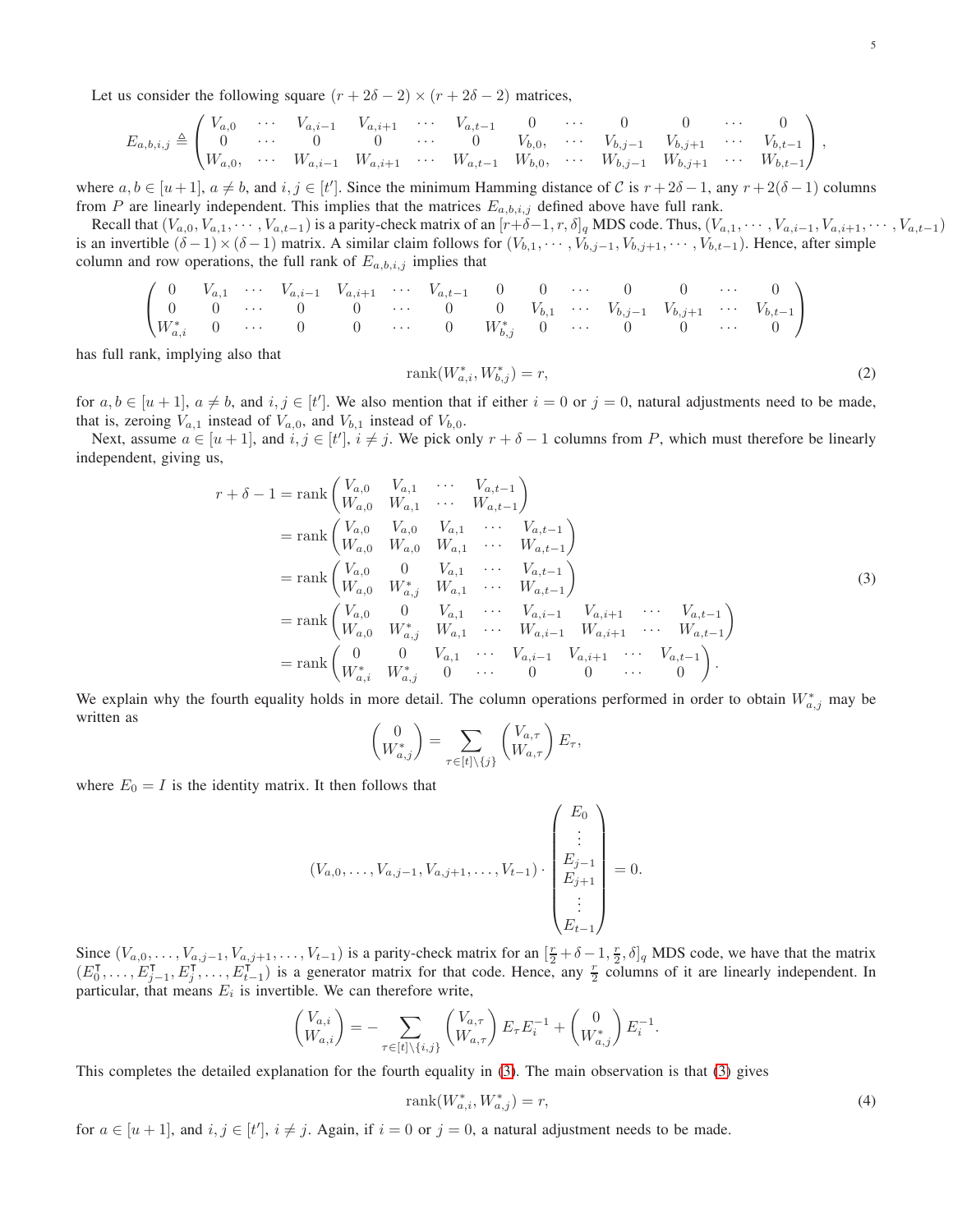П

Let us define the following set of subspaces

$$
\mathcal{W} \triangleq \left\{ \mathit{colspan}(W^*_{a,i}) \ : \ a \in [u+1], i \in [t'] \right\},\
$$

where colspan( $\cdot$ ) of a matrix denotes its column space. By [\(2\)](#page-4-1) and [\(4\)](#page-4-2) we learn that W contains only  $\frac{r}{2}$ -dimensional spaces, which are all distinct, hence

$$
|\mathcal{W}| = (u+1)t' = (u+1)\left\lfloor \frac{2r+2\delta-2}{r} \right\rfloor
$$

.

,

Additionally, any two subspaces from  $W$  intersect only trivially, hence

$$
(u+1)\left\lfloor \frac{2r+2\delta-2}{r} \right\rfloor = |\mathcal{W}| \leqslant \frac{q^r-1}{q^{r/2}-1} = q^{r/2} + 1.
$$

Rearranging this gives the desired claim.

For the case  $2 \nmid r$ , we also have a similar lemma.

<span id="page-5-0"></span>**Lemma 7:** Let C be an optimal  $[n = (u + 2)(r + \delta - 1), ur, 2r + 3\delta - 2]_q$  LRC with all-symbol  $(r, \delta)$ -locality. If  $2 \nmid r$ , then

$$
u \leqslant q^{(r+1)/2}.
$$

*Proof:* By Lemma [2,](#page-2-2) and after simple row operations, the code  $C$  has a parity-check matrix of the following form,

$$
P = \begin{pmatrix} I_{\delta-1} & V_{0,0} & V_{0,1} & 0 & 0 & 0 & \cdots & 0 & 0 & 0 \\ 0 & 0 & 0 & I_{\delta-1} & V_{1,0} & V_{1,1} & \cdots & 0 & 0 & 0 \\ \vdots & \vdots & \vdots & \vdots & \vdots & \vdots & \ddots & \vdots & \vdots & \vdots \\ 0 & 0 & 0 & 0 & 0 & 0 & \cdots & I_{\delta-1} & V_{u+1,0} & V_{u+1,1} \\ 0 & W_{0,0} & W_{0,1} & 0 & W_{1,0} & W_{1,1} & \cdots & 0 & W_{u+1,0} & W_{u+1,1} \end{pmatrix}
$$

where  $I_{\delta-1}$  is the  $(\delta-1) \times (\delta-1)$  identity matrix,  $V_{i,1} \in \mathbb{F}_q^{(\delta-1) \times ((r-1)/2)}$ ,  $V_{i,2} \in \mathbb{F}_q^{(\delta-1) \times ((r+1)/2)}$ ,  $W_{i,1} \in \mathbb{F}_q^{2r \times ((r-1)/2)}$ ,  $W_{i,2} \in \mathbb{F}_q^{2r \times ((r+1)/2)}$ , and  $(I_{\delta-1}, V_{i,1}, V_{i,2})$  is a parity-check matrix of an  $[r+\delta-1, r, \delta]_q$  MDS code, for all  $i \in [u+2]$ .

Consider the following square  $(2r + 3\delta - 3) \times (2r + 3\delta - 3)$  matrices,

$$
E_{a,b} \triangleq \begin{pmatrix} I_{\delta-1} & V_{0,0} & V'_{0,1} & 0 & 0 & 0 & 0 \\ 0 & 0 & 0 & I_{\delta-1} & V_{a,1} & 0 & 0 \\ 0 & 0 & 0 & 0 & 0 & I_{\delta-1} & V_{b,1} \\ 0 & W_{0,0} & W'_{0,1} & 0 & W_{a,1} & 0 & W_{b,1} \end{pmatrix},
$$

where  $a, b \in [u+2] \setminus \{0\}$ ,  $a \neq b$ , and where  $V'_{0,1}$  and  $W'_{0,1}$  are the first  $\frac{r-1}{2}$  columns of  $V_{0,1}$  and  $W_{0,1}$ , respectively. Since the minimum Hamming distance of C is  $2r + 3\delta - 2$ , any  $2r + 3\delta - 3$  columns from P are linearly independent, and in particular,

$$
rank(E_{a,b}) = 2r + 3\delta - 3.
$$

This implies that

$$
rank(W_{0,0}, W'_{0,1}, W_{a,1}, W_{b,1}) = 2r.
$$

By the size of the matrices, we also must have

$$
rank(W_{a,1}, W_{b,1}) = r + 1,
$$

and also

rank
$$
(W_{a,1})
$$
 = rank $(W_{b,1})$  =  $\frac{r+1}{2}$ .

We now denote  $U' = \text{colspan}(W_{0,0}, W'_{0,1}) \subseteq \mathbb{F}_q^{2r}$ . Obviously,  $\dim(U') = r - 1$ . Let us arbitrarily choose an  $(r + 1)$ dimensional subspace  $\overline{U} \subseteq \mathbb{F}_q^{2r}$  such that  $\mathbb{F}_q^{2r} = U' + \overline{U}$ , namely,  $\dim(\overline{U}) = r + 1$  and  $U' \cap \overline{U} = \{0\}$ . For any vector  $x \in \mathbb{F}_q^{2r}$ , let  $\widetilde{x} \in \mathbb{F}_q^{2r}$  denotes its projection onto  $\widetilde{U}$ , that is,  $\widetilde{x} \in \widetilde{U}$  is the unique vector such that  $x = x' + \widetilde{x}$ , with  $x' \in U'$ . For any  $a \in [u+2] \setminus \{0\}$ , we then construct  $W_{a,1}$  from  $W_{a,1}$  by replacing each column vector with its projection onto U. It then follows, that for all  $a, b \in [u+2] \setminus \{0\}, a \neq b$ ,

$$
rank(W_{0,0}, W'_{0,1}, W_{a,1}, W_{b,1}) = 2r,
$$

and also

$$
rank(\widetilde{W}_{a,1}) = rank(\widetilde{W}_{b,1}) = \frac{r+1}{2}.
$$

Let us construct the set of subspaces

$$
\mathcal{W} \triangleq \left\{\text{colspan}(\widetilde{W}_{a,1}) \ : \ a \in [u+2] \setminus \{0\} \right\}.
$$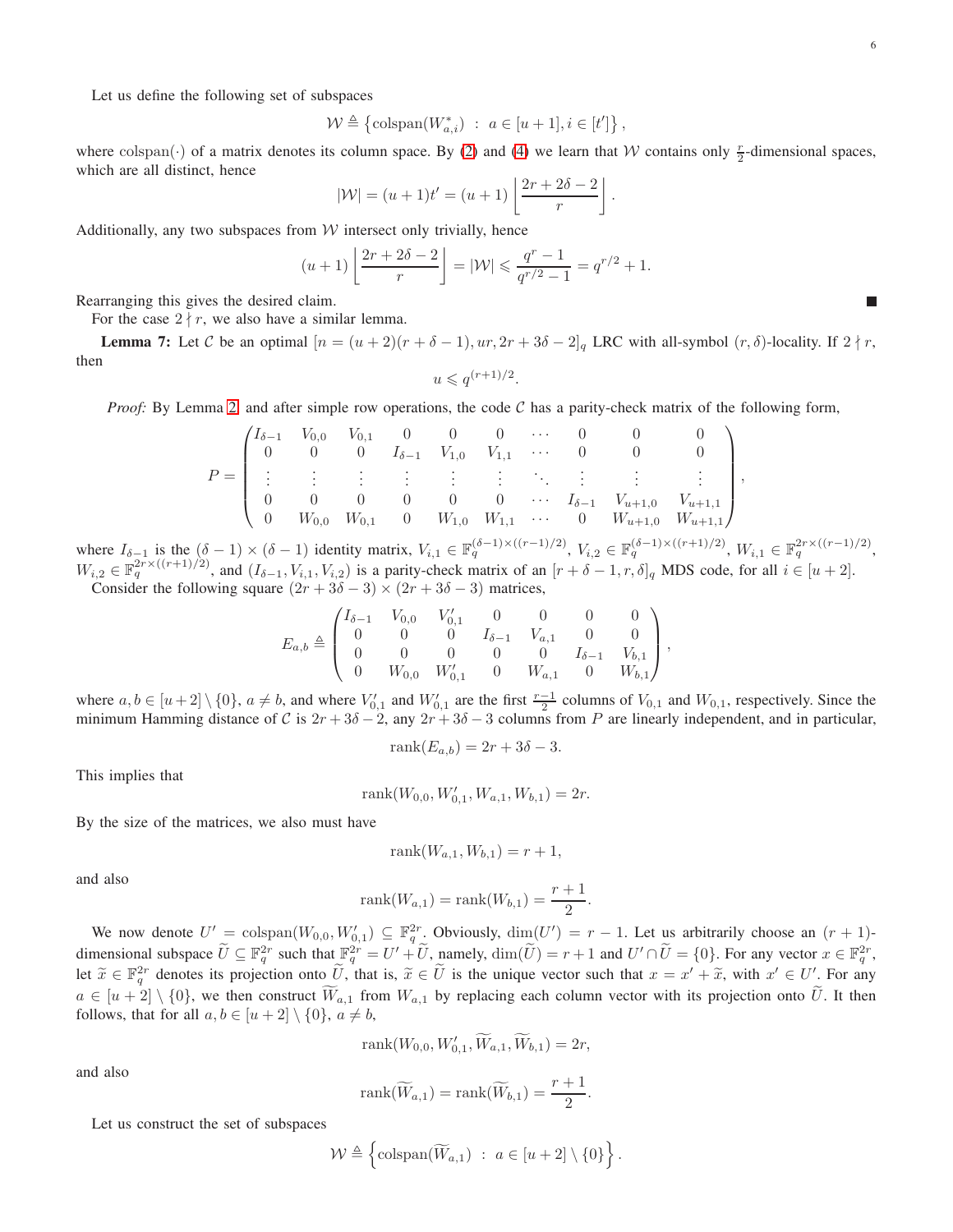By the previous discussion, W contains  $u + 1$  subspaces of  $\tilde{U}$ , each of dimension  $\frac{r+1}{2}$ , any two of which intersect only trivially. Additionally, the sum of any two subspaces from W, summed together with the fixed  $(r - 1)$ -dimensional subspace  $\text{colspan}(W_{0,0}) + \text{colspan}(W'_{0,1}),$  gives  $\mathbb{F}_q^{2r}$ . Thus,

$$
u + 1 = |\mathcal{W}| \leqslant \frac{q^{r+1} - 1}{q^{(r+1)/2} - 1} = q^{(r+1)/2} + 1,
$$

completing the proof.

The final component in our main bounding theorem is a parameter-reduction lemma. This lemma was proved in [\[10\]](#page-25-8).

<span id="page-6-1"></span>**Lemma 8** ([\[10\]](#page-25-8) Corollary 2): Let  $n = m(r+\delta-1)$ ,  $\delta \ge 2$ ,  $k = ur+v > r$ , and additionally,  $r|k$  or  $u \ge 2(r+1-v)$ , where all parameters are integers. If there exists an optimal  $[n, k, d]_q$  linear code C with  $d > r + \delta$  and all-symbol  $(r, \delta)$ -locality, then there exists an optimal linear code C' with all-symbol  $(r, \delta)$ -locality and parameters  $[n-\epsilon(r+\delta-1), k, d' = d-\epsilon(r+\delta-1)]_q$ , where  $\epsilon \leqslant [(d-1)/(r+\delta-1)]-1$ .

Let us now state and prove our main bound. The next theorem gives a lower bound on the size of the field required for LRCs with all-symbol  $(r, \delta)$ -locality.

<span id="page-6-2"></span>**Theorem 1:** Let C be an optimal  $[n, k, d]_q$  linear code with all-symbol  $(r, \delta)$ -locality. Assume  $n = m(r + \delta - 1)$ ,  $k = ur$ ,  $u \geq 2$ . If  $2|r$  and  $m \geq u+1$  then,

$$
q \geqslant \psi \left( \left( \left( \frac{k}{r} + 1 \right) \left[ \frac{2r + 2\delta - 2}{r} \right] - 1 \right)^{\frac{2}{r}} \right),
$$

where  $\psi(x)$  is the smallest prime power greater or equal to x. If  $2 \nmid r$  and  $m \geq u + 2$  then

$$
q\geqslant \psi\left(\left(\frac{k}{r}\right)^{\frac{2}{r+1}}\right).
$$

*Proof:* The proof is straightforward. Apply Lemma [8](#page-6-1) until reaching the required conditions of either Lemma [6](#page-3-2) or Lemma [7,](#page-5-0) and then use them.

The new bound of Theorem [1](#page-6-2) has some implications which we now discuss. The case of  $r = 2$  is of particular interest, since we can then use Theorem [1](#page-6-2) to prove that some known LRCs have optimal field size. We first consider some Tamo-Barg codes [\[38\]](#page-26-12).

<span id="page-6-3"></span>**Lemma 9** ([\[38\]](#page-26-12)): Let q be a prime power,  $q = r + \delta - 1$ , then there exists an optimal LRC with all-symbol  $(r, \delta)$ -locality and parameters  $[q^b, ur, (q^{b-1} - u)q + \delta]_{q^b}$ , where  $b \geq 2$  and  $0 < u < q^{b-1}$ .

**Corollary 1:** Let C be a code from Lemma [9](#page-6-3) with  $r = 2$  and  $u = q^{b-1} - 1$ . If  $q^b - 1$  is not a prime power then C has optimal field size.

**Example 1:** Let  $n = 2^4$ ,  $r = 2$ ,  $\delta = 3$ , then by Lemma [9](#page-6-3) there exists an optimal LRC with all-symbol  $(2, 3)$ -locality and parameters  $[16, 6, 7]_{2^4}$ , which has optimal field size since 15 is not a prime power.

We now examine a construction of cyclic optimal LRCs from [\[39\]](#page-26-19).

<span id="page-6-4"></span>**Lemma 10** ([\[39\]](#page-26-19)): Let  $r = 2$ ,  $n = m(r + \delta - 1) = q^b - 1$ , and  $k = ur + v$  with  $0 \le v < r$ , where  $q^b$  is prime power. Then there exists a cyclic optimal LRC with all-symbol  $(2, \delta)$ -locality and parameters  $[q^b - 1, k, d]_{q^b}$ .

**Corollary 2:** Let C be a code from Lemma [10](#page-6-4) with  $m = u + 1$  and  $v = 0$ . If neither  $q^b - 2$ , nor  $q^b - 1$ , are prime powers, then  $C$  has optimal field size.

**Example 2:** Let  $n = 2^6 - 1$ ,  $r = 2$ , and  $\delta = 2$ . Then by Lemma [10,](#page-6-4) there exists a cyclic optimal LRC with all-symbol  $(2, 2)$ -locality, and parameters  $[63, 40, 5]_{2^6}$ , which has optimal field size since both 62 and 63 are not prime powers.

Yet another construction of cyclic optimal LRCs comes from [\[13\]](#page-25-7).

<span id="page-6-5"></span>**Lemma 11** ([\[13\]](#page-25-7)): Let  $r = 2$ ,  $\delta = 2$ ,  $n = m(r + \delta - 1) = 3m = q^b + 1$ , and  $k = 2u$ , with u an even integer, and where  $q^b$ is prime power. Then there exists a cyclic optimal LRC with all-symbol  $(2, 2)$ -locality and parameters  $[q^b + 1 = 3m, 2u, d]_{q^m}$ .

**Corollary 3:** Let C be a code from Lemma [11](#page-6-5) with  $m = u + 1$ . Then C has optimal field size.

**Example 3:** [\[13\]](#page-25-7) Let  $n = 9 = 2^3 + 1$ ,  $r = 2$ ,  $\delta = 2$ ,  $k = 4$ , then there exists a cyclic optimal  $[9, 4, 5]_8$ -LRC, which has optimal field size.

#### IV. CYCLIC MAXIMALLY RECOVERABLE (MR) CODES

<span id="page-6-0"></span>We divide this section into two parts. In the first part we construct cyclic MR codes, and show that for certain parameters they have the exact optimal field size. In the second part we study a known class of MR codes which are non-cyclic, but have the same parameters as the cyclic codes we construct. We then show that these non-cyclic codes can sometimes be permuted to obtain cyclic MR codes.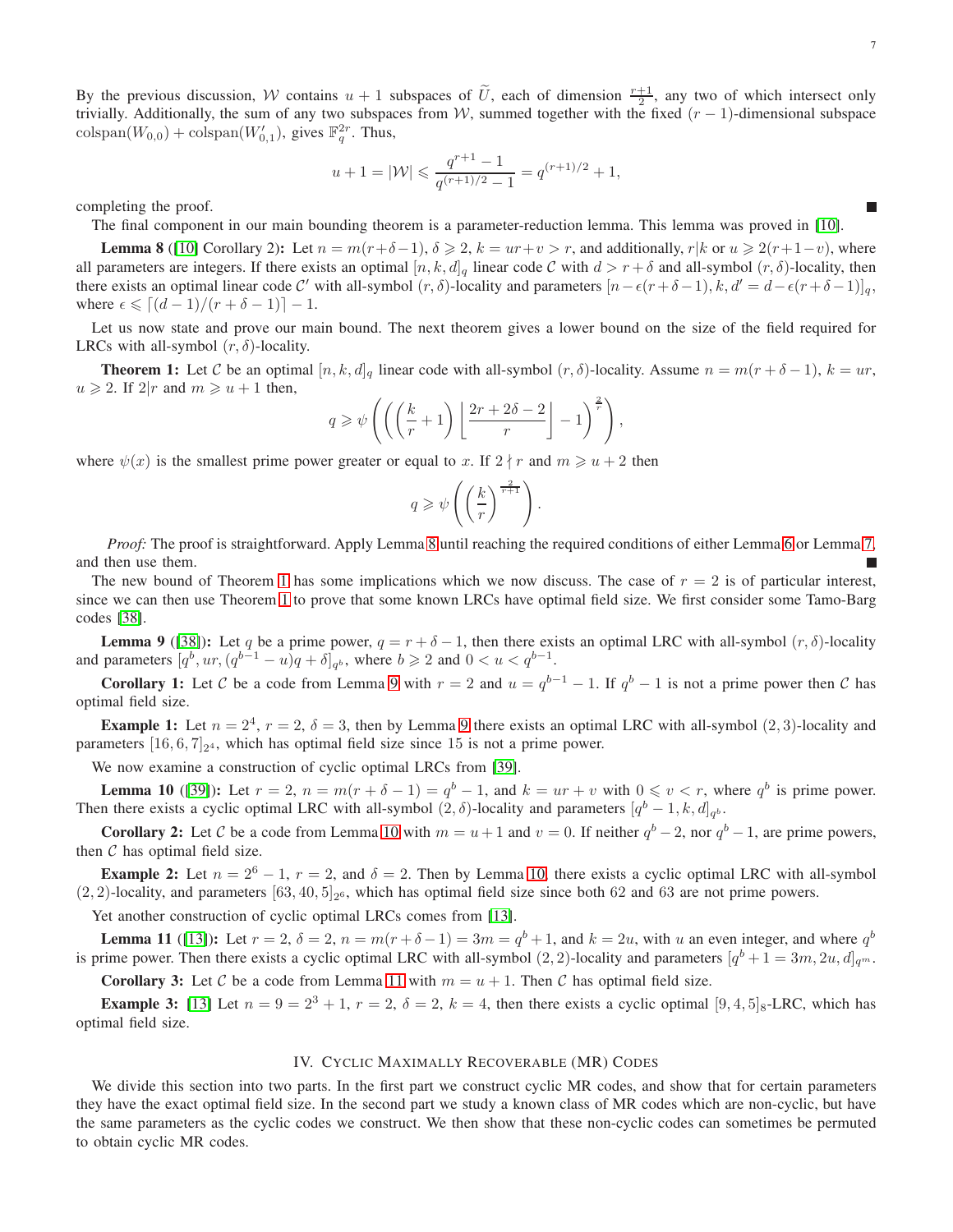# *A. A New Construction*

We immediately present our construction for cyclic MR codes. It is inspired by the construction of [\[39\]](#page-26-19).

<span id="page-7-0"></span>**Construction A:** Let  $b, r, \delta \ge 2$  be integers, q a prime power,  $n = q^b - 1$ ,  $\alpha \in \mathbb{F}_{q^b}$  a primitive element,  $a = (r + \delta - 1) | (q - 1)$ , and  $m = n/a$ . Define

$$
R \triangleq \left\{ \alpha^{ja+t} \ : \ 1 \leqslant j \leqslant m, 1 \leqslant t \leqslant \delta - 1 \right\} \cup \left\{ 1, \alpha^{\delta} \right\}.
$$

The constructed code, C, is the cyclic code of length n over  $\mathbb{F}_{q^b}$  with root set R.

Our goal is now to show that the code from Construction [A](#page-7-0) is indeed a cyclic MR code. However, in order to do so we require a technical lemma.

<span id="page-7-1"></span>**Lemma 12:** Assume the setting and notation of Construction [A.](#page-7-0) Denote  $\beta = \alpha^m$ , and  $\gamma = \alpha^{\delta}$ . Assume  $T_i = \{t_{i,1}, \dots, t_{i,\delta}\} \subseteq$ [a] for  $i = 1, 2$ . Then for any  $i_1, i_2 \in [m]$ ,  $i_1 \neq i_2$ , the matrix

$$
M = \begin{pmatrix} \beta^{t_{1,1}} & \beta^{t_{1,2}} & \cdots & \beta^{t_{1,\delta}} & 0 & 0 & \cdots & 0 \\ \beta^{2t_{1,1}} & \beta^{2t_{1,2}} & \cdots & \beta^{2t_{1,\delta}} & 0 & 0 & \cdots & 0 \\ \vdots & \vdots & \vdots & \vdots & \vdots & \vdots & \vdots \\ \frac{\beta^{(\delta-1)t_{1,1}} & \beta^{(\delta-1)t_{1,2}} & \cdots & \beta^{(\delta-1)t_{1,\delta}} & 0 & 0 & \cdots & 0 \\ 0 & 0 & \cdots & 0 & \beta^{t_{2,1}} & \beta^{t_{2,2}} & \cdots & \beta^{t_{2,\delta}} \\ \vdots & \vdots & \vdots & \vdots & \vdots & \vdots & \vdots \\ 0 & 0 & \cdots & 0 & \beta^{(t_{2,1}} & \beta^{(t_{2,2}} & \cdots & \beta^{2t_{2,\delta}} \\ \frac{1}{\gamma^{t_{1,1}m+i_1}} & \gamma^{t_{1,2}m+i_1} & \cdots & \gamma^{t_{1,\delta}m+i_1} & \gamma^{t_{2,1}m+i_2} & \gamma^{t_{2,1}m+i_2} & \cdots & \gamma^{t_{2,\delta}m+i_2} \end{pmatrix}
$$

has full rank.

*Proof:* Since  $a|q-1$ , we have  $\beta \in \mathbb{F}_q$ , and hence, all the entries of M, except in the last row, are from  $\mathbb{F}_q$ . Thus, using the embedded full-rank Vandermonde matrices, and by applying column operations, M is equivalent to

$$
\begin{pmatrix}\n\beta^{t_{1,1}} & \beta^{t_{1,2}} & \cdots & 0 & 0 & 0 & \cdots & 0 \\
\beta^{2t_{1,1}} & \beta^{2t_{1,2}} & \cdots & 0 & 0 & 0 & \cdots & 0 \\
\vdots & \vdots & \vdots & \vdots & \vdots & \vdots & \vdots \\
\beta^{(\delta-1)t_{1,1}} & \beta^{(\delta-1)t_{1,2}} & \cdots & 0 & \beta^{t_{2,1}} & \beta^{t_{2,2}} & \cdots & 0 \\
0 & 0 & \cdots & 0 & \beta^{2t_{2,1}} & \beta^{2t_{2,2}} & \cdots & 0 \\
\vdots & \vdots & \vdots & \ddots & \vdots & \vdots & \vdots \\
0 & 0 & \cdots & 0 & \beta^{(\delta-1)t_{2,1}} & \beta^{(\delta-1)t_{2,2}} & \cdots & 0 \\
\vdots & \vdots & \vdots & \ddots & \vdots & \vdots \\
0 & 0 & \cdots & 0 & \beta^{(\delta-1)t_{2,1}} & \beta^{(\delta-1)t_{2,2}} & \cdots & 0 \\
\hline\n1 & 1 & \cdots & \sum_{j=1}^{0-1} e_{1,j} & 1 & \cdots & \sum_{j=1}^{0-1} e_{2,j} \\
\gamma^{t_{1,1}m+i_1} & \gamma^{t_{1,2}m+i_1} & \cdots & \epsilon_1 & \gamma^{t_{2,1}m+i_2} & \gamma^{t_{2,1}m+i_2} & \cdots & \epsilon_2\n\end{pmatrix}
$$

where  $e_{i,j} \in \mathbb{F}_q$ , and

$$
\epsilon_1 = \gamma^{t_{1,\delta}m+i_1} + \sum_{j=1}^{\delta-1} e_{1,j} \gamma^{t_{1,j}m+i_1},
$$

$$
\epsilon_2 = \gamma^{t_{2,\delta}m+i_2} + \sum_{j=1}^{\delta-1} e_{2,j} \gamma^{t_{2,j}m+i_2}.
$$

It follows that  $M$  has full rank if and only if

$$
M' = \begin{pmatrix} \sum_{j=1}^{\delta - 1} e_{1,j} & \sum_{j=1}^{\delta - 1} e_{2,j} \\ \epsilon_1 & \epsilon_2 \end{pmatrix}
$$

has full rank.

We now observe that  $\gamma^m = \alpha^{m\delta} = \beta^{\delta}$ . Looking at the left half of M we have that the matrices

$$
\begin{pmatrix}\n\beta^{t_{1,1}} & \beta^{t_{1,2}} & \cdots & \beta^{t_{1,\delta}} \\
\beta^{2t_{1,1}} & \beta^{2t_{1,2}} & \cdots & \beta^{2t_{1,\delta}} \\
\vdots & \vdots & \cdots & \vdots \\
\beta^{(\delta-1)t_{1,1}} & \beta^{(\delta-1)t_{1,2}} & \cdots & \beta^{(\delta-1)t_{1,\delta}} \\
1 & 1 & \cdots & 1\n\end{pmatrix},
$$

,

,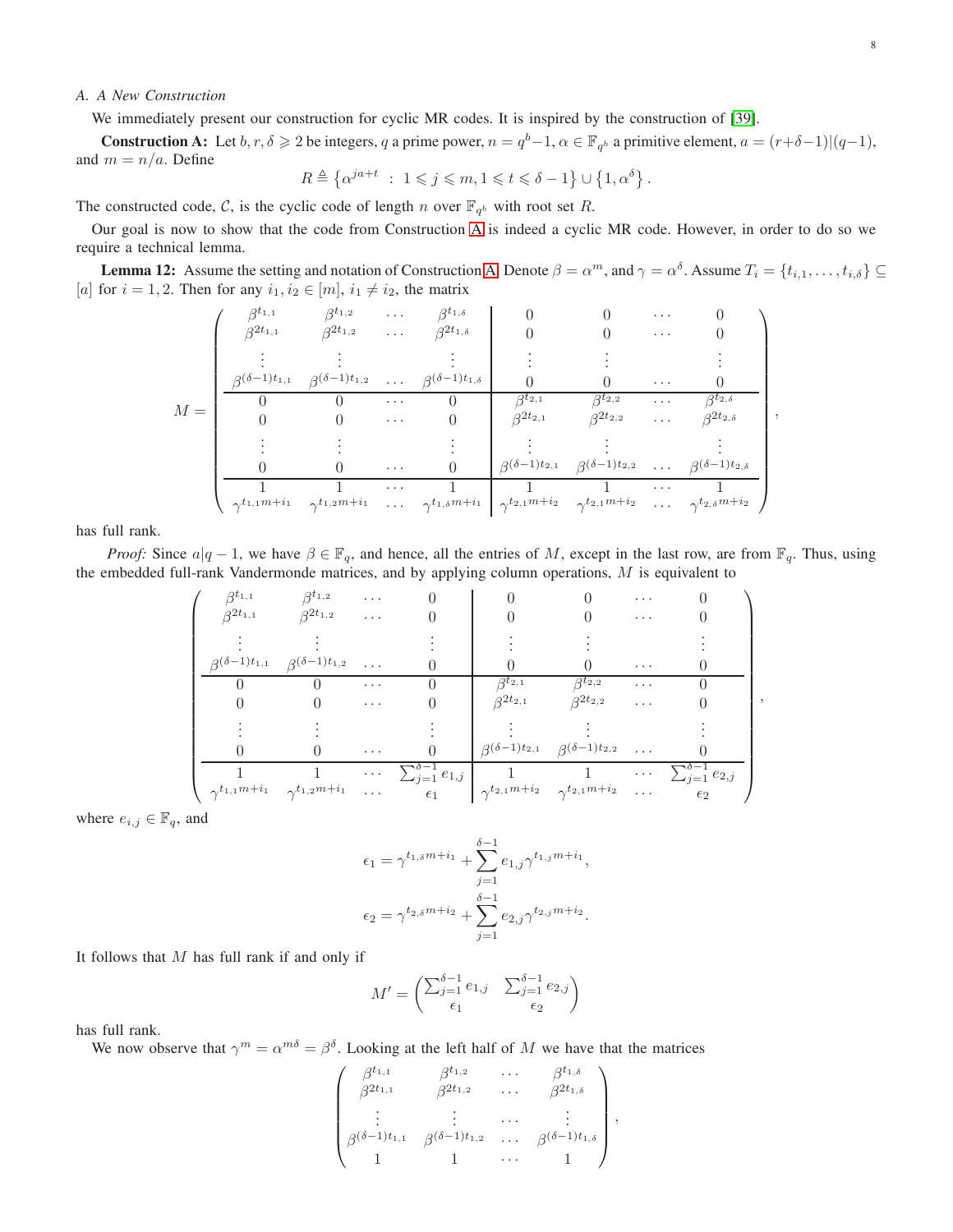and

$$
\begin{pmatrix}\n\beta^{t_{1,1}} & \beta^{t_{1,2}} & \cdots & \beta^{t_{1,\delta}} \\
\beta^{2t_{1,1}} & \beta^{2t_{1,2}} & \cdots & \beta^{2t_{1,\delta}} \\
\vdots & \vdots & \cdots & \vdots \\
\beta^{(\delta-1)t_{1,1}} & \beta^{(\delta-1)t_{1,2}} & \cdots & \beta^{(\delta-1)t_{1,\delta}} \\
\gamma^{t_{1,1}m+i_1} & \gamma^{t_{1,2}m+i_1} & \cdots & \gamma^{t_{1,\delta}m+i_1}\n\end{pmatrix},
$$

have full rank. A similar observation applies to the right half of  $M$ . Thus, necessarily all the entries in  $M'$  are nonzero.

Finally, we note that  $\sum_{j=1}^{\delta-1} e_{1,j} / \sum_{j=1}^{\delta-1} e_{2,j} \in \mathbb{F}_q$ , but

$$
\frac{\epsilon_1}{\epsilon_2} = \frac{\gamma^{t_{1, \delta} m + i_1} + \sum_{j=1}^{\delta-1} e_{1, j} \gamma^{t_{1, j} m + i_1}}{\gamma^{t_{2, \delta} m + i_2} + \sum_{j=1}^{\delta-1} e_{2, j} \gamma^{t_{2, j} m + i_2}} = \alpha^{i_1 - i_2} \cdot \frac{\beta^{\delta t_{1, \delta}} + \sum_{j=1}^{\delta-1} e_{1, j} \beta^{\delta t_{1, j}}}{\beta^{\delta t_{2, \delta}} + \sum_{j=1}^{\delta-1} e_{2, j} \beta^{\delta t_{2, j}}} \notin \mathbb{F}_q,
$$

since  $\beta, e_{i,j} \in \mathbb{F}_q$ , but  $\alpha$  is primitive in  $\mathbb{F}_{q^b}$  and  $0 < |i_1 - i_2| < m$ . Here we used that fact that  $b \geq 2$ . Hence, M' has full rank. г

We can now prove that the constructed code is indeed a cyclic MR code.

<span id="page-8-0"></span>**Theorem 2:** Assume the setting and notation of Construction [A.](#page-7-0) Then the code C of Construction [A](#page-7-0) is a cyclic  $(n = 1)$  $q^b-1, r, h=2, \delta, q^b$ )-MR code, equivalently, a cyclic MR code with parameters  $[n=q^b-1, k=mr-2, d]_{q^b}$  with repair sets of size  $r + \delta - 1$ , and

$$
d = \begin{cases} \delta + 2 & r > 2, \\ 2\delta + 1 & r = 2. \end{cases}
$$

*Proof:* Denote  $\beta = \alpha^m$ , and  $\gamma = \alpha^{\delta}$ . In the first step of our proof we contend that the following matrix is a parity-check matrix of  $C$ ,

|       |          |                  | $\cdots$ | $\Omega$                                 | ß                  | 0                  | $\cdots$   |                              | $\cdots$                     | $\beta^{a-1}$             |                           | $\cdots$             |                           |
|-------|----------|------------------|----------|------------------------------------------|--------------------|--------------------|------------|------------------------------|------------------------------|---------------------------|---------------------------|----------------------|---------------------------|
|       |          |                  | $\cdots$ | $\Omega$                                 | $\beta^2$          | $\Omega$           | $\cdots$   | $\Omega$                     |                              | $\cdots$ $\beta^{2(a-1)}$ |                           | $\cdots$             |                           |
|       |          |                  |          |                                          |                    |                    |            |                              |                              |                           |                           |                      |                           |
|       |          |                  | $\cdots$ | $^{(1)}$                                 | $\beta^{\delta-1}$ |                    | $\cdots$   |                              | $\ldots$ .                   | $\beta^{(\delta-1)(a-1)}$ |                           | $\cdots$             |                           |
|       | ∩        |                  | $\cdots$ | 0                                        | $\Omega$           | ß                  | $\cdots$   |                              | $\cdots$                     | $\Omega$                  | $\beta^{a-1}$             | $\cdots$             |                           |
|       | 0        |                  | $\cdots$ | $\Omega$                                 | $\theta$           | $\beta^2$          | $\ldots$   |                              | $\cdots$                     | 0                         | $\beta^{2(a-1)}$          | $\cdots$             |                           |
|       |          |                  |          |                                          |                    |                    |            |                              |                              |                           |                           |                      |                           |
| $H =$ | $\Omega$ | I.               | $\cdots$ | $\mathbf{0}$                             | $\Omega$           | $\beta^{\delta-1}$ | $\cdots$   |                              | $\alpha \rightarrow -\infty$ |                           | $\beta^{(\delta-1)(a-1)}$ |                      |                           |
|       |          |                  |          |                                          |                    |                    |            |                              |                              |                           |                           |                      |                           |
|       | $\Omega$ |                  | $\cdots$ |                                          | 0                  | 0                  | $\cdots$   | $\beta$                      | $\cdots$                     |                           |                           | $\cdots$             | $\beta^{a-1}$             |
|       |          | $\Omega$         | $\cdots$ |                                          | $\theta$           | $\theta$           | $\cdots$   | $\beta^2$                    | $\alpha \rightarrow -\infty$ |                           |                           | $\sim$ $\sim$ $\sim$ | $\beta^{2(a-1)}$          |
|       |          |                  |          |                                          |                    |                    |            |                              |                              |                           |                           |                      |                           |
|       |          | $\left( \right)$ | $\cdots$ |                                          | $\theta$           | $\overline{0}$     | $\ldots$ . | $\beta^{\delta-1}$           | $\cdots$                     |                           |                           | $\sim$ $\sim$ $\sim$ | $\beta^{(\delta-1)(a-1)}$ |
|       |          |                  | $\cdots$ |                                          |                    |                    | $\cdots$   |                              | $\cdots$                     |                           |                           | $\cdots$             |                           |
|       |          |                  |          | $\gamma \quad \cdots \quad \gamma^{m-1}$ | $\gamma^m$         | $\gamma^{m+1}$     |            | $\cdots \quad \gamma^{2m-1}$ | $\cdots$                     | $\gamma^{(a-1)m}$         | $\gamma^{(a-1)m+1}$       | $\sim$ $\sim$ $\sim$ | $\gamma^{n-1}$            |

Define the following polynomial,

$$
f(x) \triangleq \prod_{i=1}^{m-1} (x - \alpha^{ai}) = \sum_{j=0}^{m-1} e_j x^j.
$$

Clearly,  $f(1) \neq 0$ . We then have

$$
(e_0, e_1, \dots, e_{m-1})\begin{pmatrix} 1 & 1 & 1 & \cdots & 1 \\ 1 & \alpha^a & \alpha^{2a} & \cdots & \alpha^{a(n-1)} \\ 1 & \alpha^{2a} & \alpha^{4a} & \cdots & \alpha^{2a(n-1)} \\ \vdots & \vdots & \vdots & & \vdots \\ 1 & \alpha^{a(m-1)} & \alpha^{2a(m-1)} & \cdots & \alpha^{a(m-1)(n-1)} \end{pmatrix}
$$
  
=  $(f(1), 0, \dots, 0, f(\alpha^{am}), 0, \dots, 0, f(\alpha^{2am}), \dots, 0, f(\alpha^{(a-1)am}), 0, \dots, 0)$   
=  $(f(1), 0, \dots, 0, f(1), 0, \dots, 0, f(1), 0, \dots, 0, f(1), 0, \dots, 0).$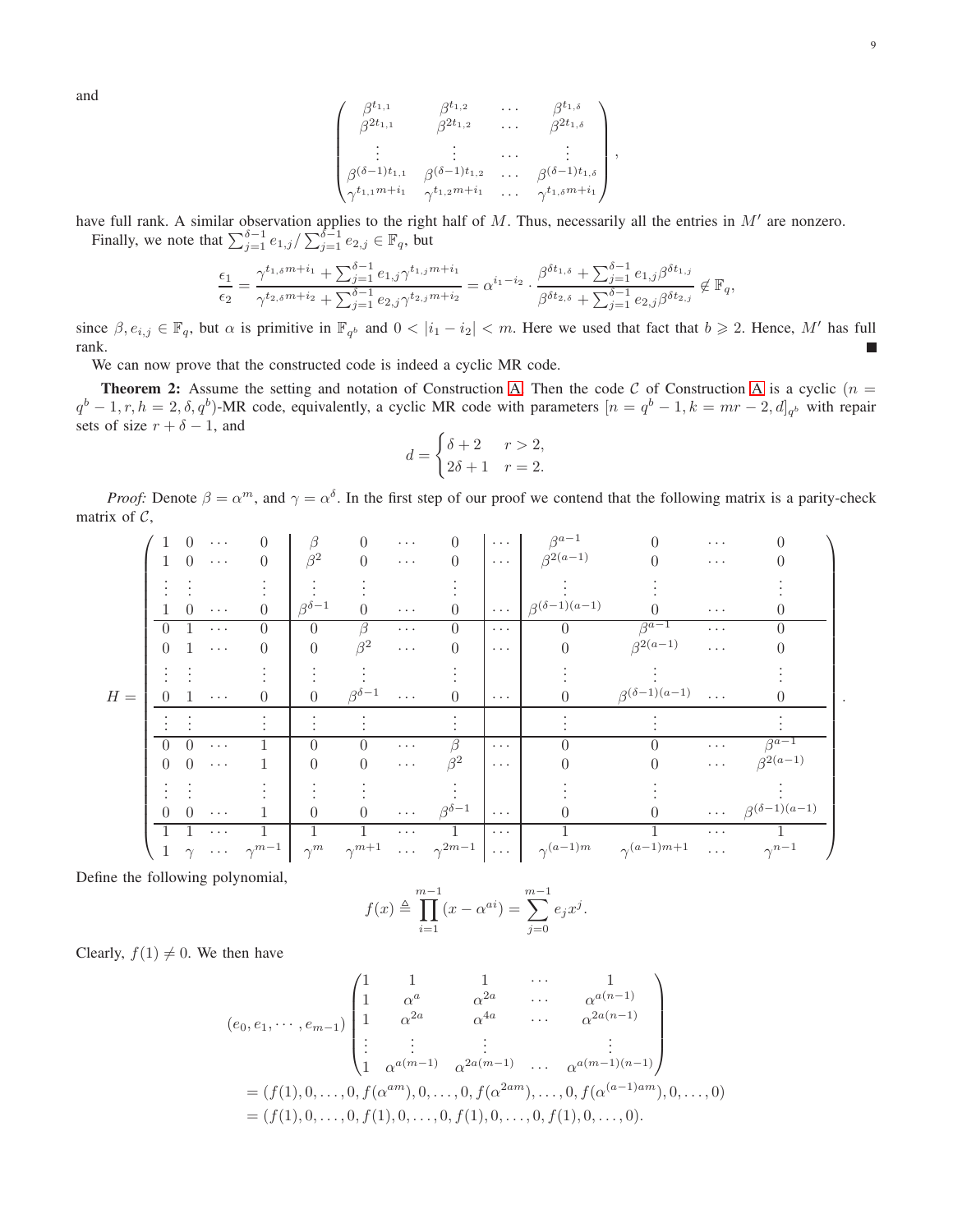$$
(e_0, e_1, \dots, e_{m-1})\begin{pmatrix} 1 & \alpha^i & \alpha^{2i} & \dots & \alpha^{i(n-1)} \\ 1 & \alpha^{a+i} & \alpha^{2a+2i} & \dots & \alpha^{a(n-1)+i(n-1)} \\ 1 & \alpha^{2a+i} & \alpha^{4a+2i} & \dots & \alpha^{2a(n-1)+i(n-1)} \\ \vdots & \vdots & \vdots & \vdots & \vdots \\ 1 & \alpha^{a(m-1)+i} & \alpha^{2a(m-1)+2i} & \dots & \alpha^{a(m-1)(n-1)+i(n-1)} \end{pmatrix}
$$
  
=  $(f(1), 0, \dots, 0, \alpha^{mi} f(1), 0, \dots, 0, \alpha^{2mi} f(1), 0, \dots, 0, \alpha^{(a-1)mi} f(1), 0, \dots, 0).$  (5)

Assume G is a generator matrix for C. Recall that the roots of C are  $R = \{ \alpha^{ja+t} : 1 \leq j \leq m, 1 \leq t \leq \delta - 1 \} \cup \{ 1, \alpha^{\delta} \}.$ Hence, for all  $1 \leq j \leq m$  and  $1 \leq t \leq \delta - 1$ ,

$$
G \cdot \left(1, \alpha^{ja+t}, \alpha^{2(ja+t)}, \dots, \alpha^{(n-1)(ja+t)}\right)^{\mathsf{T}} = 0.
$$

Define, for all  $1 \leq i \leq \delta - 1$ ,

$$
c_i = (1, 0, \cdots, 0, \beta^i, 0, \cdots, 0, \beta^{2i}, \cdots, 0, \beta^{(a-1)i}, 0, \cdots, 0).
$$

By [\(5\)](#page-9-0), since  $\beta = \alpha^m$ , and since  $f(1) \neq 0$ ,

<span id="page-9-0"></span>
$$
G\cdot c_i^{\mathsf{T}}=0,
$$

and so,  $c_i \in C^{\perp}$ . Combining this with the fact that C is cyclic (and therefore, also  $C^{\perp}$ ),  $\sigma^j(c_i) \in C^{\perp}$  for all j, where we recall that  $\sigma$  is the cyclic left-shift operator. Thus, the first  $m(\delta - 1)$  rows of H contain codewords of  $C^{\perp}$ . The remaining last two rows of H correspond to parity checks for the roots 1 and  $\gamma = \alpha^{\delta}$ , both of which are roots of C. If we now denote by C' the  $[n, k', d']_{q^b}$  code whose parity-check matrix is H, we can say  $C \subseteq C'$ . It remains to show that  $C = C'$  to complete the proof.

We first observe that since H has  $m(\delta - 1) + 2$  rows,

<span id="page-9-1"></span>
$$
\dim(\mathcal{C}') = k' \geqslant n - m(\delta - 1) - 2 = mr - 2. \tag{6}
$$

An inspection of H reveals that C' has all-symbol  $(r, \delta)$ -locality and the repair sets are given by  $G_i \triangleq \langle m \rangle + i$  for  $i \in [m]$ . Plugging [\(6\)](#page-9-1) into Lemma [1](#page-2-0) we obtain that the minimum distance of  $C'$  satisfies

<span id="page-9-2"></span>
$$
d' \leqslant \begin{cases} \delta + 2 & r > 2, \\ 2\delta + 1 & r = 2. \end{cases} \tag{7}
$$

Let us first handle the case of  $r > 2$ . We contend that in that case, the minimum distance of C' is at least  $d' \geq \delta + 2$ . Even if we ignore the two bottom rows of H, the  $(\delta - 1) \times (r + \delta - 1)$  Vandermonde matrices in the columns corresponding to a repair set show that any  $\delta - 1$  columns of H are linearly independent. Thus, a linearly dependent set of columns from H requires at least  $\delta$  columns from each repair set it intersects. If we try to pick linearly dependent columns from a single repair set, then taking into account also the bottom two rows of H, the columns of a repair set also form a  $(\delta + 1) \times (r + \delta - 1)$ Vandermonde matrix (recall that  $\gamma^m = \beta^{\delta}$ ), and so  $\delta + 1$  columns of H from the same repair set are still linearly independent. If instead we pick columns from more than one repair set, at least  $2\delta$  columns are required. Combined together, since  $\delta \geq 2$ , the smallest set of linearly dependent columns of H contains at least  $\delta + 2$  columns, i.e.,  $d' \geq \delta + 2$  as claimed. Together with [\(7\)](#page-9-2),

$$
d' = \delta + 2.
$$

Again by Lemma [1,](#page-2-0) necessarily

$$
k' = n - m(\delta - 1) - 2 = mr - 2.
$$

Finally, we note that

$$
\dim(\mathcal{C}) = k = n - |R| = n - m(\delta - 1) - 2 = k' = \dim(\mathcal{C}').
$$

Since  $C \subseteq C'$ , and they are of equal dimension, we have  $C = C'$ , and H is a parity-check matrix for C.

We turn to the case of  $r = 2$ . As in the previous case, a linearly dependent set of columns from H requires at least  $\delta$ columns from each repair set it intersects. However, this time, since  $r = 2$ , we cannot choose  $\delta + 2$  columns from the same repair set, since each repair set contains exactly  $\delta + 1$  columns. Thus, a set of linearly dependent columns of H contains at least δ columns each from two repair sets. However, by Lemma [12,](#page-7-1) exactly δ columns each from two repair sets, still forms a set of linearly independent vectors. Thus, at least  $2\delta + 1$  columns are required for a dependent set, namely,  $d' \geq 2\delta + 1$ . As in the previous case, by [\(7\)](#page-9-2) we have

$$
d'=2\delta+1,
$$

and then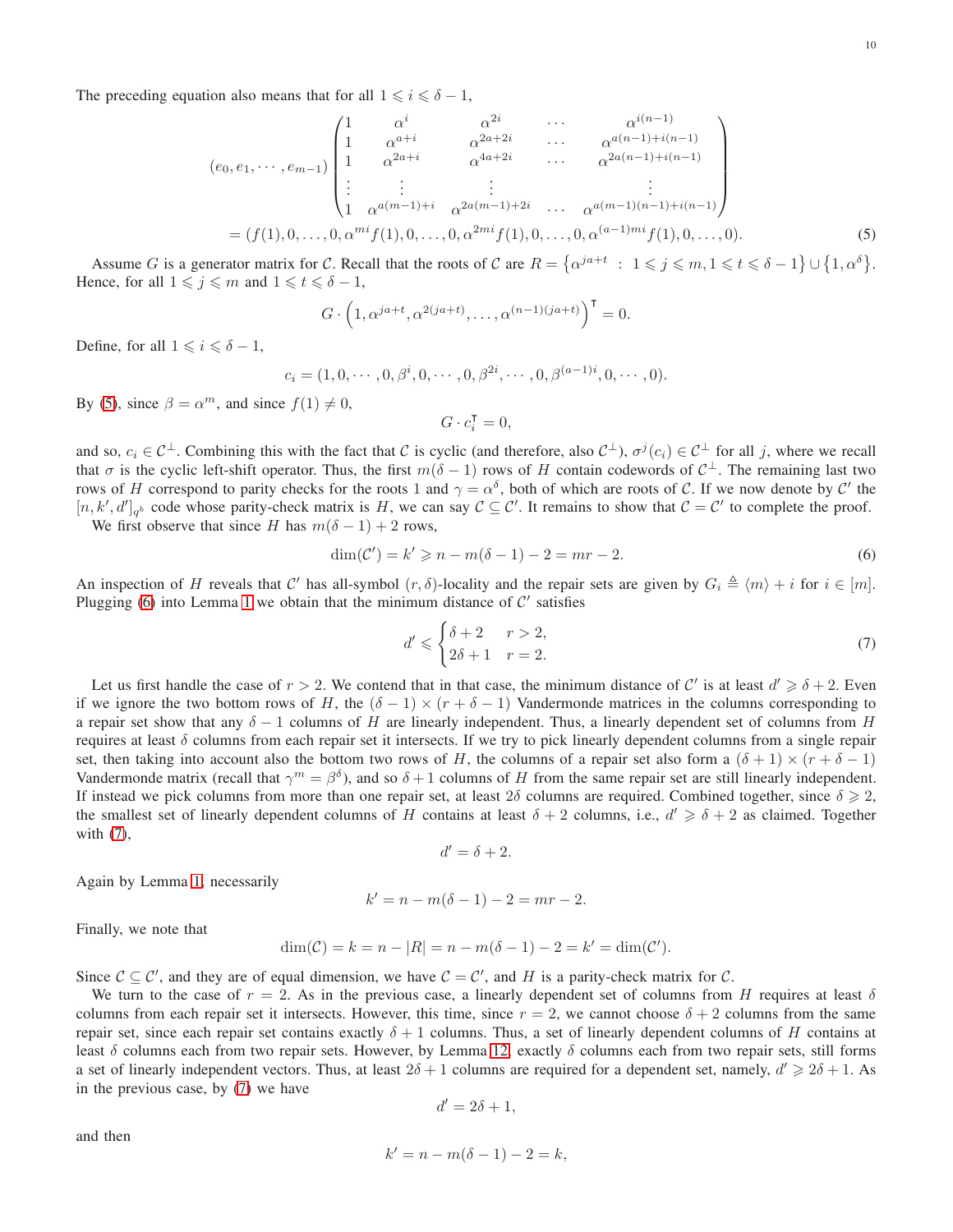and  $C = C'$ , as desired.

In summary, we just proved the code C is an optimal LRC which is cyclic. The fact that it is a  $(q^b - 1, r, 2, \delta, q^b)$ -MR code follows directly from Lemma [12,](#page-7-1) since any erasure pattern hitting two repair sets with  $\delta$  erasures each, corresponds to a full-rank set of columns from  $H$ , and is therefore correctable.

the cyclic MR codes by Construction [A](#page-7-0) have optimal Hamming distance, and order-optimal field size with respect to the bound in Lemma [5-](#page-3-1)(1), where we consider  $\delta \geq 2$  as a constant. However, we can do better than that when  $r = 2$ .

**Theorem 3:** Let C be an  $(n, r = 2, h = 2, \delta, q)$ -MR code. Then  $q \ge n - 1$ .

*Proof:* By our choice of parameters, C is an  $[n = ma, k = 2m - 2, d = 2\delta + 1]_q$  $[n = ma, k = 2m - 2, d = 2\delta + 1]_q$  $[n = ma, k = 2m - 2, d = 2\delta + 1]_q$  code, where  $a = \delta + 1$ . By Lemma 2,  $C$  has a parity-check matrix,

$$
\left(\begin{array}{cccccccccccccccc} V_{0,0} & V_{0,1} & \cdots & V_{0,a-1} & 0 & 0 & \cdots & 0 & \cdots & 0 & 0 & \cdots & 0 \\ 0 & 0 & \cdots & 0 & V_{1,0} & V_{1,1} & \cdots & V_{1,a-1} & \cdots & 0 & 0 & \cdots & 0 \\ \vdots & \vdots & \vdots & \vdots & \vdots & \vdots & \ddots & \vdots & \vdots & \vdots \\ 0 & 0 & \cdots & 0 & 0 & 0 & \cdots & 0 & \cdots & V_{m-1,0} & V_{m-1,1} & \cdots & V_{m-1,a-1} \\ W_{0,0} & W_{0,1} & \cdots & W_{0,a-1} & W_{1,0} & W_{1,1} & \cdots & W_{1,a-1} & \cdots & W_{m-1,0} & W_{m-1,1} & \cdots & W_{m-1,a-1} \end{array}\right),
$$

where  $V_{i,j} \in \mathbb{F}_q^{(\delta-1)\times 1}$  for  $i \in [m]$  and  $j \in [a]$ ,  $W_{i,j} \in \mathbb{F}_q^{2\times 1}$  for  $i \in [m]$  and  $j \in [a]$ , and  $(V_{i,0}, V_{i,1}, \dots, V_{i,a-1})$  is a canonicalform parity-check matrix of an  $[\delta+1, 2, \delta]_q$  MDS code for  $i \in [m]$ . In particular, every  $\delta-1$  vectors from  $\{V_{i,0}, V_{i,1}, \ldots, V_{i,a-1}\}$ are linearly independent.

For any given repair set  $S_{\ell}, \ell \in [m]$ , we calculate a vector  $\overline{W}_{\ell,i} \in \mathbb{F}_q^{2 \times 1}$ ,  $i \in [a]$ , such that, when erasing the *i*th column,  $i \in [\delta],$ 

$$
\begin{pmatrix}\nV_{\ell,0} & \cdots & V_{\ell,i-1} & V_{\ell,i+1} & \cdots & V_{\ell,\delta} \\
W_{\ell,0} & \cdots & W_{\ell,i-1} & W_{\ell,i+1} & \cdots & W_{\ell,\delta}\n\end{pmatrix}
$$
\n
$$
\begin{pmatrix}\nV_{\ell,0} & \cdots & V_{\ell,i-1} & V_{\ell,i+1} & \cdots & 0\n\end{pmatrix}
$$

is equivalent to

$$
\begin{pmatrix}\nV_{\ell,0} & \cdots & V_{\ell,i-1} & V_{\ell,i+1} & \cdots & 0 \\
W_{\ell,0}, & \cdots & W_{\ell,i-1} & W_{\ell,i+1} & \cdots & \widetilde{W}_{\ell,i}\n\end{pmatrix}
$$

and when erasing the  $\delta$ th column,

$$
\begin{pmatrix}\nV_{\ell,0} & \cdots & V_{\ell,\delta-2} & V_{\ell,\delta-1} \\
W_{\ell,0} & \cdots & W_{\ell,\delta-2} & V_{\ell,\delta-1}\n\end{pmatrix}
$$

is equivalent to

$$
\begin{pmatrix} V_{\ell,0} & \cdots & V_{\ell,\delta-2} & 0 \\ W_{\ell,0} & \cdots & W_{\ell,\delta-2} & \widetilde{W}_{\ell,\delta} \end{pmatrix}.
$$

We now claim that any pair of  $\widetilde{W}_{\ell_1,i}$  and  $\widetilde{W}_{\ell_2,j}$  are linearly independent, for  $\ell_1,\ell_2 \in [m], i,j \in [a]$ , and  $(\ell_1,i) \neq (\ell_2,j)$ . We prove the claim by considering two cases.

In the first case,  $\ell_1 = \ell_2$ , and  $i \neq j$ . Assume to the contrary that  $\widetilde{W}_{\ell_1,i} = e \cdot \widetilde{W}_{\ell_1,j}$ ,  $e \in \mathbb{F}_q$ . By the definition of  $\widetilde{W}_{\ell,i}$  we can write

$$
\begin{pmatrix}\n0 \\
\widetilde{W}_{\ell_1,i}\n\end{pmatrix} = \sum_{s=0}^{\delta} \alpha_s \begin{pmatrix} V_{\ell_1,s} \\ W_{\ell_1,s}\n\end{pmatrix} \text{ with } \alpha_i = 0,
$$
\n
$$
\begin{pmatrix}\n0 \\
\widetilde{W}_{\ell_1,j}\n\end{pmatrix} = \sum_{s=0}^{\delta} \beta_s \begin{pmatrix} V_{\ell_1,s} \\ W_{\ell_1,s}\n\end{pmatrix} \text{ with } \beta_j = 0.
$$

We observe that we cannot have  $\alpha_j = 0$ , since otherwise we would have  $\delta - 1$  linearly independent vectors in  $\{V_{\ell_1,0}, \ldots, V_{\ell_1, \delta}\}.$ Similarly,  $\beta_i \neq 0$ . But now we have two distinct linear combinations of the columns of

$$
\begin{pmatrix} V_{\ell_1,0} & V_{\ell_1,1} & \cdots & V_{\ell_1,\delta} \\ W_{\ell_1,0} & W_{\ell_1,2} & \cdots & W_{\ell_1,\delta} \end{pmatrix}
$$

with the same result. Hence, this matrix has rank strictly less than  $\delta + 1$ , which contradicts with the fact C can recover from  $\delta + 1$  erasures in any given repair set.

In the second case,  $\ell_1 \neq \ell_1$ . Consider the following matrix,

$$
\left(\begin{array}{ccccccccccc} V_{\ell_1,0} & \cdots & V_{\ell_1,i-1} & V_{\ell_1,i+1} & \cdots & V_{\ell_1,a-1} & 0 & \cdots & 0 & 0 & \cdots & 0 \\ 0 & \cdots & 0 & 0 & \cdots & 0 & V_{\ell_2,0}, & \cdots & V_{\ell_2,j-1} & V_{\ell_2,j+1} & \cdots & V_{\ell_2,a-1} \\ W_{\ell_1,0}, & \cdots & W_{\ell_1,i-1} & W_{\ell_1,i+1} & \cdots & W_{\ell_1,a-1} & W_{\ell_2,0}, & \cdots & W_{\ell_2,j-1} & W_{\ell_2,j+1} & \cdots & W_{\ell_2,a-1} \end{array}\right).
$$

Again, assume to the contrary that  $\widetilde{W}_{\ell_1,i} = e \cdot \widetilde{W}_{\ell_1,j}$ . As before, this means that the matrix above has rank strictly less than 2δ. But that would mean that the code C cannot recover from two repair sets being hit by δ erasures each, a contradiction.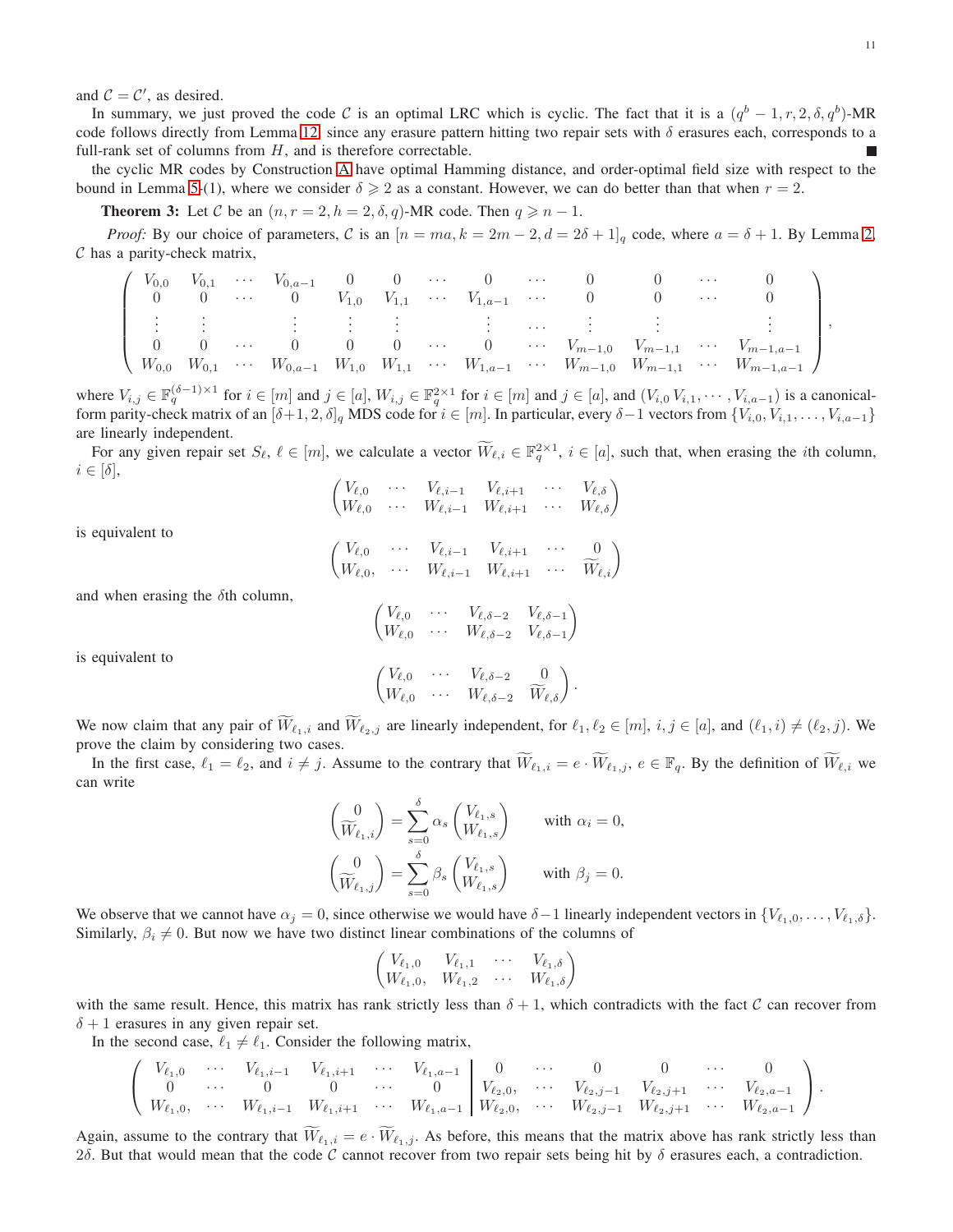We have now reached the conclusion that any two distinct  $2 \times 1$  matrices,  $\widetilde{W}_{\ell,i}$ , are linearly independent. The maximal number of such matrices is given by  $(q^2 - 1)/(q - 1)$ , hence,

$$
n = ma = \left| \left\{ \widetilde{W}_{\ell,i} \ : \ \ell \in [m], i \in [a] \right\} \right| \leq \frac{q^2 - 1}{q - 1} = q + 1,
$$

which completes the proof.

**Corollary 4:** When  $r = 2$ , the cyclic MR codes generated by Construction [A](#page-7-0) have optimal field size by Theorem [1,](#page-6-2) provided that neither  $q^b-1$ , nor  $q^b-2$ , are prime powers. When  $r > 2$ , the cyclic MR codes by Construction [A](#page-7-0) have optimal Hamming distance, and order-optimal field size with respect to the bound in Lemma [5-](#page-3-1)(1), where we consider  $\delta \geq 2$  as a constant.

# *B. Turning Non-cyclic Codes into Cyclic Codes*

Previous works that constructed *non-cyclic*  $(n, r, h, \delta, q)$ -MR codes, for  $h = 2$ , did so with  $q = \Theta(n(\delta - 1))$  in [\[4\]](#page-25-16), and later, with  $q = \Theta(n)$  [\[19\]](#page-26-20) (see also [\[23\]](#page-26-24), that obtained  $q = \Theta(n)$  for the special case of  $n = 2(r + \delta - 1)$ ). Of particular interest to us are the  $(n, r, 2, \delta, q^b)$ -MR codes from [\[19,](#page-26-20) Theorem IV.2]. These MR codes have the same parameters as Construction [A.](#page-7-0) However, they are not cyclic MR codes directly. In what follows, we shall attempt to determine whether the MR codes generated in [\[19,](#page-26-20) Theorem IV.2] can be rearranged to become cyclic codes. Along the way, we shall prove some interesting facts concerning cyclic optimal LRCs.

As a first step, we show the repair sets of cyclic optimal LRCs are severely restricted.

<span id="page-11-0"></span>**Theorem 4:** Let C be a cyclic optimal LRC with parameters  $[n, k, d]_q$  and all-symbol  $(r, \delta)$ -locality. Write  $k = ur + v$ with  $0 < v \le r$ . If  $u \ge 2(r - v + 1)$ , then for any repair set  $S \subseteq \mathbb{Z}_n$ , and any  $j \in \mathbb{Z}_n$ , either  $S + j = S$  or  $(S + j) \cap S = \emptyset$ .

The technical proof of Theorem [4](#page-11-0) is deferred to the appendix. As an immediate consequence, we now show that the repair sets of cyclic optimal LRCs must be cosets of  $\mathbb{Z}_n$ .

<span id="page-11-1"></span>**Corollary 5:** Let C be a cyclic optimal LRC with parameters  $[n, k, d]_q$  and all-symbol  $(r, \delta)$ -locality (where, to avoid trivial cases, we assume that C does not have all-symbol  $(r-1,\delta)$ -locality). Let  $k = ur + v$ ,  $0 < v \le r$ . If  $u \ge 2(r - v + 1)$ , then  $n = m(r + \delta - 1)$ ,  $m \in \mathbb{N}$ , and the repair sets of C are

$$
G_i \triangleq \langle m \rangle + i = \{ jm + i \; : \; j \in \mathbb{Z} \} \subseteq \mathbb{Z}_n,
$$

for all  $i \in \mathbb{Z}$ .

*Proof:* Let  $S_0 \subseteq \mathbb{Z}_n$  be a repair set such that  $0 \in S_0$ . By Theorem [4](#page-11-0) we have  $S_0 + i = S_0 \subseteq \mathbb{Z}_n$  for any  $i \in S_0$ . Thus, S<sub>0</sub> is a subgroup of the cyclic group  $(\mathbb{Z}_n, +)$ . Note that  $|S_0| \leq r + \delta - 1$ . If  $|S_0| < r + \delta - 1$ , then the fact  $S_0 + i$ , for  $i \in \mathbb{Z}_n$ , are also repair sets for C, implies that C has all-symbol  $(r-1,\delta)$ -locality, which contradicts our assumption. Thus,  $|S_0| = r + \delta - 1$ ,  $S_0 = \langle m \rangle$ , and  $(r + \delta - 1)|n$ .

Let S be any repair set of C. the same analysis shows that  $|S| = r + \delta - 1$ . Note that  $S - i$  for any  $i \in S$  is still a repair set of C. Now it is easy to check that  $S - i$  is a  $r + \delta - 1$ -subgroup of  $(\mathbb{Z}_n, +)$ , i.e.,  $S - i = S_0$ , which completes the proof. ■

**Remark 3:** Corollary [5](#page-11-1) shows that the condition  $(r + \delta - 1)|n$  is not a restriction when  $u \ge 2(r - v + 1)$ , but rather a consequence.

**Remark 4:** For the case  $u = 1$  (i.e.,  $k = r + v$ ), and  $(r + \delta - 1) \nmid n$ , explicit constructions were proposed in [\[33,](#page-26-18) Corollaries 27, 37, 43] for cyclic optimal LRCs. Corollary [5](#page-11-1) implies that constructions with such parameters are possible only if  $1 = u < 2(r - v + 1)$ , i.e.,  $r \ge v$ .

Further building on Corollary [5,](#page-11-1) we can now show that cyclic optimal LRCs have a parity-check matrix with a nice form.

<span id="page-11-2"></span>**Corollary 6:** Let C be a cyclic optimal LRC with parameters  $[n, k, d]_q$ , and all-symbol  $(r, \delta)$ -locality (where, to avoid trivial cases, we assume that C does not have all-symbol  $(r - 1, \delta)$ -locality). If  $u \geqslant 2(r - v + 1)$ , then a parity-check matrix of  $C$  can be given in the following form:

|       | $s_0$ 0 |  |                                          |  | $\cdots$ 0 $s_1$ 0 $\cdots$ 0     |                             | $\cdots$ $s_{a-1}$ |                                                                                                                                            | $\cdots$                            |                      |
|-------|---------|--|------------------------------------------|--|-----------------------------------|-----------------------------|--------------------|--------------------------------------------------------------------------------------------------------------------------------------------|-------------------------------------|----------------------|
|       |         |  | $s_0 \cdots 0 \mid 0 \quad s_1 \cdots 0$ |  |                                   | 1999 - I                    |                    | $S_{a-1}$                                                                                                                                  | $\sim 100$ km s $^{-1}$ , $\sim 10$ |                      |
| $H =$ |         |  |                                          |  |                                   |                             |                    |                                                                                                                                            |                                     |                      |
|       |         |  |                                          |  | $\cdots$ $s_0$ 0 0 $\cdots$ $s_1$ | $\frac{1}{2}$ $\frac{1}{2}$ | $\overline{0}$     |                                                                                                                                            |                                     | 0 $\cdots$ $s_{a-1}$ |
|       |         |  |                                          |  |                                   |                             |                    | $\left( h_0 \ h_1 \ \cdots \ h_{m-1} \ h_m \ h_{m+1} \ \cdots \ h_{2m-1} \ \cdots \ h_{(a-1)m} \ h_{(a-1)m+1} \ \cdots \ h_{am-1} \right)$ |                                     |                      |

where  $s_i, h_j$  are column vectors,  $(s_0, s_2, \dots, s_{a-1})$  is a parity-check matrix of a cyclic code with minimum Hamming distance of at least  $\delta$ ,  $a = r + \delta - 1$ ,  $m = n/a$ , and  $(h_0, h_1, \dots, h_{am-1})$  corresponds to the global parity checks. Moreover, the punctured codes satisfy  $\mathcal{C}|_{G_i} = \mathcal{C}|_{G_0}$  for all  $i \in [m]$ , where  $G_i \triangleq \langle m \rangle + i$ . Similarly, the shortened codes satisfy  $\mathcal{C}|^{G_i} = \mathcal{C}|^{G_0}$ for all  $i \in [m]$ , where  $\mathcal{C}|^{G_i}$  is the code whose parity check matrix contains only the columns corresponding to  $G_i$  from H.

п

,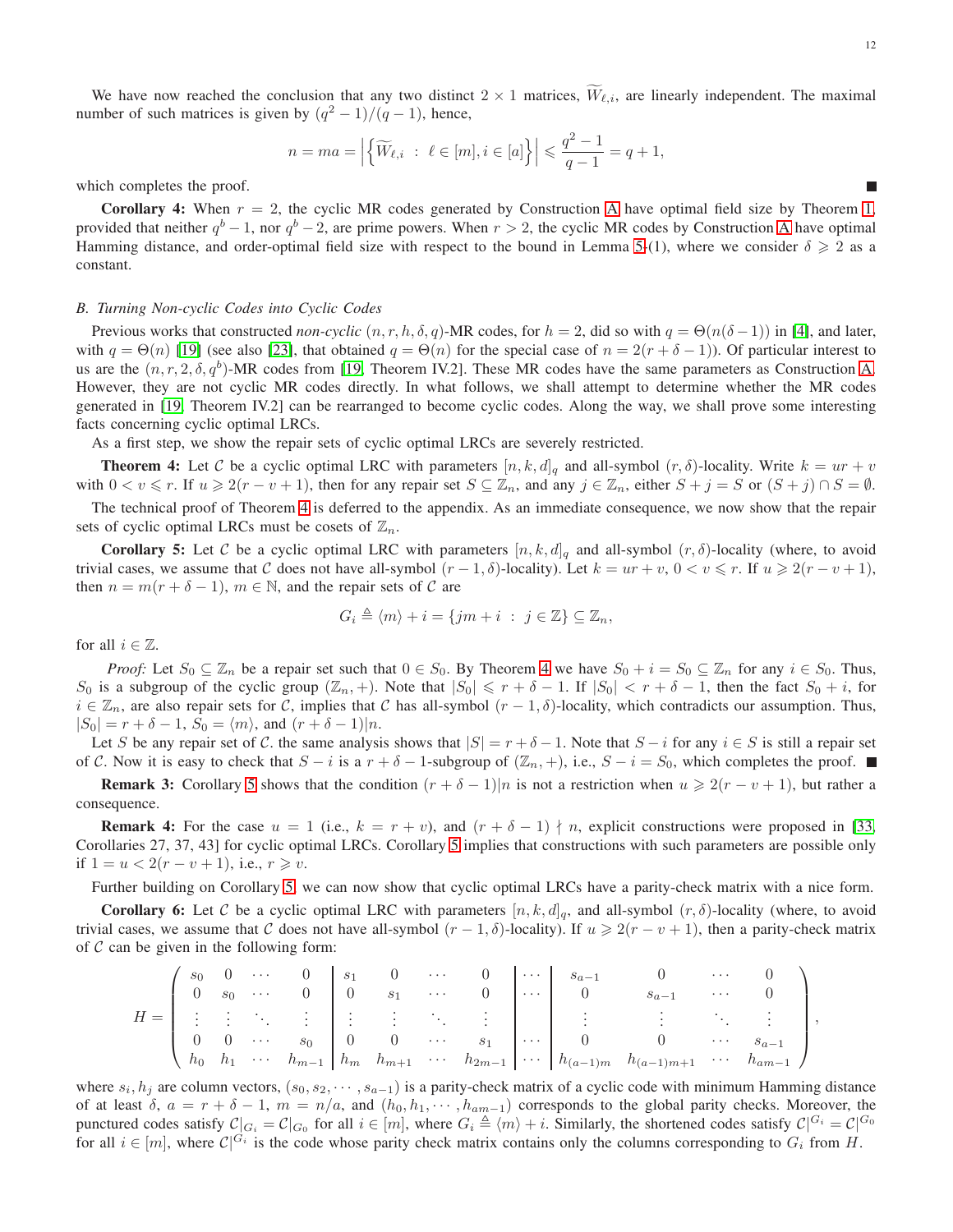*Proof:* The parity-check matrix follows directly from Corollary [5](#page-11-1) and the fact that  $C|_{\langle m \rangle} = C|_{\langle m \rangle + i}$  for  $i \in \mathbb{Z}$  is also a cyclic code. Additionally, since C is cyclic, trivially we have  $\mathcal{C}|_{G_i} = \mathcal{C}|_{G_0}$  and  $\mathcal{C}|^{G_i} = \mathcal{C}|^{G_0}$ . Now we recall a construction, which was first introduced in [\[19\]](#page-26-20).

<span id="page-12-0"></span>**Construction B** ([\[19\]](#page-26-20)): Let q be a prime power,  $b \in \mathbb{N}$ ,  $n = q^b - 1$ ,  $a = r + \delta - 1$ ,  $a|(q-1)$ , and  $m = n/a$ . Let  $\alpha$  be a primitive element of  $\mathbb{F}_{q^b}$ ,  $\beta = \alpha^m$ , and  $\lambda = \alpha^a$ . The following parity-check matrix defines an  $(n, r, 2, \delta, q^b)$ -MR code,

|       |             | $\cup$      | $\cdots$                          | 0               | ß                  |                    | $\cdots$             | 0                  | $\cdots$ | $\beta^{a-1}$             |                           | $\cdots$             |                           |  |
|-------|-------------|-------------|-----------------------------------|-----------------|--------------------|--------------------|----------------------|--------------------|----------|---------------------------|---------------------------|----------------------|---------------------------|--|
|       |             | $\Omega$    | $\cdots$                          | $\theta$        | $\beta^2$          | $\theta$           | $\ldots$             | $\theta$           | $\cdots$ | $\beta^{2(a-1)}$          |                           | $\cdots$             |                           |  |
|       |             |             |                                   |                 |                    |                    |                      |                    |          |                           |                           |                      |                           |  |
|       |             | $\theta$    | $\cdots$                          | $\theta$        | $\beta^{\delta-1}$ | 0                  | $\cdots$             |                    | $\cdots$ | $\beta^{(\delta-1)(a-1)}$ |                           | $\cdots$             |                           |  |
|       |             |             | $\cdots$                          | $\theta$        | $\overline{0}$     | ß                  | $\ldots$             | $\theta$           | $\cdots$ | $\theta$                  | $\beta^{a-1}$             | $\cdots$             |                           |  |
|       |             |             |                                   |                 |                    |                    |                      |                    |          |                           |                           |                      |                           |  |
| $H =$ | $\theta$    |             | $\alpha \rightarrow \alpha \beta$ | $\theta$        | $\boldsymbol{0}$   | $\beta^{\delta-1}$ | $\cdots$             |                    | $\cdots$ |                           | $\beta^{(\delta-1)(a-1)}$ | $\sim$ $\sim$ $\sim$ |                           |  |
|       |             |             |                                   |                 |                    |                    |                      |                    |          |                           |                           |                      |                           |  |
|       | $\theta$    | $\theta$    | $\alpha \rightarrow \alpha \beta$ |                 | $\theta$           | 0                  | $\ldots$             | ß                  | $\cdots$ |                           |                           | $\ldots$             | $\beta^{a-1}$             |  |
|       |             |             |                                   |                 |                    |                    |                      |                    |          |                           |                           |                      |                           |  |
|       | $\theta$    | $\cdots$    | $\cdots$                          |                 | 0                  | $\theta$           | $\sim$ $\sim$ $\sim$ | $\beta^{\delta-1}$ | $\cdots$ |                           |                           | $\sim$ $\sim$ $\sim$ | $\beta^{(\delta-1)(a-1)}$ |  |
|       | $\lambda^0$ | $\lambda^1$ | $\sim$ $\sim$ $\sim$              | $\lambda^{m-1}$ | $\lambda^0$        | $\lambda^1$        | $\ldots$ .           | $\lambda^{m-1}$    | $\cdots$ | ΛU                        |                           | $\ldots$ .           | $\lambda^{m-1}$           |  |
|       |             |             | $\cdots$                          |                 | $\beta^{\delta}$   | $\beta^{\delta}$   | $\ldots$ .           | $\beta^{\delta}$   | $\cdots$ | $\beta^{\delta(a-1)}$     | $\beta^{\delta(a-1)}$     | $\cdots$             | $\beta^{\delta(a-1)}$     |  |

To simply our notation, we define,

$$
\boldsymbol{x} \triangleq \begin{pmatrix} x \\ x^2 \\ \vdots \\ x^{\delta-1} \end{pmatrix}.
$$

In this notation, the matrix  $H$  from Construction [B](#page-12-0) becomes,

$$
H=\left(\begin{array}{cccccc|ccccc}1&0&\cdots&0&\beta&0&\cdots&0&\cdots&\beta^{a-1}&0&\cdots&0\\0&1&\cdots&0&0&\beta&\cdots&0&\cdots&0&\cdots&0\\ \vdots&\vdots&\ddots&\vdots&\vdots&\vdots&\ddots&\vdots&\vdots&\vdots&\ddots&\vdots\\0&0&\cdots&1&0&0&\cdots&\beta&\cdots&0&\cdots&\beta^{a-1}\\ \lambda^0&\lambda^1&\cdots&\lambda^{m-1}&\lambda^0&\lambda^1&\cdots&\lambda^{m-1}&\cdots&\lambda^0&\cdots&\lambda^{n-1}&\cdots&\lambda^{m-1}\\1&1&\cdots&1&\beta^{\delta}&\beta^{\delta}&\cdots&\beta^{\delta}&\cdots&\beta^{\delta} &\cdots&\beta^{\delta(a-1)}&\beta^{\delta(a-1)}&\cdots&\beta^{\delta(a-1)}&\cdots&\beta^{\delta(a-1)}\end{array}\right)
$$

One cannot avoid seeing a similarity between the parity-check matrix of Construction [B,](#page-12-0) and the parity-check matrix found in Theorem [2](#page-8-0) for the code from Construction [A.](#page-7-0) However, the code from Construction [B](#page-12-0) is not cyclic, but rather quasi-cyclic. In what follows we study whether permuting it produces a cyclic code.

Let  $\mathbb{S}_n$  denote the set of permutations over  $\mathbb{Z}_n$ , for any  $n \in \mathbb{N}$ . Each permutation in  $\mathbb{S}_n$  may be thought of as a bijection in  $\mathbb{Z}_n^{\mathbb{Z}_n}$ , namely, a bijection from  $\mathbb{Z}_n$  to  $\mathbb{Z}_n$ . Let C be a code of length n, whose coordinates are indexed by  $\mathbb{Z}_n$ . If  $\ell \in \mathbb{S}_n$  is a permutation, we define the permutation of  $\mathcal C$  by  $\ell$  as

$$
\mathcal{C}_{\ell} \triangleq \big\{ (c_{\ell(0)}, c_{\ell(1)}, \ldots, c_{\ell(n-1)}) \ : \ (c_0, c_1, \ldots, c_{n-1}) \in \mathcal{C} ) \big\}
$$

.

If C is a cyclic code, it is natural to ask for what permutations  $\ell \in \mathbb{S}_n$ ,  $\mathcal{C}_\ell$  is also cyclic. Apart from the trivial cyclic shifts of C, a natural subset of candidate permutations are *multipliers*, namely,

$$
\mu_t(x) \triangleq xt \mod n,
$$
  
\n
$$
\mathbb{Z}_n^{\times} \triangleq \{1 \leq t \leq n : \gcd(t, n) = 1\},
$$
  
\n
$$
\Upsilon(n) \triangleq \{\mu_t : t \in \mathbb{Z}_n^{\times}\}.
$$

Pálfy [\[29\]](#page-26-25) proved that, in many cases, multipliers are the essential permutations keeping a code cyclic:

<span id="page-12-1"></span>**Lemma 13** ([\[29\]](#page-26-25)): Consider codes of length n whose coordinates are indexed by  $\mathbb{Z}_n$ .

- 1) When  $gcd(n, \varphi(n)) = 1$  or  $n = 4$ , for all cyclic codes C, if  $\mathcal{C}_{\ell}, \ell' \in \mathbb{S}_n$ , is also a cyclic code, then there is a multiplier  $\ell \in \Upsilon(n)$  such that  $\mathcal{C}_{\ell'} = \mathcal{C}_{\ell}$ .
- 2) When  $gcd(n, \varphi(n)) \neq 1$  and  $n \neq 4$ , there exists a cyclic code C, and  $\ell' \in \mathbb{S}_n$  such that  $\mathcal{C}_{\ell'}$  is cyclic, but  $\mathcal{C}_{\ell'} \neq \mathcal{C}_{\ell}$  for all multipliers  $\ell \in \Upsilon(n)$ .

Here  $\varphi(\cdot)$  denotes Euler's totient function.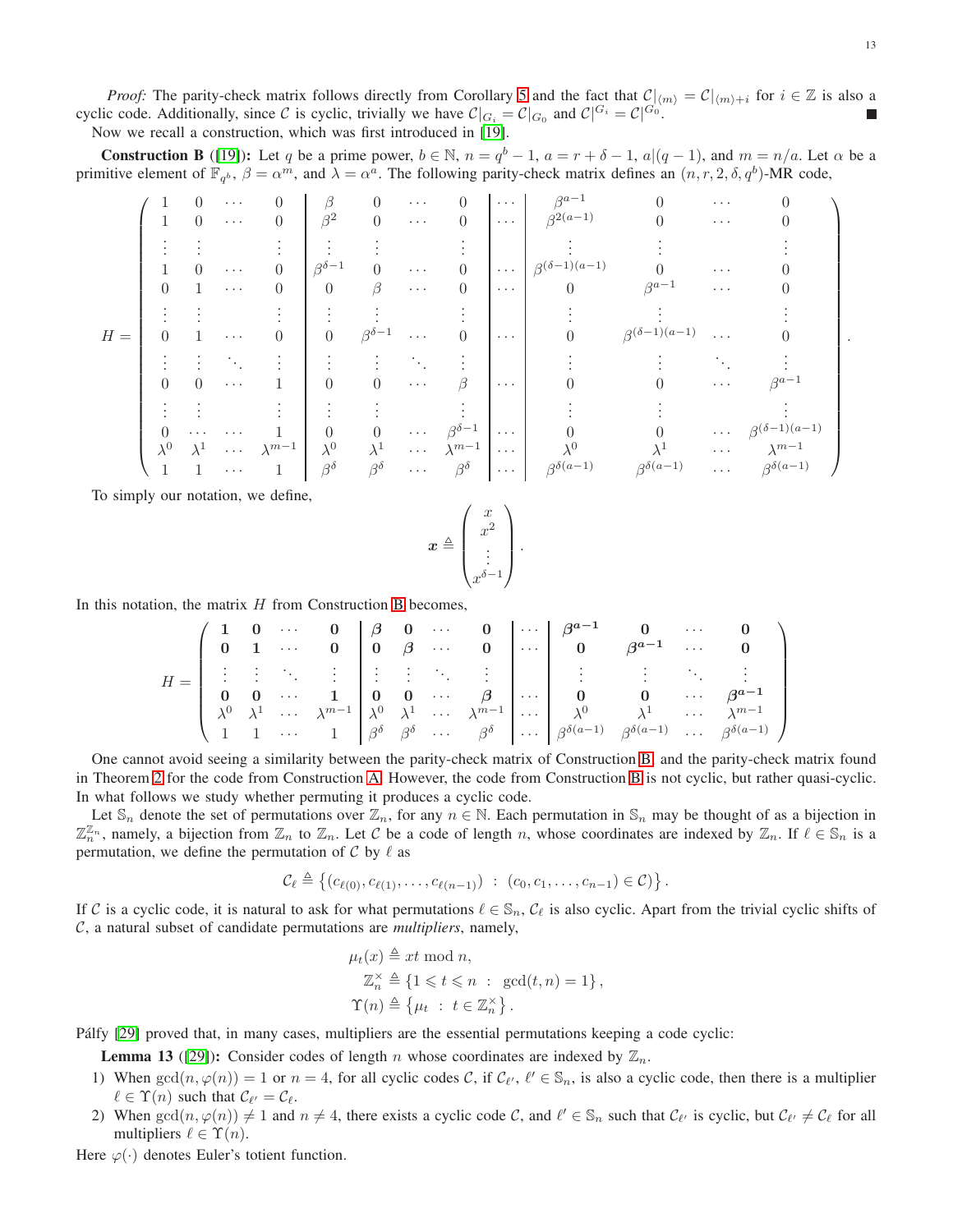Drawing inspiration from Lemma [13,](#page-12-1) we address the (different) question of finding permutations from  $\mathbb{S}_n$  that turn the non-cyclic code of Construction [B](#page-12-0) into a cyclic code. Recall that in the setting of Construction [B,](#page-12-0)  $a, m, n \in \mathbb{N}$ , and  $n = ma$ . We now define a set of functions from  $\mathbb{Z}_n$  to  $\mathbb{Z}_n$  as follows:

$$
\mu_{t,z}(xm+i) \triangleq (xmt_i + z_i) \bmod n,
$$

where we assume  $x \in [a], i \in [m], t = (t_0, \ldots, t_{m-1}) \in \mathbb{Z}^m$ , and  $z = (z_0, \ldots, z_{m-1}) \in \mathbb{Z}^m$ . We then define the set,

$$
\Psi(n,a) \triangleq \left\{ \mu_{t,z} ~:~ t \in (\mathbb{Z}_a^\times)^m, z \in \mathbb{Z}^m, (z \bmod m) \in \mathbb{S}_m \right\},\
$$

and where by abuse of notation, z mod m denotes the  $\mathbb{Z}_m \to \mathbb{Z}_m$  mapping that maps  $i \mapsto (z_i \mod m)$ .

We would like to make some easy observations concerning the elements of  $\Psi(n, a)$ . Denote  $G_0 \triangleq \langle m \rangle \subseteq \mathbb{Z}_n$ . Then  $G_0$  is an additive subgroup of  $\mathbb{Z}_n$ , and  $G_0 \cong \mathbb{Z}_a$ . Let us denote the cosets of  $G_0$  by  $G_i \triangleq G_0 + i$ , for all  $i \in \mathbb{Z}$ . We now note that  $j \mapsto jt \mod n$  is a bijection from  $G_0$  to  $G_0$  if and only if  $gcd(t, a) = 1$ . Thus,  $\ell_{t,z}|_{G_i}$  (i.e., the restriction of  $\ell_{t,z}$  to  $G_i$ ) is a bijection from  $G_i$  to  $G_{z_i \bmod m}$ . With the extra requirement that  $(z \bmod m) \in S_m$ , we have that distinct cosets  $G_i$  are mapped to distinct cosets  $G_{z_i \mod m}$ , and hence,  $\Psi(n, a) \subseteq \mathbb{S}_n$ , namely,  $\Psi$  comprises of permutations over  $\mathbb{Z}_n$ .

<span id="page-13-0"></span>**Theorem 5:** Assume the notation and setting of Construction [B,](#page-12-0) and let C be the resulting code when  $r \ge 3$ . Then there exists a permutation  $\ell \in \Psi(n, a)$  such that  $\mathcal{C}_{\ell}$  is a cyclic code if and only if  $gcd(m, \frac{a}{gcd(a, \delta)}) = 1$ .

*Proof:* We first observe that  $gcd(m, \frac{a}{gcd(a, \delta)}) = 1$  if and only if the equation  $\delta m \tau \equiv \delta \pmod{a}$  has at least one solution  $\tau \in \mathbb{Z}_a$ . We now prove both directions of the claim.

In the first direction, assume  $\delta m\tau \equiv \delta \pmod{a}$  has a solution  $\tau \in \mathbb{Z}_a$ . Consider the permutation  $\ell = \ell_{t,z} \in \Psi(n,a)$  for which  $t = (1, \ldots, 1)$ , and  $z = (z_0, \ldots, z_{m-1})$ , where  $z_i = i + m\tau i$ . Applying  $\ell$  to the coordinates of C, the parity-check matrix H from Construction [B](#page-12-0) becomes

$$
H_{\ell} = \left( \begin{array}{cccccc} 1 & 0 & \cdots & 0 \\ 0 & \beta^{\tau} & \cdots & 0 \\ \vdots & \vdots & \ddots & \vdots \\ 0 & 0 & \cdots & \beta^{\tau(m-1)} \\ \lambda^0 & \lambda^1 & \cdots & \lambda^{m-1} \\ 1 & \beta^{\tau\delta} & \cdots & \beta^{\tau(m-1)\delta} \end{array} \right| \left. \begin{array}{cccccc} \beta & 0 & \cdots & 0 \\ 0 & \beta^{\tau+1} & \cdots & 0 \\ \vdots & \vdots & \ddots & \vdots \\ 0 & 0 & \cdots & \beta^{\tau(m-1)+1} \\ \lambda^0 & \lambda^1 & \cdots & \lambda^{m-1} \\ \beta^{\tau m\delta} & \beta^{\tau(m+1)\delta} & \cdots & \beta^{\tau(2m-1)\delta} \end{array} \right) \left. \begin{array}{cccccc} \beta^{a-1} & \cdots & 0 \\ 0 & \cdots & 0 \\ \vdots & \vdots & \ddots & \vdots \\ 0 & \cdots & \beta^{\tau(m-1)+a-1} \\ \lambda^0 & \cdots & \lambda^{m-1} \\ \beta^{\tau m(a-1)\delta} & \cdots & \beta^{\tau(m-1)\delta} \end{array} \right).
$$

which is a parity-check matrix for  $C_{\ell}$ . Here we used  $\delta m\tau \equiv \delta \pmod{a}$  to get that  $\beta^{\delta m\tau} = \beta^{\delta}$ . Now, by dividing some of the rows with appropriate scalars, another parity-check matrix for  $C_{\ell}$  is the following:

$$
H'_{\ell} = \left( \begin{array}{cccccc} 1 & 0 & \cdots & 0 \\ 0 & 1 & \cdots & 0 \\ \vdots & \vdots & \ddots & \vdots \\ 0 & 0 & \cdots & 1 \\ \lambda^0 & \lambda^1 & \cdots & \lambda^{m-1} \\ 1 & \beta^{\tau\delta} & \cdots & \beta^{\tau(m-1)\delta} \end{array} \right) \begin{array}{c} \beta & 0 & \cdots & 0 \\ \beta & 0 & \cdots & 0 \\ \vdots & \vdots & \ddots & \vdots \\ 0 & 0 & \cdots & \beta \\ \beta^{\tau m\delta} & \beta^{\tau(m+1)\delta} & \cdots & \beta^{\tau(2m-1)\delta} \end{array} \right) \begin{array}{c} \cdots & \beta^{a-1} & \cdots & 0 \\ \cdots & 0 & \cdots & 0 \\ \vdots & \vdots & \ddots & \vdots \\ 0 & \cdots & \beta^{a-1} \\ \beta^{\tau m(a-1)\delta} & \cdots & \beta^{\tau(m-1)\delta} \end{array} \right).
$$

It is now clear that  $\mathcal{C}_{\ell}$  is cyclic, since  $H'_{\ell}c^{\dagger} = 0$  implies  $H'_{\ell}(\sigma(c))^{\dagger} = 0$ , i.e.,  $c \in \mathcal{C}_{\ell}$  implies  $\sigma(c) \in \mathcal{C}_{\ell}$ .

In the second direction, assume that there exists  $\ell \in \Psi(n, a)$  such that  $\mathcal{C}_{\ell}$  is cyclic. Assume to the contrary that  $\delta m\tau \neq \delta$ (mod a) for all  $\tau \in \mathbb{Z}_a$ . Let us write  $\ell = \ell_{t,z} \in \Psi(n,a)$ , with  $t = (t_0, \ldots, t_{m-1}) \in (\mathbb{Z}_a^{\times})^m$ , and  $z = (z_0, \ldots, z_{m-1}) \in \mathbb{Z}^m$ . We can now write,

$$
\ell(xm+i) = (xmt_i + z_i) \bmod n = ((x + \tau_i)mt_i + \zeta_i) \bmod n,
$$

with  $x, \tau_i \in [a]$ , and  $i, \zeta_i \in [m]$ . Let us further define  $\beta_i \triangleq \beta^{t_i}$ . We can now apply  $\ell$  to the order of the columns of H from Construction [B](#page-12-0) to obtain a parity-check matrix  $H_\ell$  for the code  $\mathcal{C}_\ell$ . By rearranging the order of the rows of the matrix, we may write,

$$
H_{\ell} = \left( \begin{array}{cccccc} \beta_0^{\tau_0} & 0 & \cdots & 0 \\ 0 & \beta_1^{\tau_1} & \cdots & 0 \\ \vdots & \vdots & \ddots & \vdots \\ 0 & 0 & \cdots & \beta_{m-1}^{\tau_{m-1}} \\ \lambda^{\zeta_0} & \lambda^{\zeta_1} & \cdots & \lambda^{\zeta_{m-1}} \\ \beta_0^{\tau_0\delta} & \beta_1^{\tau_1\delta} & \cdots & \beta_{m-1}^{\tau_{m-1}} \\ \end{array} \right| \left. \begin{array}{cccccc} \beta_0^{\tau_0+1} & 0 & \cdots & 0 \\ 0 & \beta_1^{\tau_1+1} & \cdots & 0 \\ \vdots & \vdots & \ddots & \vdots \\ 0 & 0 & \cdots & \beta_{m-1}^{\tau_{m-1}+1} \\ \lambda^{\zeta_0} & \lambda^{\zeta_1} & \cdots & \lambda^{\zeta_{m-1}} \\ \beta_0^{\tau_0\delta} & \beta_1^{\tau_1\delta} & \cdots & \beta_{m-1}^{\tau_{m-1}+\delta} \\ \end{array} \right) \cdot \left. \begin{array}{cccccc} \beta_0^{\tau_0+a-1} & \cdots & 0 \\ 0 & \cdots & 0 \\ \vdots & \vdots & \ddots & \vdots \\ 0 & \cdots & \beta_{m-1}^{\tau_{m-1}+a-1} \\ \lambda^{\zeta_0} & \lambda^{\zeta_1} & \cdots & \lambda^{\zeta_{m-1}} \\ \beta_0^{\delta(\tau_0+a-1)} & \cdots & \beta_{m-1}^{\delta(\tau_{m-1}+a-1)} \\ \end{array} \right) \cdot \nonumber \\ .
$$

Recall that, by construction, the multiplicative order of  $\beta$  is  $o(\beta) = a$ . Since  $gcd(t_j, a) = 1$ , we also have that  $o(\beta_j) = a$ , for all  $j \in \mathbb{Z}_m$ . Taking into account that  $r \geq 3$ , namely,  $a = r + \delta - 1 \geq \delta + 2$ , we have that  $1, \beta_j, \beta_j^2, \ldots, \beta_j^{\delta}$  are all distinct.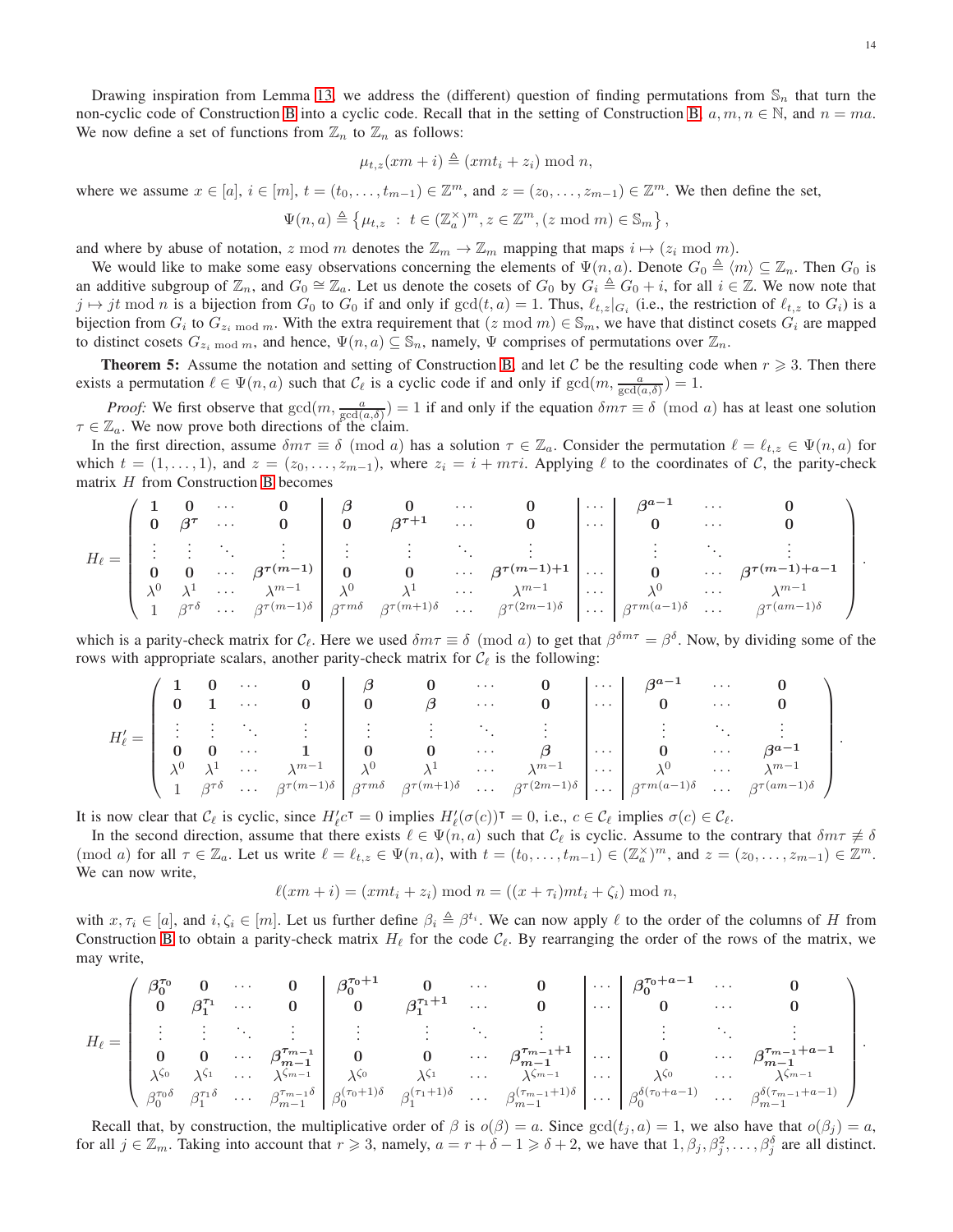Let us look at the columns of  $H_\ell$  that correspond to  $G_j$  for some  $j \in \mathbb{Z}_m$ . These columns, after removing all-zero rows, form a (transposed)  $(\delta + 1) \times a$  Vandermonde matrix.

<span id="page-14-0"></span>
$$
\begin{pmatrix}\n\beta_j^{\tau_j} & \beta_j^{\tau_j+1} & \dots & \beta_j^{\tau_j+a-1} \\
\lambda^{\zeta_j} & \lambda^{\zeta_j} & \dots & \lambda^{\zeta_j} \\
\beta_j^{\tau_j\delta} & \beta_j^{(\tau_j+1)\delta} & \dots & \beta_j^{(\tau_j+a-1)\delta}\n\end{pmatrix} = \Pi \cdot \text{diag}(\beta_j^{\tau_j}, \dots, \beta_j^{\tau_j(\delta-1)}, \lambda^{\zeta_j}, \beta_j^{\tau_j\delta}) \cdot \begin{pmatrix}\n1 & 1 & \dots & 1 \\
1 & \beta_j & \dots & \beta_j^{a-1} \\
1 & \beta_j^2 & \dots & \beta_j^{2(a-1)} \\
\vdots & \vdots & & \vdots \\
1 & \beta_j^{\delta} & \dots & \beta_j^{\delta(a-1)}\n\end{pmatrix},
$$
\n(8)

where  $\Pi$  is a permutation matrix that moves the second row from the bottom to the top. Since  $1, \beta_j, \beta_j^2, \ldots, \beta_j^{\delta}$  are all distinct, the rows of [\(8\)](#page-14-0) are linearly independent. Thus, a linear combination of the rows of  $H_\ell$  that results in zeros in all the positions of  $G_i$  must be a trivial combination.

We now use the fact that  $H_\ell$  is a parity-check matrix for a cyclic code. By adding cyclic rotations of existing rows in  $H_\ell$ , we obtain  $H'_\ell$  which is also a parity-check matrix for the same code,

$$
H'_{\ell}=\begin{pmatrix} \frac{\beta_i^{\tau_i} & 0 & \cdots & 0 & \beta_i^{\tau_i+1} & 0 & \cdots & 0 & \cdots & \beta_i^{\tau_i+a-1} & \cdots & 0 \\ \frac{\beta_0^{\tau_0} & 0 & \cdots & 0 & \beta_0^{\tau_0+1} & 0 & \cdots & 0 & \cdots & \beta_0^{\tau_0+a-1} & \cdots & 0 \\ 0 & \beta_1^{\tau_1} & \cdots & 0 & 0 & \beta_1^{\tau_1+1} & \cdots & 0 & \cdots & \beta_0^{\tau_0+a-1} & \cdots & 0 \\ \vdots & \vdots & \ddots & \vdots & \vdots & \vdots & \ddots & \vdots & \vdots & \ddots & \vdots \\ 0 & 0 & \cdots & \beta_{m-1}^{\tau_{m-1}} & 0 & 0 & \cdots & \beta_{m-1}^{\tau_{m-1}+1} & \cdots & 0 & \cdots & \beta_{m-1}^{\tau_{m-1}+a-1} \\ \lambda^{\zeta_0} & \lambda^{\zeta_1} & \cdots & \lambda^{\zeta_{m-1}} & \lambda^{\zeta_0} & \lambda^{\zeta_1} & \cdots & \lambda^{\zeta_{m-1}} & \cdots & \lambda^{\zeta_0} & \cdots & \lambda^{\zeta_{m-1}} & \lambda^{\zeta_0} & \cdots & \lambda^{\zeta_{m-1}+a-1} \\ \beta_0^{\tau_0\delta} & \beta_1^{\tau_1\delta} & \cdots & \beta_{m-1}^{\tau_{m-1}\delta} & \beta_0^{\zeta(\tau_0+1)\delta} & \beta_1^{\zeta(\tau_1+1)\delta} & \cdots & \beta_{m-1}^{\zeta(\tau_{m-1}+1)\delta} & \cdots & \beta_0^{\delta(\tau_0+a-1)} & \cdots & \beta_{m-1}^{\delta(\tau_{m-1}+a-1)} \end{pmatrix},
$$

where  $i \in \mathbb{Z}_m$ . However, these added rows must be linear combinations of the rows of  $H_\ell$ . Since they contain zeros in all the entries of  $G_j$ ,  $j \neq 0$ , these linear combinations cannot use the last two rows of  $H_\ell$ . It now follows that

$$
\operatorname{rank}\begin{pmatrix} \beta_i^{\tau_i} & \beta_i^{\tau_i+1} & \dots & \beta_i^{\tau_i+a-1} \\ \beta_0^{\tau_0} & \beta_0^{\tau_0+1} & \dots & \beta_0^{\tau_0+a-1} \end{pmatrix} = \operatorname{rank}\begin{pmatrix} \beta_0^{\tau_0} & \beta_0^{\tau_0+1} & \dots & \beta_0^{\tau_0+a-1} \end{pmatrix}
$$

After the same treatment as [\(8\)](#page-14-0), this gives

$$
\operatorname{rank}\begin{pmatrix}1 & \beta_i & \dots & \beta_i^{a-1} \\ 1 & \beta_i^2 & \dots & \beta_i^{2(a-1)} \\ \vdots & \vdots & & \vdots \\ 1 & \beta_0^{\delta-1} & \dots & \beta_0^{(\delta-1)(a-1)} \\ 1 & \beta_0 & \dots & \beta_0^{a-1} \\ 1 & \beta_0^2 & \dots & \beta_0^{2(a-1)} \\ \vdots & \vdots & & \vdots \\ 1 & \beta_0^{\delta-1} & \dots & \beta_0^{(\delta-1)(a-1)}\end{pmatrix} = \operatorname{rank}\begin{pmatrix}1 & \beta_0 & \dots & \beta_0^{a-1} \\ 1 & \beta_0^2 & \dots & \beta_0^{2(a-1)} \\ \vdots & \vdots & & \vdots \\ 1 & \beta_0^{\delta-1} & \dots & \beta_0^{(\delta-1)(a-1)}\end{pmatrix}.
$$

If  $\{\beta_0, \beta_0^2, \dots, \beta_0^{\delta-1}\}\neq \{\beta_i, \beta_i^2, \dots, \beta_i^{\delta-1}\}\$ , then by the fact that  $r \geq 3$ , we would have a contradiction to the rank equality above. It follows that

<span id="page-14-1"></span>
$$
\{\beta_0, \beta_0^2, \dots, \beta_0^{\delta - 1}\} = \{\beta_i, \beta_i^2, \dots, \beta_i^{\delta - 1}\},
$$
\n(9)

.

for all  $i \in \mathbb{Z}_m$ .

We now repeat the argument, with an extra step. Take  $H'_\ell$  and add to it a cyclic rotation of its last row to obtain the following parity-check matrix for the same code,

|                         |                         |                                | $\cdots$             |                                |                            | $\cdots$             |                                                 |                             | , $\tau_i + a - 1$         | $\cdots$                                                 |                               |
|-------------------------|-------------------------|--------------------------------|----------------------|--------------------------------|----------------------------|----------------------|-------------------------------------------------|-----------------------------|----------------------------|----------------------------------------------------------|-------------------------------|
|                         |                         |                                | $\cdots$             | U                              | $\bar{\beta}_0^{\tau_0+}$  | $\cdots$             |                                                 | $\sim$ $\sim$ $\sim$ $\sim$ | $\beta_0^{\tau_0+a-1}$     | $\cdots$                                                 |                               |
|                         | $\bf{0}$                |                                | $\cdots$             |                                |                            | $\cdots$             |                                                 | $\cdots$                    |                            | $\cdots$                                                 |                               |
| $H^{\prime\prime}_\ell$ |                         |                                |                      |                                |                            |                      |                                                 |                             |                            |                                                          |                               |
|                         |                         |                                | $\sim$ $\sim$ $\sim$ | $\frac{m-1}{m}$                | $0 \qquad \cdots$          |                      | $\beta_{m-1}^{\tau_{m-1}+1}$                    | $\cdots$                    | $0 \longrightarrow \cdots$ |                                                          | $a^{\tau_{m-1}+a-1}$          |
|                         | $\lambda \zeta_0$       |                                | $\cdots$             | $\lambda \zeta m-1$            | $\lambda^{\zeta_0}$        | $\sim$ $\sim$ $\sim$ | $\lambda \zeta m-1$                             | $\cdots$                    | $\lambda$ SO               | $\cdots$                                                 | $\lambda \zeta m - 1$         |
|                         | $\gamma\tau_0$ ბ        | $\Delta \tau_1$ $\delta$       | $\cdots$             | $A^{\tau_{m-1}\delta}$         | $\partial(\tau_0+1)\delta$ |                      | $\cdots \quad \beta_{m}^{(\tau_{m-1}+1)\delta}$ | $\bar{z}$ , $\bar{z}$       | $q_0(\tau_0+a-1)$          | $\mathbf{r}_i$ , and $\mathbf{r}_i$ , and $\mathbf{r}_i$ | $a^{o(\tau_{m-1}+a-1)}$       |
|                         | $\beta^{\tau_i \delta}$ | $\varphi^{\tau}$ i+1 $\varphi$ | $\cdots$             | $\beta^{(\tau_{i-1}+1)\delta}$ | $\beta^{(\tau_i+1)\delta}$ |                      | $\cdots$ $\beta_{i-1}^{(\tau_{i-1}+2)\delta}$   | $\sim 100$ .                | $a^{\delta(\tau_i+a-1)}$   | $\ldots$                                                 | $\varphi^{\tau_{i-1} \sigma}$ |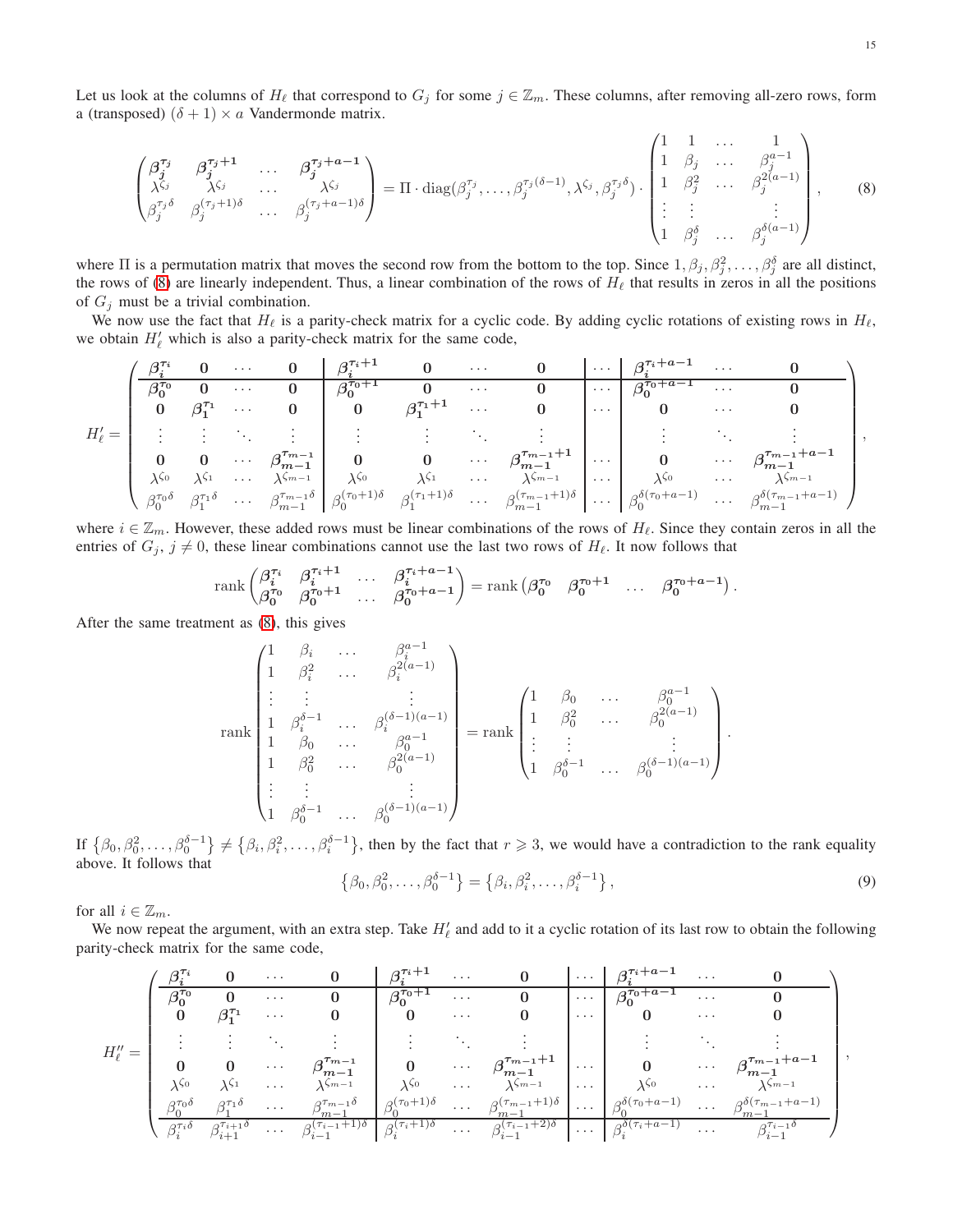where  $i \in \mathbb{Z}_m$ . Again, this added row is linearly dependent on the others, and so, looking at the columns of  $G_0$  we obtain the rank equality

$$
\operatorname{rank}\begin{pmatrix}\n\beta_i^{\tau_i} & \beta_i^{\tau_i+1} & \cdots & \beta_i^{\tau_i+a-1} \\
\beta_0^{\tau_0} & \beta_0^{\tau_0+1} & \cdots & \beta_0^{\tau_0+a-1} \\
\lambda^{\zeta_0} & \lambda^{\zeta_0} & \cdots & \lambda^{\zeta_0} \\
\beta_0^{\tau_0\delta} & \beta_0^{(\tau_0+1)\delta} & \cdots & \beta_0^{(\tau_0+a-1)\delta} \\
\beta_i^{\tau_i\delta} & \beta_i^{(\tau_i+1)\delta} & \cdots & \beta_i^{(\tau_i+a-1)\delta}\n\end{pmatrix} = \operatorname{rank}\begin{pmatrix}\n\beta_0^{\tau_0} & \beta_0^{\tau_0+1} & \cdots & \beta_0^{\tau_0+a-1} \\
\lambda^{\zeta_0} & \lambda^{\zeta_0} & \cdots & \lambda^{\zeta_0} \\
\beta_0^{\tau_0\delta} & \beta_0^{(\tau_0+1)\delta} & \cdots & \beta_i^{(\tau_0+a-1)\delta}\n\end{pmatrix}.
$$

Again, using the same steps as in [\(8\)](#page-14-0), we get

$$
\operatorname{rank}\begin{pmatrix}1 & 1 & \dots & 1\\ 1 & \beta_i & \dots & \beta_i^{a-1}\\ 1 & \beta_i^2 & \dots & \beta_i^{2(a-1)}\\ \vdots & \vdots & & \vdots\\ 1 & \beta_i^{\delta} & \dots & \beta_i^{\delta(a-1)}\\ 1 & \beta_0 & \dots & \beta_0^{a-1}\\ 1 & \beta_0^2 & \dots & \beta_0^{2(a-1)}\\ \vdots & \vdots & & \vdots\\ 1 & \beta_0^{\delta} & \dots & \beta_0^{\delta(a-1)}\end{pmatrix} = \operatorname{rank}\begin{pmatrix}1 & 1 & \dots & 1\\ 1 & \beta_0 & \dots & \beta_0^{a-1}\\ 1 & \beta_0^2 & \dots & \beta_0^{2(a-1)}\\ \vdots & \vdots & & \vdots\\ 1 & \beta_0^{\delta} & \dots & \beta_0^{\delta(a-1)}\end{pmatrix}.
$$

As before, if  $\{1, \beta_0, \beta_0^2, \dots, \beta_0^{\delta}\}\neq \{1, \beta_i, \beta_i^2, \dots, \beta_i^{\delta}\}$ , then by the fact that  $r \geq 3$ , we would have a contradiction to the rank equality above. If follows that

<span id="page-15-0"></span>
$$
\{1, \beta_0, \beta_0^2, \dots, \beta_0^{\delta}\} = \{1, \beta_i, \beta_i^2, \dots, \beta_i^{\delta}\},
$$
\n(10)

for all  $i\in\mathbb{Z}_m.$ 

The combination of [\(9\)](#page-14-1) and [\(10\)](#page-15-0) implies that  $\beta_0^{\delta} = \beta_i^{\delta}$  for all  $i \in \mathbb{Z}_m$ . We observe that

$$
\beta_0^{\delta} - 1 = (1 + \beta_0 + \dots + \beta_0^{\delta - 1})(\beta_0 - 1),
$$
  
\n
$$
\beta_i^{\delta} - 1 = (1 + \beta_i + \dots + \beta_i^{\delta - 1})(\beta_i - 1).
$$

By [\(9\)](#page-14-1),

$$
\frac{\beta_0^{\delta} - 1}{\beta_i^{\delta} - 1} = \frac{\beta_0 - 1}{\beta_i - 1}.
$$

But now, since  $\beta_0^{\delta} = \beta_i^{\delta}$ , we conclude that

 $\beta_i = \beta_0,$ 

# for all  $i \in \mathbb{Z}_m$ .

Now that we know that  $\beta_0 = \beta_1 = \cdots = \beta_{m-1}$ , we can write  $H_\ell$  as

$$
H_{\ell} = \left(\begin{array}{cccccc} \beta_0^{\tau_0} & 0 & \cdots & 0 \\ 0 & \beta_0^{\tau_1} & \cdots & 0 \\ \vdots & \vdots & \ddots & \vdots \\ 0 & 0 & \cdots & \beta_0^{\tau_{m-1}} \\ \lambda^{\zeta_0} & \lambda^{\zeta_1} & \cdots & \lambda^{\zeta_{m-1}} \\ \beta_0^{\tau_0\delta} & \beta_0^{\tau_1\delta} & \cdots & \beta_0^{\tau_{m-1}\delta} \\ \end{array} \middle| \begin{array}{cccccc} \beta_0^{\tau_0+1} & 0 & \cdots & 0 \\ 0 & \beta_0^{\tau_1+1} & \cdots & 0 \\ \vdots & \vdots & \ddots & \vdots \\ 0 & 0 & \cdots & \beta_0^{\tau_{m-1}+1} \\ \beta_0^{\zeta_0} & \lambda^{\zeta_1} & \cdots & \lambda^{\zeta_{m-1}} \\ \end{array} \middle| \begin{array}{cccccc} \cdots & \beta_0^{\tau_0+\alpha-1} & \cdots & 0 \\ 0 & \cdots & 0 \\ \vdots & \vdots & \ddots & \vdots \\ 0 & \cdots & \beta_0^{\tau_{m-1}+\alpha-1} \\ \lambda^{\zeta_0} & \lambda^{\zeta_1} & \cdots & \lambda^{\zeta_{m-1}} \\ \vdots & \vdots & \ddots & \vdots \\ \beta_0^{\zeta_{m-1}+1})\delta & \cdots & \beta_0^{\zeta_{m-1}+1}\end{array} \right).
$$

Looking at the columns of  $H_\ell$  that correspond to  $G_j$ ,  $j \in \mathbb{Z}_m$ , once again we observe that the non-zero rows are equivalent to a (transposed) Vandermonde matrix

$$
\begin{pmatrix} 1 & 1 & \ldots & 1 \\ 1 & \beta_0 & \ldots & \beta_0^{a-1} \\ 1 & \beta_0^2 & \ldots & \beta_0^{2(a-1)} \\ \vdots & \vdots & & \vdots \\ 1 & \beta_0^{\delta} & \ldots & \beta_0^{\delta(a-1)} \end{pmatrix}.
$$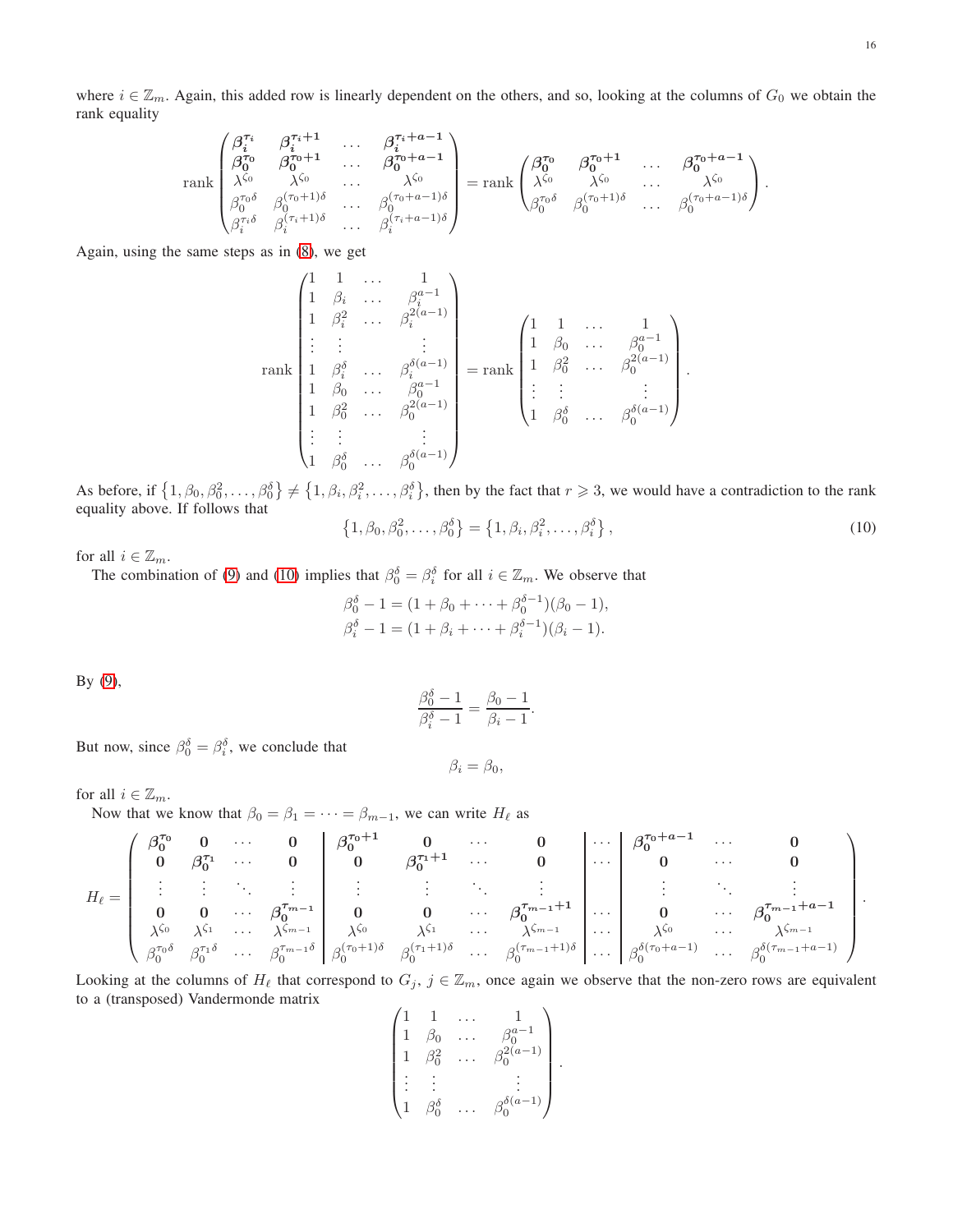17

Hence, these rows are linearly independent. Let us now add a cyclically shifted version of the last row of  $H_\ell$ , to obtain yet another parity-check matrix for the code,

$$
H_{\ell}^{*}=\begin{pmatrix} \beta_0^{\tau_0} & 0 & \cdots & 0 \\ 0 & \beta_0^{\tau_1} & \cdots & 0 \\ \vdots & \vdots & \ddots & \vdots \\ 0 & 0 & \cdots & \beta_0^{\tau_{m-1}} \\ \lambda^{\zeta_0} & \lambda^{\zeta_1} & \cdots & \lambda^{\zeta_{m-1}} \\ \beta_0^{\tau_0\delta} & \beta_0^{\tau_1\delta} & \cdots & \beta_0^{\tau_{m-1}\delta} \\ \beta_0^{\tau_0\delta} & \beta_0^{\tau_1\delta} & \cdots & \beta_0^{\tau_{m-1}\delta} \\ \beta_0^{\tau_0\delta} & \beta_0^{\tau_1\delta} & \cdots & \beta_0^{\zeta_{m-1}\delta} \\ \beta_0^{\tau_0\delta} & \beta_0^{\tau_0\delta} & \cdots & \beta_0^{\zeta_{m-1}\delta} \\ \beta_0^{\tau_0\delta} & \beta_0^{\tau_0\delta} & \cdots & \beta_0^{\zeta_{m-1}\delta} \\ \beta_0^{\tau_0\delta} & \beta_0^{\tau_0\delta} & \cdots & \beta_0^{\zeta_{m-1}\delta} \\ \beta_0^{\zeta_0\delta} & \beta_0^{\zeta_0\delta} & \cdots & \beta_0^{\zeta_{m-1}\delta} \\ \beta_0^{\zeta_0\delta} & \beta_0^{\zeta_0\delta} & \cdots & \beta_0^{\zeta_{m-1}\delta} \\ \beta_0^{\zeta_0\delta} & \beta_0^{\zeta_0\delta} & \cdots & \beta_0^{\zeta_{m-1}\delta} \\ \end{pmatrix} \cdots \begin{pmatrix} \beta_0^{\tau_0+\alpha-1} & \cdots & 0 \\ \beta_0^{\tau_0-\alpha-1} & \beta_0^{\zeta_0} & \cdots & \beta_0^{\tau_{m-1}+\alpha-1} \\ \beta_0^{\zeta_0\delta} & \beta_0^{\zeta_0\delta} & \cdots & \beta_0^{\zeta_{m-1}\delta} \\ \vdots & \vdots & \ddots & \vdots \\ \beta_0^{\zeta_0\delta} & \beta_0^{\zeta_0\delta} & \cdots & \beta_0^{\zeta_{m-1}\delta} \\ \end{pmatrix}.
$$

The added row is a linear combination of the original rows of  $H_{\ell}$ . Assume  $j \in \mathbb{Z}_m$ ,  $j \neq m-1$ . If we look at the columns of  $G_j$  in  $H^*_{\ell}$  we see that

$$
\left(\beta_0^{\tau_{j+1}\delta},\beta_0^{(\tau_{j+1}+1)\delta},\ldots,\beta_0^{(\tau_{j+1}+a-1)\delta}\right)=\beta^{(\tau_{j+1}-\tau_j)\delta}\left(\beta_0^{\tau_j\delta},\beta_0^{(\tau_j+1)\delta},\ldots,\beta_0^{(\tau_j+a-1)\delta}\right).
$$

Since the non-zero rows in the columns of  $G_j$  are linearly independent, this linear combination is unique. Similarly, for  $j = m - 1$  we get

$$
\left(\beta_0^{(\tau_0+1)\delta}, \beta_0^{(\tau_0+2)\delta}, \ldots, \beta_0^{\tau_0\delta}\right) = \beta^{(\tau_0-\tau_{m-1})\delta+\delta}\left(\beta_0^{\tau_{m-1}\delta}, \beta_0^{(\tau_{m-1}+1)\delta}, \ldots, \beta_0^{(\tau_{m-1}+a-1)\delta}\right),
$$

which is again unique. However, all these linear combinations must coincide simultaneously when viewing the entire  $H^*_\ell$ , and so

$$
\beta_0^{(\tau_1-\tau_0)\delta}=\beta_0^{(\tau_2-\tau_1)\delta}=\cdots=\beta_0^{(\tau_{m-1}-\tau_{m-2})\delta}=\beta_0^{(\tau_0-\tau_{m-1})\delta+\delta}.
$$

Multiplying all of them together we get

$$
\left(\beta_0^{(\tau_1-\tau_0)\delta}\right)^m=\beta_0^{(\tau_1-\tau_0)\delta}\cdot\ldots\cdot\beta_0^{(\tau_{m-1}-\tau_{m-2})\delta}\cdot\beta_0^{(\tau_0-\tau_{m-1})\delta+\delta}=\beta_0^{\delta}.
$$

However, this means that

$$
\delta m(\tau_1 - \tau_0) \equiv \delta \pmod{a},
$$

which completes the proof.

While the last theorem shows us a sufficient condition under which the known code of Construction [B](#page-12-0) may be permuted to a cyclic code, the next theorem shows us that for almost all cases, this condition is in fact necessary. First, we bring a technical proposition.

<span id="page-16-4"></span>**Proposition 1:** Let a, r,  $\delta$  be positive integers with  $a = r + \delta - 1$ , and  $\tau, \tau' \in \mathbb{Z}_a^{\times}$ . If

<span id="page-16-1"></span>
$$
\{\mathrm{i}\tau \bmod a \; : \; 1 \leqslant i \leqslant \delta - 1\} \subseteq \{\mathrm{i}\tau' \bmod a \; : \; 1 \leqslant i \leqslant \delta\},\tag{11}
$$

<span id="page-16-0"></span>and one of the following conditions holds,

<span id="page-16-2"></span>1)  $\delta \geqslant 4$  and  $r \geqslant 5$ 2)  $\delta = 3$  and  $r \geq 4$ 

<span id="page-16-3"></span>3)  $\delta = 2$  and  $r \geq 3$  is odd

then we have  $\tau = \tau'$ .

*Proof:* For Case [1,](#page-16-0) since  $\tau, \tau' \in \mathbb{Z}_a^\times$  there exists an  $\ell \in \mathbb{Z}_a^\times$  such that  $\tau \equiv \ell \tau' \pmod{a}$ . By [\(11\)](#page-16-1), we have

$$
\{(i+1)\tau \bmod a \; : \; 1 \leq i \leq \delta - 1\} \subseteq \{(i\tau' + \tau) \bmod a \; : \; 1 \leq i \leq \delta\} = \{(i+\ell)\tau' \bmod a \; : \; 1 \leq i \leq \delta\}.
$$

Obviously,

$$
|\{(i+1)\tau \bmod a \; : \; 1 \leqslant i \leqslant \delta - 1\} \cap \{i\tau \bmod a \; : \; 1 \leqslant i \leqslant \delta - 1\}| \geqslant \delta - 2,
$$

and so,

$$
|\{i\tau'\bmod a \ : \ 1 \leqslant i \leqslant \delta\} \cap \{(i+\ell)\tau'\bmod a \ : \ 1 \leqslant i \leqslant \delta\}|\geqslant \delta-2,
$$

and since  $\tau' \in \mathbb{Z}_a^\times$ ,

$$
|\{i \bmod a \ : \ 1 \leqslant i \leqslant \delta\} \cap \{(i+\ell) \bmod a \ : \ 1 \leqslant i \leqslant \delta\}| \geqslant \delta - 2.
$$

Since  $\delta - 1 \geq 3$  and  $a \geq \delta + 4$ , we must have  $\ell \in \{1, 2\}$ . It remains to show that  $\ell \neq 2$ . Assume to the contrary that  $\ell = 2$ . Similarly, by [\(11\)](#page-16-1), we have

$$
\{(i+2)\tau \bmod a \; : \; 1 \leq i \leq \delta - 1\} \subseteq \{(i\tau' + 2\tau) \bmod a \; : \; 1 \leq i \leq \delta\} = \{(i+4)\tau' \bmod a \; : \; 1 \leq i \leq \delta\}.
$$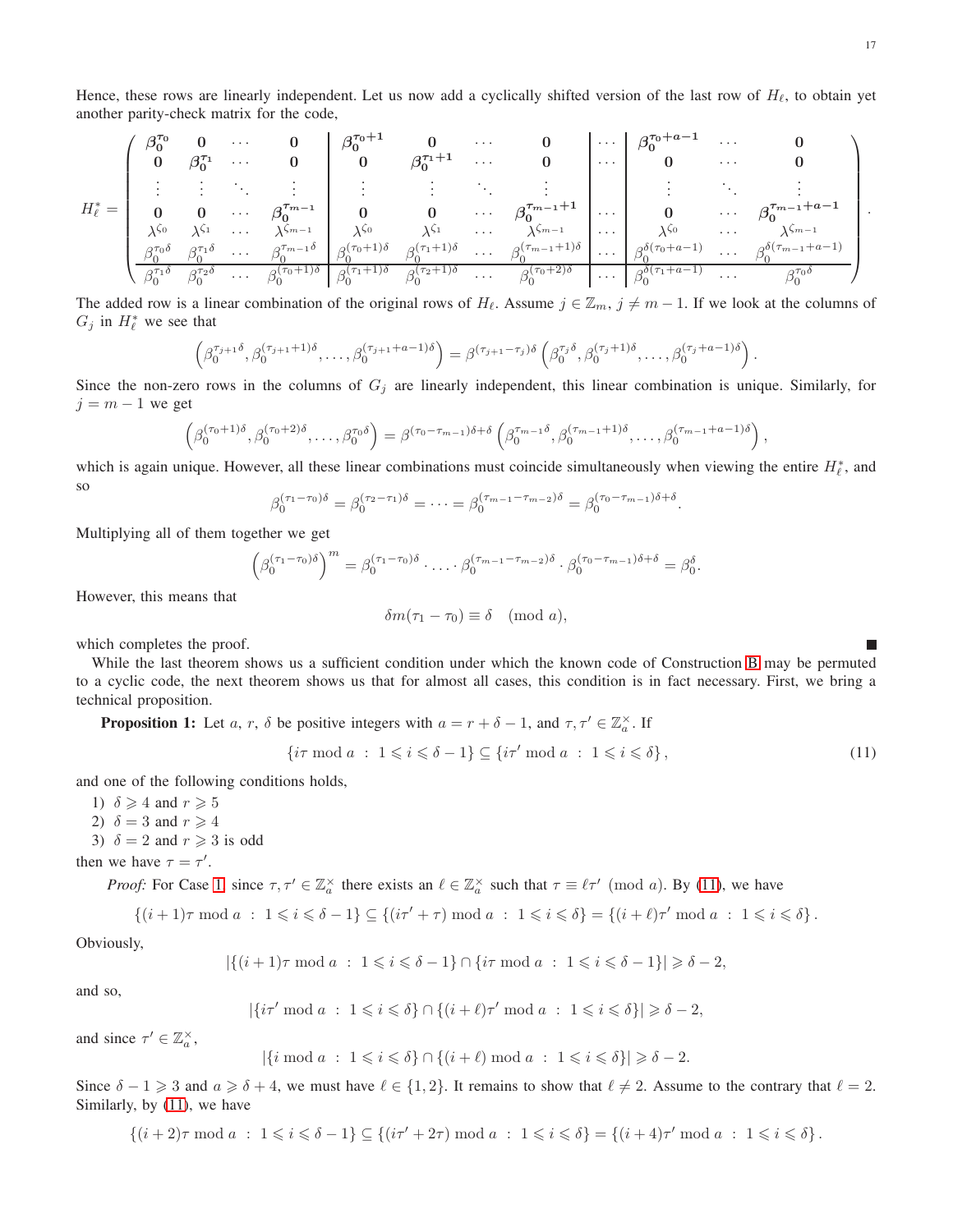Again,

$$
|\{(i+2)\tau \bmod a \; : \; 1 \leqslant i \leqslant \delta - 1\} \cap \{i\tau \bmod a \; : \; 1 \leqslant i \leqslant \delta - 1\}| \geqslant \delta - 3,
$$

which implies that,

$$
|\{(i+4)\tau' \bmod a \ : \ 1 \leqslant i \leqslant \delta\} \cap \{i\tau' \bmod a \ : \ 1 \leqslant i \leqslant \delta\}| \geqslant \delta - 3,
$$

and since  $\tau' \in \mathbb{Z}_a^\times$ ,

$$
|\{(i+4) \bmod a \; : \; 1 \leq i \leq \delta\} \cap \{i \bmod a \; : \; 1 \leq i \leq \delta\}| \geq \delta - 3.
$$

However,  $a \geq \delta + 4$  implies that

$$
|\{(i+4) \bmod a : 1 \leq i \leq \delta\} \cap \{i \bmod a : 1 \leq i \leq \delta\}| \leq \delta - 4,
$$

which is a contradiction. Thus, we have  $\ell = 1$  and  $\tau = \tau'$ .

For Case [2,](#page-16-2) by [\(11\)](#page-16-1), we have

$$
\{\tau, 2\tau \bmod a\} \subseteq \{\tau', 2\tau' \bmod a, 3\tau' \bmod a\}.
$$

If  $\tau \equiv 2\tau' \pmod{a}$  then we have  $2\tau \equiv 4\tau' \pmod{a}$ , hence  $4\tau' \pmod{a} \in \{\tau', 2\tau' \pmod{a} \}$ . However, this is impossible since  $\tau' \in \mathbb{Z}_a^{\times}$  and  $a \geq 6$ . Similarly, if  $\tau \equiv 3\tau' \pmod{a}$  then we have  $2\tau \equiv 6\tau' \pmod{a}$ , hence  $6\tau' \pmod{a} \in$  $\{\tau', 2\tau' \mod a, 3\tau' \mod a\}$ . Again, this is also impossible since  $\tau' \in \mathbb{Z}_a^{\times}$  and  $a \geq 6$ . Thus, we have  $\tau = \tau'$ .

Finally, for Case [3,](#page-16-3) by [\(11\)](#page-16-1) we have  $\{\tau\} \subseteq \{\tau', 2\tau' \text{ mod } a\}$ . Obviously  $\tau \equiv 2\tau' \pmod{a}$  is impossible since  $2|a$  and  $a \geqslant 3$ . Thus,  $\tau = \tau'$ .

<span id="page-17-2"></span>**Theorem 6:** Assume the notation and setting of Construction [B.](#page-12-0) Let C be the resulting code. Denote  $k = \dim(\mathcal{C})$  $ur + v$  with  $0 < v \leq r$  and  $u \geq 2(r - v + 1)$ . Additionally, let  $a = 4$  or  $gcd(a, \varphi(a)) = 1$ . Furthermore, assume that  $a = q^{b'} - 1|q^{b} - 1 = n$ , and that one of the following holds:

- 1)  $\delta \geqslant 4$  and  $r \geqslant 5$
- 2)  $\delta = 3$  and  $r \geq 4$
- 3)  $\delta = 2$  and  $r \geq 3$  is odd

Then there exists a permutation  $\ell \in \mathbb{S}_n$  such that  $\mathcal{C}_{\ell}$  is cyclic if and only if  $gcd(m, \frac{a}{gcd(\delta, a)}) = 1$ .

*Proof:* In the first direction, if  $gcd(m, \frac{a}{gcd(\delta, a)}) = 1$ , then by Theorem [5](#page-13-0) there exists  $\ell \in \Psi(n, a) \subseteq \mathbb{S}_n$  such that  $\mathcal{C}_{\ell}$  is cyclic. Let us now prove the other direction. Assume  $\ell \in \mathbb{S}_n$  is a permutation such that  $\mathcal{C}_\ell$  is cyclic. By Construction [B,](#page-12-0) we have that  $G_i \triangleq \langle m \rangle + i$ ,  $i \in [m]$ , are exactly the repair sets of C. Thus, the image sets  $\ell(G_i) \triangleq \{ \ell(x) : x \in G_i \}$  are exactly the repair sets of  $C_{\ell}$ . Note that C is an optimal LRC, which means that  $C_{\ell}$  is also optimal. By Corollary [5,](#page-11-1) we have

$$
\{\ell(G_i) \ : \ i \in [m]\} = \{G_i \ : \ i \in [m]\}.
$$

Thus, there exists a sequence of permutations,  $\ell_i$  over  $G_i$ , for all  $i \in [m]$ , and  $z_i \in \mathbb{Z}$ , such that for all  $x \in G_i$ ,

<span id="page-17-1"></span>
$$
\ell(x) = (\ell_i(x) + z_i) \bmod n,\tag{12}
$$

which also implies that  $\ell(G_i) = G_{i+z_i}$ , and  $(z_0, \ldots, z_{m-1})$  is a permutation of  $[m]$ . By assumption,  $\mathcal{C}_{\ell}$  is cyclic. Hence,  $\mathcal{C}_{\ell}|_{G_i}$ is also cyclic, for each  $i \in [m]$ .

By Construction [B,](#page-12-0) any punctured code,  $\mathcal{C}|_{G_i}$ ,  $i \in [m]$ , is a subcode of the code with the  $(\delta - 1) \times a$  parity-check matrix  $(1, \beta, \ldots, \beta^{a-1})$ . Recall that C is an optimal LRC. Hence, by Lemma [2,](#page-2-2) we have that this punctured code,  $\mathcal{C}|_{G_i}$ , is an  $[a = r + \delta - 1, r, \delta]_q$  MDS code. This implies that its parity-check matrix is *exactly*  $(1, \beta, ..., \beta^{a-1})$ . Since this matrix clearly does not depend on i, we have  $\mathcal{C}|_{G_i} = \mathcal{C}|_{G_j}$ , for all  $i, j \in [m]$ . Additionally, since  $\beta^a = 1$ , all the punctured codes  $\mathcal{C}|_{G_i}$  are cyclic.

By Corollary [6,](#page-11-2) we have that  $\mathcal{C}_{\ell}|_{G_i} = \mathcal{C}_{\ell}|_{G_j}$  for all  $i, j \in [m]$ , and are all cyclic codes. Thus, a parity-check matrix of  $\mathcal{C}_{\ell}|_{G_i}$ may be given by

<span id="page-17-0"></span>
$$
H(\mathcal{C}_{\ell}|_{G_i}) = (\beta^{\tau_{i,0}}, \beta^{\tau_{i,1}}, \cdots, \beta^{\tau_{i,a-1}}).
$$
\n(13)

We now have that  $\ell_0$  maps the cyclic code  $\mathcal{C}|_{G_0}$  into a cyclic code  $\mathcal{C}_{\ell}|_{G_0}$ , where we view these codes as indexed by  $\mathbb{Z}_a$ . Then, by Lemma [13,](#page-12-1) we can find a multiplier permutation from  $\Upsilon(a)$  that also maps  $\mathcal{C}|_{G_0}$  to  $\mathcal{C}_{\ell}|_{G_0}$ . More concretely, there exists  $\tau' \in \mathbb{Z}_a^\times$ , with which we define a permutation

$$
\ell'(xm+i) = (xm\tau' + i) \pmod{n},
$$

for all  $x \in [a]$  and  $i \in [m]$ . For this permutation we have  $\mathcal{C}_{\ell}|_{G_i} = \mathcal{C}_{\ell'}|_{G_i}$  for all  $i \in [m]$ . Now, a parity-check matrix for  $\mathcal{C}_{\ell'}|_{G_i}$ may be given by

$$
H(\mathcal{C}_{\ell'}|_{G_i})=(1,\beta^{\tau'},\cdots,\beta^{\tau'(a-1)}),
$$

and it must be row-equivalent to  $H(\mathcal{C}_{\ell}|_{G_i})$  from [\(13\)](#page-17-0).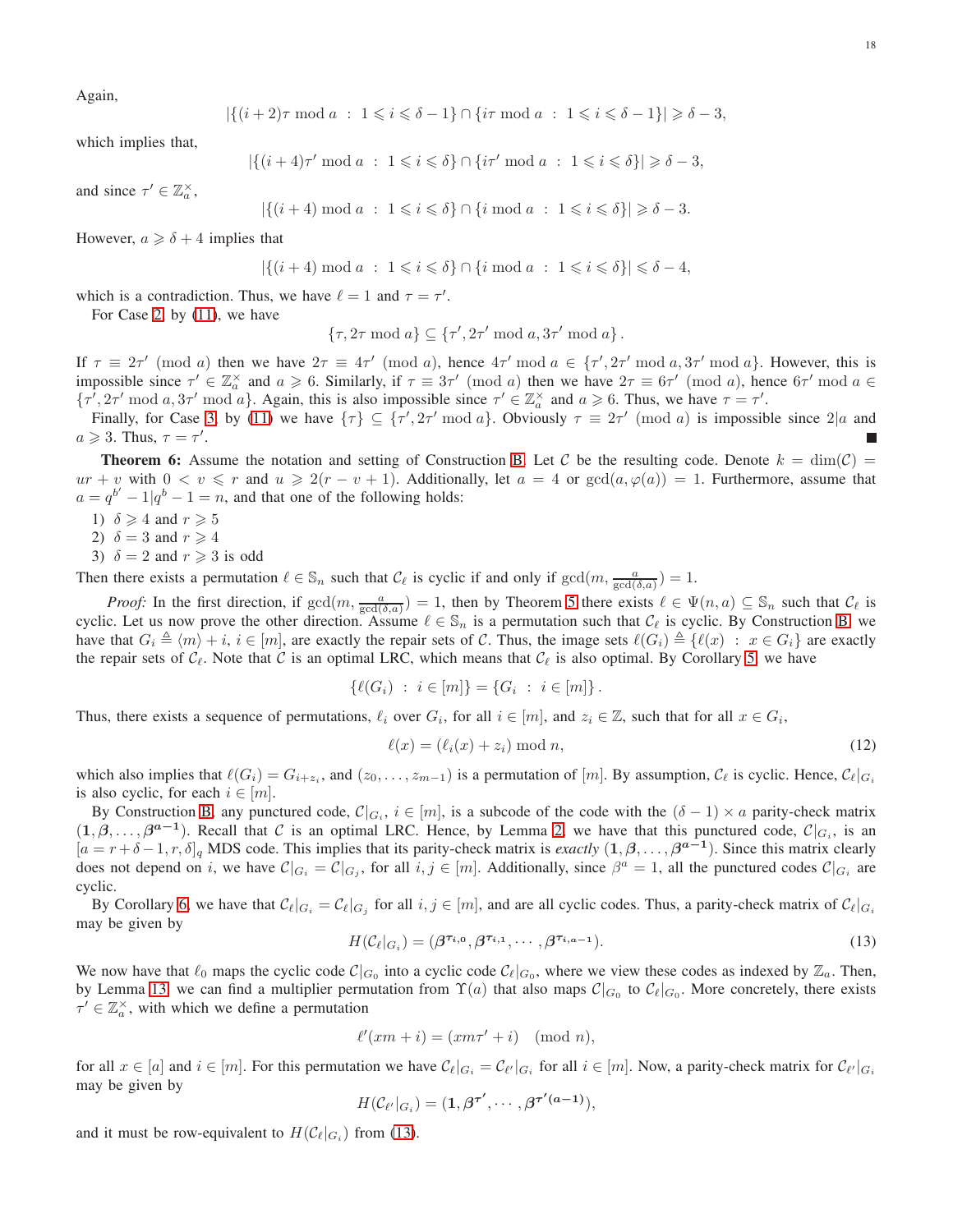We switch our view from the punctured codes to the shortened codes of  $C$ . As above, the following shortened codes are all equal,  $\mathcal{C} |^{G_i} = \mathcal{C} |^{G_0}$ , for all  $i \in [m]$ . A parity-check matrix for them may be written as

$$
\begin{pmatrix}\n1 & 1 & \cdots & 1 \\
1 & \beta & \cdots & \beta^{a-1} \\
1 & \beta^{\delta} & \cdots & \beta^{\delta(a-1)}\n\end{pmatrix} = \begin{pmatrix}\n1 & 1 & \cdots & 1 \\
1 & \beta & \cdots & \beta^{a-1} \\
1 & \beta^2 & \cdots & \beta^{2(a-1)} \\
\vdots & \vdots & & \vdots \\
1 & \beta^{\delta-1} & \cdots & \beta^{(\delta-1)(a-1)} \\
1 & \beta^{\delta} & \cdots & \beta^{(\delta)(a-1)}\n\end{pmatrix}.
$$

By the multiplicative order of  $\beta$ , the codes  $\mathcal{C}|^{G_i}$  are all cyclic. By Corollary [6,](#page-11-2)  $\mathcal{C}_{\ell}|^{G_i} = \mathcal{C}_{\ell}|^{G_0}$ , for all  $i \in [m]$ , and a parity-check matrix for them may be given by

<span id="page-18-0"></span>
$$
H(\mathcal{C}_{\ell}|\mathcal{G}_{i}) = \begin{pmatrix} 1 & 1 & \cdots & 1 \\ \beta^{\tau_{i,0}} & \beta^{\tau_{i,1}} & \cdots & \beta^{\tau_{i,a-1}} \\ \beta^{\delta\tau_{i,0}} & \beta^{\delta\tau_{i,1}} & \cdots & \beta^{\delta\tau_{i,a-1}} \end{pmatrix},
$$
\n(14)

where  $\tau_{i,j}$ ,  $i \in [m]$ ,  $j \in [a]$ , are the same as those in [\(13\)](#page-17-0). Once again,  $\mathcal{C}_{\ell} |^{G_i}$  are all cyclic. Hence, by Lemma [13](#page-12-1) we can find a multiplier permutation from  $\Upsilon(a)$  that also maps  $\mathcal{C}^{G_0}$  to  $\mathcal{C}_{\ell}^{G_0}$ . Namely, there exists  $\tau'' \in \mathbb{Z}_a^{\times}$ , with which we define

$$
\ell''(xm+i) = (xm\tau''+i) \pmod{n},
$$

for all  $x \in [a]$  and  $i \in [m]$ , such that  $\mathcal{C}_{\ell} |^{G_i} = \mathcal{C}_{\ell''} |^{G_i}$ , for all  $i \in [m]$ . A parity-check matrix for  $\mathcal{C}_{\ell''} |^{G_i}$  may be given by

$$
H(\mathcal{C}_{\ell''}|^{G_i}) = \begin{pmatrix} 1 & 1 & \cdots & 1 \\ 1 & \beta^{\tau''} & \cdots & \beta^{\tau''(a-1)} \\ 1 & \beta^{\delta \tau''} & \cdots & \beta^{\delta \tau''(a-1)} \end{pmatrix},
$$

and it must be row-equivalent to  $H(C_{\ell}|^{G_i})$  from [\(14\)](#page-18-0).

By the properties of Vandermonde matrices we have for all  $i \in [m]$ ,

$$
\delta + 1 = \operatorname{rank}\begin{pmatrix} 1 & 1 & \cdots & 1 \\ \beta^{\tau_{i,0}} & \beta^{\tau_{i,1}} & \cdots & \beta^{\tau_{i,a-1}} \\ \beta^{\delta \tau_{i,0}} & \beta^{\delta \tau_{i,1}} & \cdots & \beta^{\delta \tau_{i,a-1}} \end{pmatrix} = \operatorname{rank}\begin{pmatrix} 1 & 1 & \cdots & 1 \\ \beta^{\tau_{i,0}} & \beta^{\tau_{i,1}} & \cdots & \beta^{\tau_{i,a-1}} \\ \beta^{\tau_{i,0}} & \beta^{\tau_{i,1}} & \cdots & \beta^{\tau_{i,a-1}} \\ \beta^{\delta \tau_{i,0}} & \beta^{\delta \tau_{i,1}} & \cdots & \beta^{\delta \tau_{i,a-1}} \end{pmatrix}
$$

$$
= \operatorname{rank}\begin{pmatrix} 1 & 1 & \cdots & 1 \\ 1 & \beta^{\tau'} & \cdots & \beta^{\tau'(a-1)} \\ 1 & \beta^{\tau''} & \cdots & \beta^{\tau''(a-1)} \\ 1 & \beta^{\delta \tau''} & \cdots & \beta^{\delta \tau''(a-1)} \end{pmatrix},
$$

where the last equality holds by the row equivalence of  $H(C_{\ell}|_{G_i})$  and  $H(C_{\ell'}|_{G_i})$ , as well as the row equivalence of  $H(C_{\ell}|G_i)$ and  $H(C_{\ell''}|^{G_i})$ . Since  $r \geq 3$ , the above equality implies

$$
\left\{\beta^{j\tau'}\;:\;1\leqslant j\leqslant \delta-1\right\}\subseteq\left\{\beta^{j\tau''}\;:\;0\leqslant j\leqslant \delta\right\}.
$$

By construction, the multiplicative order of  $\beta$  is  $o(\beta) = a$ , and so

$$
o(\beta^{\tau'}) = \frac{o(\beta)}{\gcd(\tau', o(\beta))} = \frac{a}{\gcd(\tau', a)} = a,
$$

where the last equality follows from the fact that  $\tau' \in \mathbb{Z}_a^\times$ . Since  $a = r + \delta - 1$ ,

$$
1 \notin \left\{ \beta^{j\tau'} \ : \ 1 \leqslant j \leqslant \delta - 1 \right\}.
$$

Thus,

$$
\left\{\beta^{j\tau'}\;:\;1\leqslant j\leqslant \delta-1\right\}\subseteq\left\{\beta^{j\tau''}\;:\;1\leqslant j\leqslant \delta\right\}.
$$

Since  $o(\beta) = a$ , we have

$$
\{j\tau' \bmod a \; : \; 1 \leq j \leq \delta - 1\} \subseteq \{j\tau'' \bmod a \; : \; 1 \leq j \leq \delta\}.
$$

Then, by Proposition [1,](#page-16-4) we have  $\tau' = \tau''$ .

Denote  $\gamma \triangleq \beta^{\tau'} = \beta^{\tau''}$ . Thus,  $(1, \gamma, \dots, \gamma^{a-1}) = (1, \beta^{\tau'}, \dots, \beta^{\tau'(a-1)})$ . We now know that the following two matrices are row equivalent,

<span id="page-18-1"></span>
$$
\begin{pmatrix}\n1 & 1 & \cdots & 1 \\
1 & \gamma & \cdots & \gamma^{a-1} \\
1 & \gamma^{\delta} & \cdots & \gamma^{\delta(a-1)}\n\end{pmatrix}\n\text{ and }\n\begin{pmatrix}\n1 & 1 & \cdots & 1 \\
1 & \gamma & \cdots & \gamma^{a-1} \\
\beta^{\delta \tau_{i,0}} & \beta^{\delta \tau_{i,1}} & \cdots & \beta^{\delta \tau_{i,a-1}}\n\end{pmatrix},
$$
\n(15)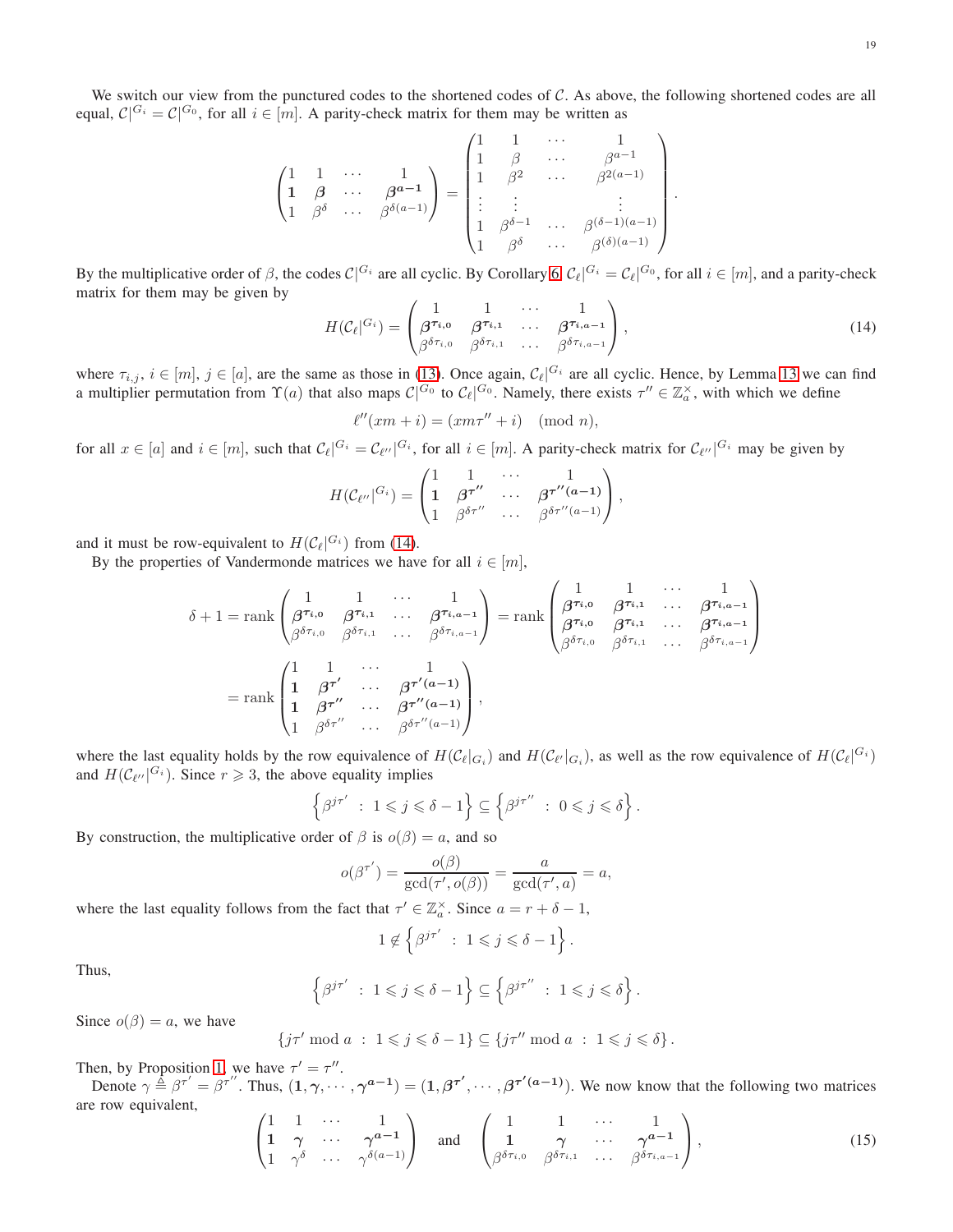for all  $i \in [m]$ . Recall that  $\beta$  and  $\gamma$  have the same order,  $o(\beta) = o(\gamma)a = q^{b'} - 1$ , i.e., the entries of the matrices in [\(15\)](#page-18-1) belong to the field  $\mathbb{F}_{q^{b'}}$ . Hence,  $(\beta^{\delta\tau_{i,0}}, \beta^{\delta\tau_{i,1}}, \cdots, \beta^{\delta\tau_{i,a-1}})$  can be represented as a linear combination

<span id="page-19-0"></span>
$$
(\beta^{\delta\tau_{i,0}}, \beta^{\delta\tau_{i,1}}, \cdots, \beta^{\delta\tau_{i,a-1}}) = \sum_{s=0}^{\delta} \eta_{i,s} (1, \gamma^s, \cdots, \gamma^{s(a-1)})
$$
(16)

where  $\eta_{i,s} \in \mathbb{F}_{q^{b'}} \subseteq \mathbb{F}_{q^b}$  for all  $i \in [m]$ ,  $s \in [\delta + 1]$ . We also highlight the fact that  $\eta_{i,\delta} \neq 0$  for all  $i \in [m]$ , for otherwise we would have that the matrix on the right has rank  $\delta$  whereas the one on the left has rank  $\delta + 1$ . For convenience, let us define  $\xi_{i,j} \triangleq \eta_{i,\delta} \gamma^{\delta j} + \eta_{i,0}$ , where  $i \in [m], j \in [a]$ .

After focusing on shortened and punctured codes, let us look again at the entire code. If we permute the columns of the parity-check matrix of C using  $\ell$ , we arrive at the following parity-check matrix for  $C_{\ell}$ , to [\(14\)](#page-18-0),

$$
H_{\ell} = \left(\begin{array}{ccccccccc} \beta^{\tau_{0,0}} & 0 & \cdots & 0 \\ 0 & \beta^{\tau_{1,0}} & \cdots & 0 \\ \vdots & \vdots & & \vdots \\ 0 & 0 & \cdots & \beta^{\tau_{m-1,0}} \\ \lambda^{z_0} & \lambda^{z_1} & \cdots & \lambda^{z_{m-1}} \\ \beta^{\delta \tau_{0,0}} & \beta^{\delta \tau_{1,0}} & \cdots & \beta^{\delta \tau_{m-1,0}} \end{array} \middle| \begin{array}{ccccccccc} \beta^{\tau_{0,1}} & 0 & \cdots & 0 \\ 0 & \beta^{\tau_{1,1}} & \cdots & 0 \\ \vdots & & \vdots & & \vdots \\ 0 & 0 & \cdots & \beta^{\tau_{m-1,1}} \\ \beta^{\delta \tau_{0,0}} & \beta^{\delta \tau_{1,0}} & \cdots & \beta^{\delta \tau_{m-1,0}} \end{array} \middle| \begin{array}{ccccccccc} \cdots & 0 & \cdots & 0 \\ 0 & \beta^{\tau_{1,0}} & \cdots & 0 \\ \vdots & & \vdots & & \vdots \\ 0 & 0 & \cdots & \beta^{\tau_{1,n-1}} & \cdots \\ \beta^{\delta \tau_{m-1,0}} & \cdots & \beta^{\delta \tau_{m-1,1}} \\ \beta^{\delta \tau_{1,1}} & \cdots & \beta^{\delta \tau_{m-1,1}} \end{array} \right), \quad \mathbf{a} \in \mathbb{C} \setminus \mathbb{C} \setminus \mathbb{C} \setminus \mathbb{C} \setminus \mathbb{C} \setminus \mathbb{C} \setminus \mathbb{C} \setminus \mathbb{C} \setminus \mathbb{C} \setminus \mathbb{C} \setminus \mathbb{C} \setminus \mathbb{C} \setminus \mathbb{C} \setminus \mathbb{C} \setminus \mathbb{C} \setminus \mathbb{C} \setminus \mathbb{C} \setminus \mathbb{C} \setminus \mathbb{C} \setminus \mathbb{C} \setminus \mathbb{C} \setminus \mathbb{C} \setminus \mathbb{C} \setminus \mathbb{C} \setminus \mathbb{C} \setminus \mathbb{C} \setminus \mathbb{C} \setminus \mathbb{C} \setminus \mathbb{C} \setminus \mathbb{C} \setminus \mathbb{C
$$

where  $z_i$ ,  $i \in [m]$  are the same as in [\(12\)](#page-17-1), and  $\tau_{i,j}$ ,  $i \in [m]$ ,  $j \in [a]$ , are the same as in [\(13\)](#page-17-0). By [\(16\)](#page-19-0) and the equivalence of  $H(C_{\ell}|_{G_i})$  and  $H(C_{\ell'}|_{G_i})$ , the matrix  $H_{\ell}$  is row equivalent with

$$
H' = \left(\begin{array}{cccccc} \mathbf{1} & 0 & \cdots & 0 \\ 0 & \mathbf{1} & \cdots & 0 \\ \vdots & \vdots & & \vdots \\ 0 & 0 & \cdots & \mathbf{1} \\ \lambda^{z_0} & \lambda^{z_1} & \cdots & \lambda^{z_{m-1}} \\ \xi_{0,0} & \xi_{1,0} & \cdots & \xi_{m-1,0} \end{array} \middle| \begin{array}{c} \gamma & 0 & \cdots & 0 \\ 0 & \gamma & \cdots & 0 \\ \vdots & \vdots & & \vdots \\ 0 & 0 & \cdots & \gamma \\ \xi_{0,1} & \xi_{1,1} & \cdots & \xi_{m-1,1} \end{array} \middle| \begin{array}{c} \cdots & \gamma^{a-1} & 0 & \cdots & 0 \\ 0 & \gamma^{a-1} & \cdots & 0 \\ \vdots & \vdots & & \vdots \\ 0 & 0 & \cdots & \gamma^{a-1} \\ \xi_{0,a-1} & \xi_{1,a-1} & \cdots & \xi_{m-1,a-1} \end{array} \right)
$$

Since  $H'$  is also a parity-check matrix for  $C_{\ell}$ , which is a cyclic code, adding a dependent row to  $H'$  which is a cyclic shift of another row, does not change the code. Hence, we look at the following parity-check matrix for  $C_{\ell}$ ,

$$
H'' = \begin{pmatrix} 1 & 0 & \cdots & 0 \\ 0 & 1 & \cdots & 0 \\ \vdots & \vdots & & \vdots \\ 0 & 0 & \cdots & 1 \\ \lambda^{z_0} & \lambda^{z_1} & \cdots & \lambda^{z_{m-1}} \\ \frac{\xi_{0,0} & \xi_{1,0} & \cdots & \xi_{m-1,0}}{\xi_{0,1} & \xi_{1,1} & \xi_{2,1} & \cdots & \xi_{m-1,1}} \end{pmatrix} \begin{pmatrix} \cdots & 0 & \cdots & 0 \\ \cdots & 0 & \gamma^{a-1} & 0 & \cdots & 0 \\ \cdots & 0 & \gamma^{a-1} & \cdots & 0 \\ \vdots & \vdots & & \vdots & & \vdots \\ \lambda^{z_0} & \lambda^{z_1} & \cdots & \lambda^{z_{m-1}} \\ \frac{\xi_{0,0} & \xi_{1,0} & \cdots & \xi_{m-1,0}}{\xi_{0,1} & \xi_{1,1} & \xi_{2,1} & \cdots & \xi_{m-1,1}} \end{pmatrix} \begin{pmatrix} \cdots & 0 & \cdots & 0 \\ \cdots & \gamma^{a-1} & 0 & \cdots & 0 \\ \vdots & \vdots & & \vdots & & \vdots \\ \lambda^{z_0} & \lambda^{z_1} & \cdots & \lambda^{z_{m-1}} \\ \frac{\xi_{0,0} & \xi_{1,0} & \cdots & \xi_{m-1,0}}{\xi_{0,1} & \xi_{1,1} & \xi_{2,1} & \cdots & \xi_{0,2}} \end{pmatrix}
$$

Let us now denote by  $h$  the bottom row of  $H''$ , and by  $h_{-2}, h_{-1}$  the bottom two rows of  $H'$ . We recall that  $\xi_{i,j} \triangleq \eta_{i,\delta} \gamma^{\delta j} + \eta_{i,0}$ , and hence,

$$
h|_{G_i} = (\eta_{i+1,\delta}\gamma^0 + \eta_{i+1,0}, \eta_{i+1,\delta}\gamma^{\delta} + \eta_{i+1,0}, \dots, \eta_{i+1,\delta}\gamma^{\delta(a-1)} + \eta_{i+1,0}), \qquad i \in [m-1]
$$
  
\n
$$
h|_{G_{m-1}} = (\eta_{0,\delta}\gamma^{\delta} + \eta_{0,0}, \eta_{0,\delta}\gamma^{2\delta} + \eta_{0,0}, \dots, \eta_{0,\delta}\gamma^0 + \eta_{0,0}),
$$
  
\n
$$
h_{-1}|_{G_i} = (\eta_{i,\delta}\gamma^0 + \eta_{i,0}, \eta_{i,\delta}\gamma^{\delta} + \eta_{i,0}, \dots, \eta_{i,\delta}\gamma^{\delta(a-1)} + \eta_{i,0}), \qquad i \in [m]
$$
  
\n
$$
h_{-2}|_{G_i} = \lambda^{z_i}(1, 1, \dots, 1).
$$
  
\n
$$
i \in [m]
$$

We now observe that the last row of  $H''|_{G_i}$  may be shown as a linear combination of the preceding two rows. More precisely, for all  $i \in [m]$ ,

$$
h|_{G_i} = \theta_{i,1}h_{-1}|_{G_i} + \theta_{i,2}h_{-2}|_{G_i}
$$

where

$$
\theta_{i,1} = \begin{cases} \frac{\eta_{i+1,\delta}}{\eta_{i,\delta}} & i \in [m-1],\\ \frac{\eta_{0,\delta}}{\eta_{m-1,\delta}} \gamma^{\delta} & i = m-1, \end{cases} \tag{17}
$$
\n
$$
\theta_{i,2} = \begin{cases} \frac{\eta_{i+1,0} - \theta_{1,i}\eta_{i,0}}{\lambda^{2i}} & i \in [m-1],\\ \frac{\eta_{0,0} - \theta_{m-1,1}\eta_{m-1,0}}{\lambda^{2m-1}} & i = m-1. \end{cases}
$$

<span id="page-19-1"></span>,

.

.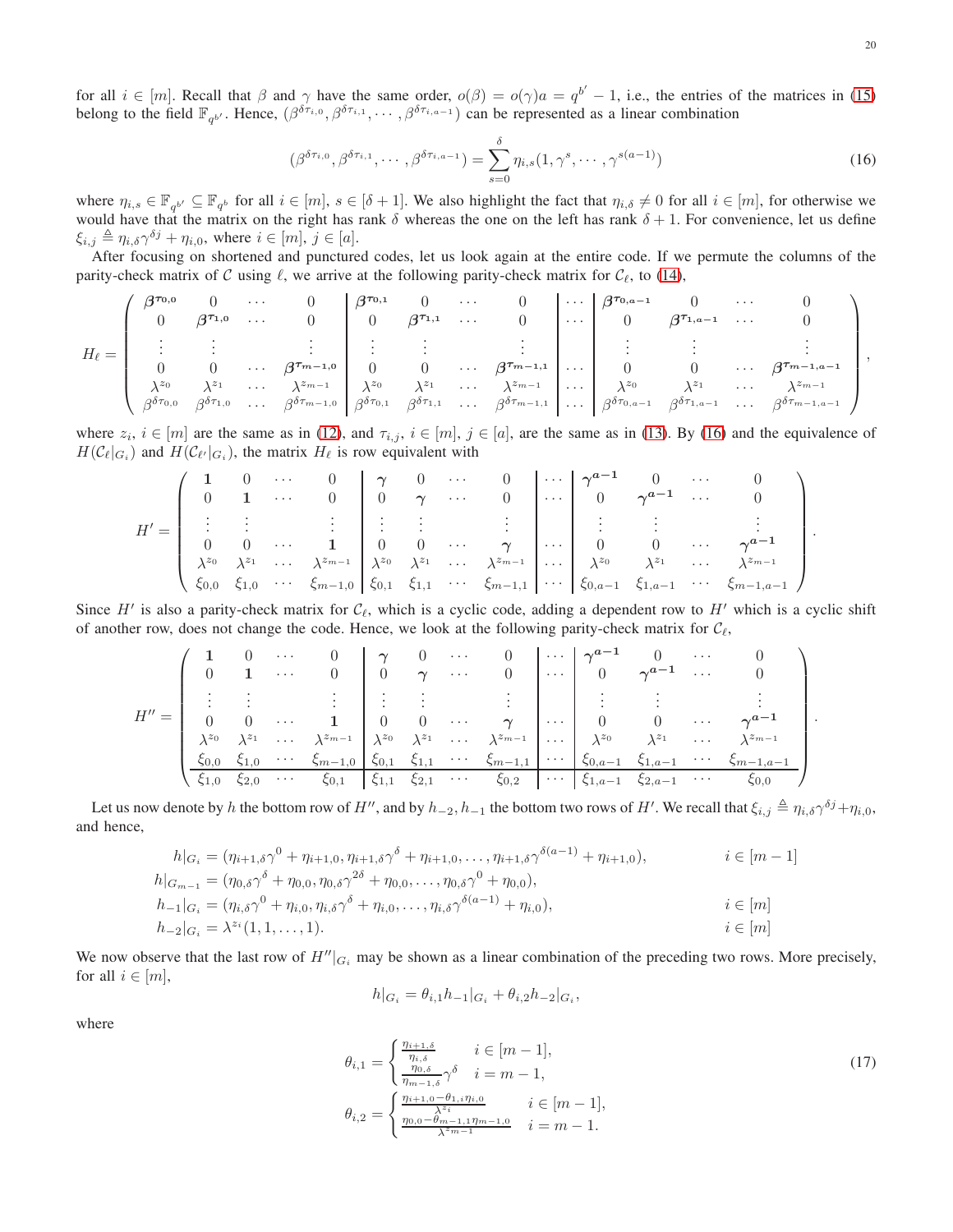Since H'' is row equivalent with H', and  $\text{rank}(H'|_{G_i}) = \delta + 1$  (i.e., full rank), the linear combination above is the *unique* linear combination of the rows of  $H'|_{G_i}$  that gives  $h|_{G_i}$ . This linear combination does not use the first  $\delta - 1$  rows of  $H'|_{G_i}$ .

Looking at the entire matrix (instead of focusing on the projections onto  $G_i$ ), once again, since  $H''$  is row equivalent with H', h must be linear combination of the rows of H'. Since in each projection onto  $G_i$  there is a unique linear combination, all these must simultaneously agree. In particular, this means

$$
\theta_{0,1} = \theta_{1,1} = \theta_{2,1} = \cdots = \theta_{m-1,1}.
$$

We recall that  $0 \neq \eta_{i,\delta} \in \mathbb{F}_{q^{b'}}$  for all  $i \in [m]$ , and  $\gamma \in \mathbb{F}_{q^{b'}}$  is primitive. Thus, we may write

<span id="page-20-1"></span>
$$
\theta_{0,1} = \theta_{1,1} = \theta_{2,1} = \dots = \theta_{m-1,1} = \gamma^j,
$$
\n(18)

for some integer  $j$ . Also, by [\(17\)](#page-19-1),

<span id="page-20-2"></span>
$$
\frac{\eta_{1,\delta}}{\eta_{0,\delta}} = \frac{\eta_{2,\delta}}{\eta_{1,\delta}} = \frac{\eta_{3,\delta}}{\eta_{2,\delta}} = \dots = \frac{\eta_{m-1,\delta}}{\eta_{m-2,\delta}} = \gamma^{\delta} \frac{\eta_{0,\delta}}{\eta_{m-1,\delta}}.
$$
\n(19)

Now, combining [\(18\)](#page-20-1) and [\(19\)](#page-20-2) we get

$$
\gamma^{jm} = \prod_{i \in [m]} \theta_{i,1} = \gamma^{\delta}.
$$

Thus,

$$
jm \equiv \delta \pmod{a}.
$$

This, in turn, implies that  $gcd(m, \frac{a}{gcd(a, \delta)}) = 1$ , as we wanted to prove.

To conclude this section, we make use of Theorem [6](#page-17-2) in order to show that Construction [A](#page-7-0) may produce cyclic MR codes with new parameters. Namely, in certain case, the construction of [\[19\]](#page-26-20), which produces codes with the same parameters as our Construction [A,](#page-7-0) results in codes that are neither cyclic, nor can be permuted to become cyclic.

**Example 4:** Set  $q = 3$ ,  $b_1 = 2$ ,  $b = 4$ ,  $r = 6$ ,  $\delta = 3$ ,  $a = 8$ ,  $n = 80$ , and  $m = 10$ . By using Construction [A,](#page-7-0) we may generate a cyclic  $(n = 80, r = 6, h = 2, \delta = 3, q^b = 3^4)$ -MR code. A *non-cyclic* MR code with the same parameters may be constructed using [\[19\]](#page-26-20). However, since  $gcd(m, \frac{a}{gcd(a, \delta)}) = gcd(8, 10) = 2 \neq 1$ , by Theorem [6](#page-17-2) this code cannot be permuted to become a cyclic code.

# V. CONCLUSION

<span id="page-20-0"></span>In this paper, we proved a new lower bound on the field size of optimal LRCs. As a byproduct, when  $r = 2$  we were able to prove that some known code constructions actually have optimal field size (where we further had to assume that the field size minus 1 or 2 is not a prime power). We then constructed cyclic MR codes. When  $r = 2$ , these codes also attain the new bound with equality, and therefore have optimal field size (again, assuming the same number-theoretic condition). We concluded by showing a known quasi-cyclic MR code, with the same parameters as our cyclic construction, may sometimes be permuted to become cyclic, and in other cases it may not.

Many open questions remain. First and foremost, the construction for a cyclic MR code in this paper only works for the case of two global parity checks, i.e.,  $h = 2$ . However, in the non-cyclic case, there are a few known constructions of MR codes with  $h \ge 3$ . Finding cyclic MR codes with  $h \ge 3$  is still an open question.

As a second open question we mention our lower bound on the field size of optimal LRCs. We were able to show it is tight only when  $r = 2$ . Thus, finding out whether it is tight for cases in which  $r \geq 3$ , or improving it, remains widely open. We leave these questions and others for future work.

### APPENDIX

In this appendix, we shall prove Theorem [4.](#page-11-0) To this end, we first recall some definitions and lemmas from [\[10\]](#page-25-8).

Throughout the appendix we shall assume the coordinate of code of length n are indexed by  $\mathbb{Z}_n$ , and where operations on coordinates are required, they shall be made modulo n. Let  $k = ru + v$  with  $0 < v \leq r$ . Denote the set of all the possible repair sets for an LRC C with all-symbol  $(r, \delta)$ -locality as

$$
\Gamma \triangleq \{ S \; : \; S \subseteq \mathbb{Z}_n, |S| \leq r + \delta - 1, d(\mathcal{C}|_S) \geq \delta \}.
$$

<span id="page-20-3"></span>**Lemma 14** ([\[9\]](#page-25-2), Lemma 7): Let C be an  $[n, k]_q$  linear code with all-symbol  $(r, \delta)$ -locality. If for a subset  $V \subseteq \Gamma$ , and for all  $S' \in \mathcal{V}$ ,  $\forall \in \mathcal{V},$ 

$$
\left|S'\cap \left(\bigcup_{S\in \mathcal{V}\backslash\{S'\}}S\right)\right|\leqslant |S'|- \delta+1,
$$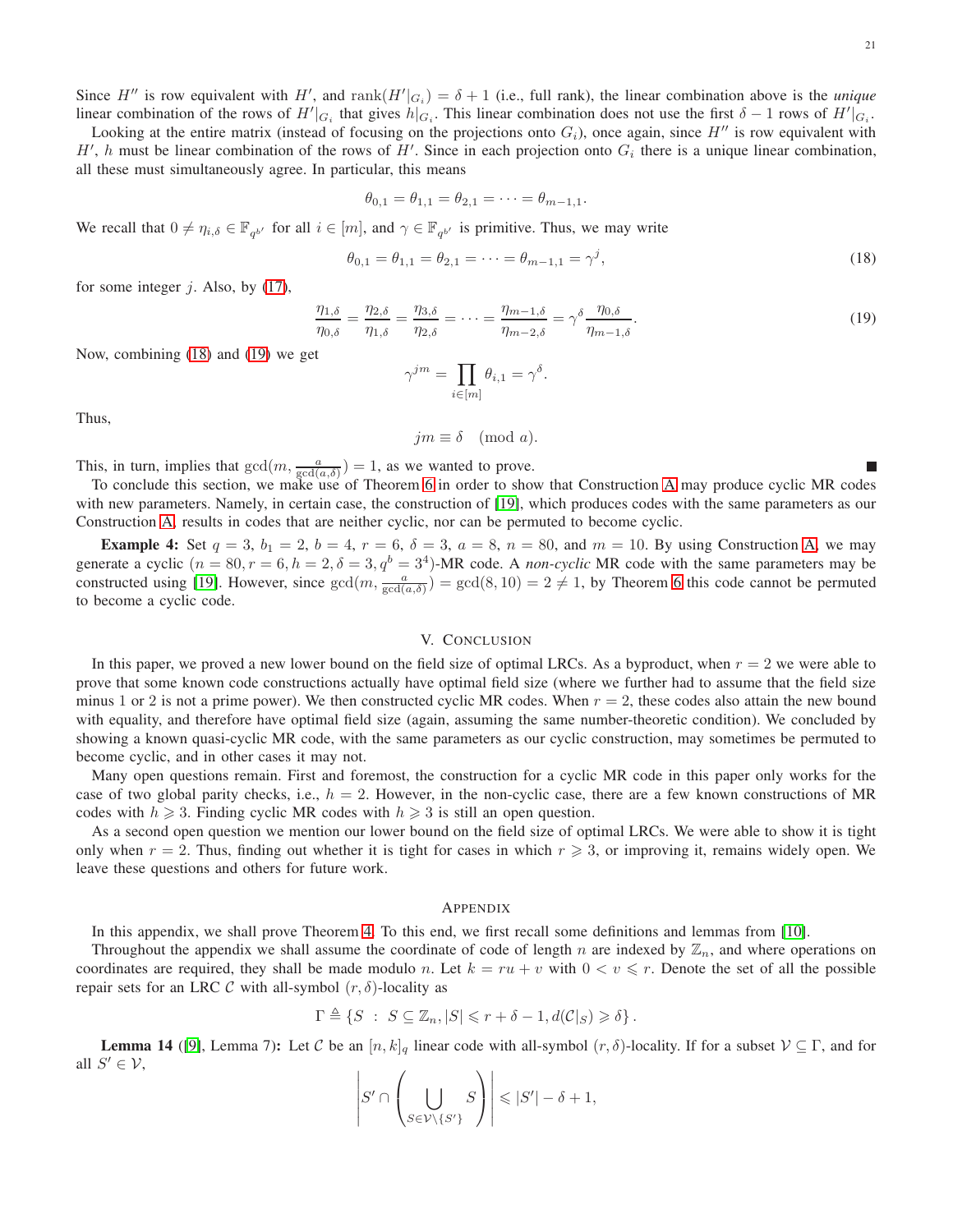<span id="page-21-4"></span><span id="page-21-1"></span>П

then we have

$$
\text{rank}\left(\bigcup_{S\in\mathcal{V}}S\right)\leqslant\left|\bigcup_{S\in\mathcal{V}}S\right|-\left|\mathcal{V}\right|(\delta-1).
$$

For cyclic LRCs we have the following simple fact.

**Lemma 15:** Let C be a cyclic LRC. If  $S \in \Gamma$  is a repair set of C, then  $S + i$  is also a repair set of C, for all  $i \in \mathbb{Z}$ .

*Proof:* Since C is cyclic,  $C|_{S} = C|_{S+i}$  for any  $i \in \mathbb{Z}$ . The claim follows immediately by definition. We are now ready for the main proof.

*Proof of Theorem [4:](#page-11-0)* Assume to the contrary that there exists a repair set  $\hat{S} \in \Gamma$  and  $\hat{t} \in \mathbb{Z}$  such that

<span id="page-21-0"></span>
$$
0 < \left| \widehat{S} \cap (\widehat{S} + \widehat{t}) \right| < \left| \widehat{S} \right| \tag{20}
$$

As an auxiliary claim, we contend that for any  $\tau \leq u/2$  there exists a 2 $\tau$ -subset of  $S \subseteq \Gamma$  that satisfies one of the following properties:

P1. There exists a subset  $S' \subseteq S$  and  $S' \in S'$  such that

<span id="page-21-5"></span>
$$
|S'| - \delta + 1 \leqslant \left| S' \cap \left( \bigcup_{S \in \mathcal{S}' \setminus \{S'\}} S \right) \right| < |S'| \,. \tag{21}
$$

P2. The following inequalities hold:

$$
|\mathcal{S}| \left( r + \delta - 1 \right) - \left| \bigcup_{S \in \mathcal{S}} S \right| \geqslant \tau,\tag{22}
$$

$$
\left| \bigcup_{S \in \mathcal{S}} S \right| \ge \operatorname{rank} \left( \bigcup_{S \in \mathcal{S}} S \right) + |\mathcal{S}| (\delta - 1). \tag{23}
$$

We proceed to prove this auxiliary claim by induction on  $\tau$ .

For the induction base, consider  $\tau = 1 \le u/2$ . In that case, choose  $S = S' = \left\{ \widehat{S}, \widehat{S} + \widehat{t} \right\}$ . By [\(20\)](#page-21-0), if additionally,  $|\widehat{S}| - \delta + 1 \leq |\widehat{S} \cap (\widehat{S} + \widehat{t})|$ , then P1 holds. Otherwise, by Lemma [14,](#page-20-3) P2 holds. Thus, the induction base is proved. Now arbitrarily choose  $i_1 \in \widehat{S} \cap (\widehat{S} + \widehat{t}).$ 

For the induction hypothesis, assume the claim holds for  $\tau$ , and let  $S_{\tau}$  be a set that satisfies the claim in that case, i.e.,  $|S_\tau| = 2\tau$ . For the induction step, we prove it also holds for  $\tau + 1$ , as long as  $\tau + 1 \le u/2$ , namely, that there exists a repair set of repair sets,  $S_{\tau+1}$ , containing  $2(\tau+1)$  repair sets, that satisfies P1 or P2. We shall make an educated guess as to what  $S_{\tau+1}$  might be, which will work in most cases. When it does not, we shall offer a correction to our initial choice of  $S_{\tau+1}$ .

Since  $2\tau \leq u - 2$  we have

$$
\operatorname{rank}\left(\bigcup_{S\in\mathcal{S}_{\tau}}S\right) \leqslant 2\tau r \leqslant (u-2)r < k.
$$

Hence, there exists an  $i_{\tau+1} \in \mathbb{Z}_n$  with  $\text{span}(\{i_{\tau+1}\}) \nsubseteq \text{span}(\bigcup_{S \in \mathcal{S}_{\tau}} S)$ . As our initial guess, we now define the following:

$$
S_{\tau+1,1} = \hat{S} + i_{\tau+1} - i_1,
$$
  
\n
$$
S_{\tau+1,2} = \hat{S} + \hat{t} + i_{\tau+1} - i_1,
$$
  
\n
$$
S_{\tau+1} = S_{\tau} \cup \{S_{\tau+1,1}, S_{\tau+1,2}\}.
$$

We observe that  $S_{\tau+1,1} \neq S_{\tau+1,2}$  since they are cyclic rotations by the same amount of  $\hat{S}$  and  $\hat{S} + \hat{t}$ , respectively, which by [\(20\)](#page-21-0), are two distinct sets. Additionally,  $i_{\tau+1} \in S_{\tau+1,1} \cap S_{\tau+1,2}$ , and since  $\text{span}(\{i_{\tau+1}\}) \nsubseteq \text{span}(\bigcup_{S \in S_{\tau}} S)$ , it follows that  $S_{\tau+1,1}, S_{\tau+1,2} \notin S_{\tau}$ . Hence,  $|S_{\tau+1}| = 2(\tau+1)$ .

If  $S_\tau$  satisfies P1 then trivially so does  $S_{\tau+1}$  and the claim follows. Assume then that  $S_\tau$  only satisfies P2. In particular, by  $(23)$ ,

<span id="page-21-3"></span>
$$
\left| \bigcup_{S \in \mathcal{S}_{\tau}} S \right| \ge \operatorname{rank} \left( \bigcup_{S \in \mathcal{S}_{\tau}} S \right) + |\mathcal{S}_{\tau}| \left( \delta - 1 \right). \tag{24}
$$

Again, if  $S_{\tau+1}$  satisfies P1 then we are done. Otherwise, assume that  $S_{\tau+1}$  does not satisfy P1, which means

<span id="page-21-2"></span>
$$
\left| S_{\tau+1,j} \cap \left( \bigcup_{S \in \mathcal{S}_{\tau+1} \setminus \{S_{\tau+1,j}\}} S \right) \right| = |S_{\tau+1,j}|, \tag{25}
$$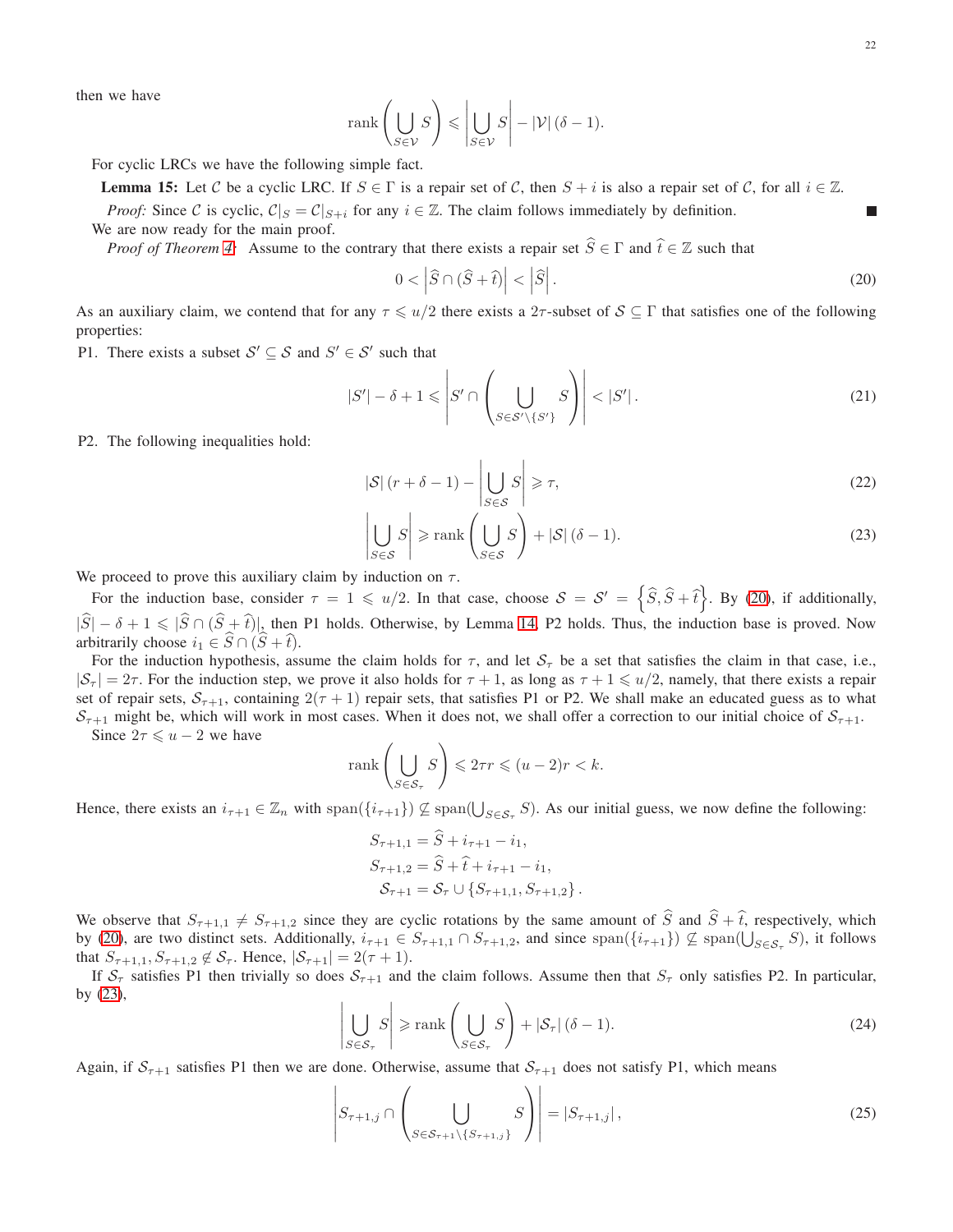or 

<span id="page-22-3"></span>
$$
\left| S_{\tau+1,j} \cap \left( \bigcup_{S \in \mathcal{S}_{\tau+1} \setminus \{ S_{\tau+1,j} \}} S \right) \right| < |S_{\tau+1,j}| - \delta + 1 \tag{26}
$$

for  $j = 1, 2$ .

means that 

If [\(25\)](#page-21-2) holds for  $S_{\tau+1,1}$ , then the fact that

<span id="page-22-0"></span>
$$
|S_{\tau+1,1} \cap S_{\tau+1,2}| = |\hat{S} \cap (\hat{S} + \hat{t})| < |\hat{S}|,
$$
  

$$
\left| S_{\tau+1,1} \cap \left( \bigcup_{S \in \mathcal{S}_{\tau}} S \right) \right| \ge 1.
$$
 (27)

Recall that span( ${i_{\tau+1}}$ )  $\nsubseteq$  span( $\cup_{S \in S_{\tau}} S$ ), but note that  $i_{\tau+1} \in S_{\tau+1,1}$ , which implies that

 $0 <$ 

$$
\left| S_{\tau+1,1} \cap \left( \bigcup_{S \in \mathcal{S}_{\tau}} S \right) \right| < |S_{\tau+1,1}| - \delta + 1.
$$

Thus, we can find a  $(\delta - 1)$ -subset  $S_{\tau+1,1}^* \subseteq S_{\tau+1,1}$  such that  $rank(S_{\tau+1,1} \setminus S_{\tau+1,1}^*) = rank(S_{\tau+1,1})$  and

$$
S_{\tau+1,1}^* \cap \left(\bigcup_{S \in \mathcal{S}_{\tau}} S\right) = \emptyset.
$$

We therefore have,

$$
\operatorname{rank}\left(S_{\tau+1,1}\cup\left(\bigcup_{S\in\mathcal{S}_{\tau}}S\right)\right) = \operatorname{rank}\left((S_{\tau+1,1}\setminus S_{\tau+1,1}^{*})\cup\left(\bigcup_{S\in\mathcal{S}_{\tau}}S\right)\right)
$$
  
\n
$$
\leqslant \left|S_{\tau+1,1}\setminus\left(S_{\tau+1,1}^{*}\cup\left(\bigcup_{S\in\mathcal{S}_{\tau}}S\right)\right)\right| + \operatorname{rank}\left(\bigcup_{S\in\mathcal{S}_{\tau}}S\right)
$$
  
\n
$$
\leqslant \left|S_{\tau+1,1}\setminus\left(\bigcup_{S\in\mathcal{S}_{\tau}}S\right)\right| - \delta + 1 + \left|\bigcup_{S\in\mathcal{S}_{\tau}}S\right| - 2\tau(\delta - 1)
$$
  
\n
$$
= \left|S_{\tau+1,1}\cup\left(\bigcup_{S\in\mathcal{S}_{\tau}}S\right)\right| - (2\tau+1)(\delta - 1),
$$
\n(28)

<span id="page-22-1"></span>where the second inequality holds by [\(24\)](#page-21-3). Note that since  $S_{\tau}$  satisfies P2, by [\(22\)](#page-21-4),

<span id="page-22-2"></span>
$$
(2\tau + 1)(r + \delta - 1) \ge \left| \bigcup_{S \in \mathcal{S}_{\tau}} S \right| + \tau + r + \delta - 1 \ge \left| \bigcup_{S \in \mathcal{S}_{\tau}} S \right| + \tau + |S_{\tau+1,1}| \ge \left| S_{\tau+1,1} \cup \left( \bigcup_{S \in \mathcal{S}_{\tau}} S \right) \right| + \tau + 1, \tag{29}
$$

where the last inequality follows from [\(27\)](#page-22-0). Recall that  $\tau + 1 \le u/2$ , hence

$$
\operatorname{rank}\left(S_{\tau+1,1}\cup\left(\bigcup_{S\in\mathcal{S}_{\tau}}S\right)\right) \leqslant (2\tau+1)r \leqslant (u-1)r \leqslant k-1-r.
$$

It then follows that there exists a repair set  $\widetilde{S}_{\tau+1,2} \in \Gamma$  such that

$$
\text{span}(\widetilde{S}_{\tau+1,2}) \not\subseteq \text{span}\left(\bigcup_{S \in \mathcal{S}_{\tau} \cup \{S_{\tau+1,1}\}} S\right).
$$

We now correct our initial guess, and for this case only, set  $S_{\tau+1} = S_{\tau} \cup \{S_{\tau+1,1}, \widetilde{S}_{\tau+1,2}\}$ . We therefore have,

$$
\operatorname{rank}\left(\bigcup_{S\in\mathcal{S}_{\tau+1}} S\right) > \operatorname{rank}\left(\bigcup_{S\in\mathcal{S}_{\tau}\cup\{S_{\tau+1,1}\}} S\right).
$$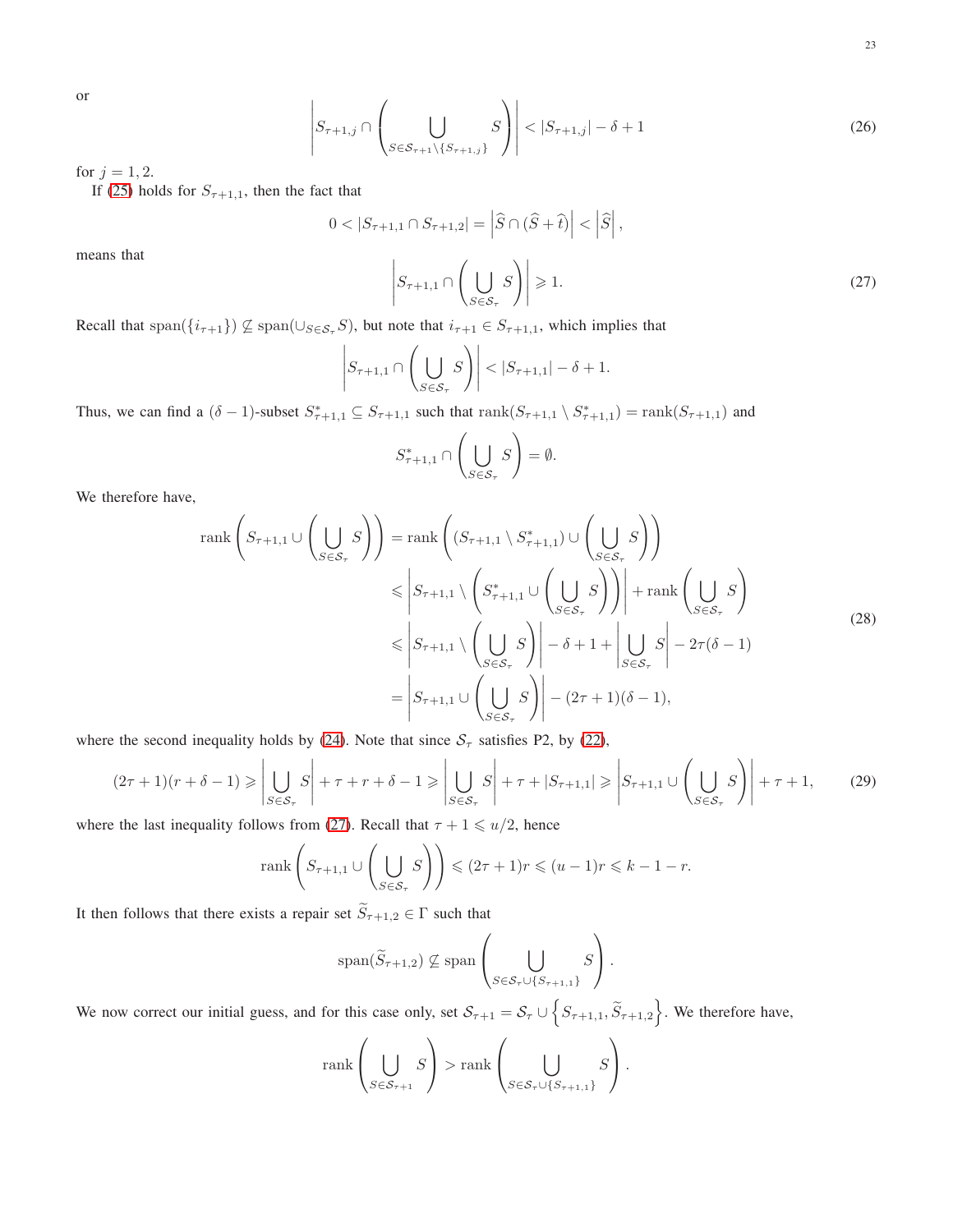By the last inequality, there exists a  $(\delta - 1)$ -subset  $\widetilde{S}_{\tau+1,2}^* \subseteq \widetilde{S}_{\tau+1,2} \setminus (\bigcup_{S \in S_{\tau} \cup \{S_{\tau+1,1}\}} S)$ , and then

<span id="page-23-0"></span>rank
$$
\left(\bigcup_{S \in S_{\tau+1}} S\right) = \operatorname{rank}\left((\widetilde{S}_{\tau+1,2} \setminus \widetilde{S}_{\tau+1,2}^*) \cup \left(\bigcup_{S \in S_{\tau} \cup \{S_{\tau+1,1}\}} S\right)\right)
$$
  
\n
$$
\leqslant \left|\widetilde{S}_{\tau+1,2} \setminus \left(\widetilde{S}_{\tau+1,2}^* \cup \left(\bigcup_{S \in S_{\tau} \cup \{S_{\tau+1,1}\}} S\right)\right)\right| + \operatorname{rank}\left(\bigcup_{S \in S_{\tau} \cup \{S_{\tau+1,1}\}} S\right)
$$
  
\n
$$
\leqslant \left|\widetilde{S}_{\tau+1,2} \setminus \left(\bigcup_{S \in S_{\tau} \cup \{S_{\tau+1,1}\}} S\right)\right| - \delta + 1 + \left|S_{\tau+1,1} \cup \bigcup_{S \in S_{\tau}} S\right| - (2\tau+1)(\delta-1)
$$
  
\n
$$
= \left|\bigcup_{S \in S_{\tau+1}} S\right| - (2\tau+2)(\delta-1),
$$
\n(30)

where the second inequality holds by [\(28\)](#page-22-1). By [\(29\)](#page-22-2) we have,

<span id="page-23-1"></span>
$$
|\mathcal{S}_{\tau+1}| \left( r + \delta - 1 \right) - \left| \bigcup_{S \in \mathcal{S}_{\tau+1}} S \right| \geqslant (2\tau+1)\left( r + \delta - 1 \right) - \left| S_{\tau+1,1} \cup \left( \bigcup_{S \in \mathcal{S}_{\tau}} S \right) \right| \geqslant \tau+1. \tag{31}
$$

In total, the combination of [\(30\)](#page-23-0) and [\(31\)](#page-23-1) shows that the modified  $S_{\tau+1}$  satisfies P2.

We now return to the original  $S_{\tau+1} = S_{\tau} \cup \{S_{\tau+1,1}, S_{\tau+1,2}\}\$ . If  $S_{\tau+1,2}$  satisfies [\(25\)](#page-21-2), then a similar argument shows we can build a modified  $S_{\tau+1}$  for which P2 holds.

As a final case, we consider the situation where both  $S_{\tau+1,1}$  and  $S_{\tau+1,2}$  satisfy [\(26\)](#page-22-3). In that case, there exist ( $\delta - 1$ )-subsets  $S^*_{\tau+1,j} \subseteq S_{\tau+1,j}$  with  $S^*_{\tau+1,j} \cap (\bigcup_{S \in S_{\tau+1} \setminus \{S^*_{\tau+1,j}\}} S) = \emptyset$  and  $\text{rank}(S_{\tau+1,j}) = \text{rank}(S_{\tau+1,j} \setminus S^*_{\tau+1,j})$ , for  $j = 1, 2$ . Thus, we have

$$
\operatorname{rank}\left(\bigcup_{S\in\mathcal{S}_{\tau+1}} S\right) = \operatorname{rank}\left((S_{\tau+1,1}\setminus S_{\tau+1,1}^*)\cup(S_{\tau+1,2}\setminus S_{\tau+1,2}^*)\cup\left(\bigcup_{S\in\mathcal{S}_{\tau}} S\right)\right)
$$
  
\n
$$
\leq \left|((S_{\tau+1,1}\setminus S_{\tau+1,1}^*)\cup(S_{\tau+1,2}\setminus S_{\tau+1,2}^*)\setminus\left(\bigcup_{S\in\mathcal{S}_{\tau}} S\right)\right| + \operatorname{rank}\left(\bigcup_{S\in\mathcal{S}_{\tau}} S\right)
$$
  
\n
$$
\leq \left|(S_{\tau+1,1}\cup S_{\tau+1,2})\setminus\left(\bigcup_{S\in\mathcal{S}_{\tau}} S\right)\right| - 2(\delta - 1) + \operatorname{rank}\left(\bigcup_{S\in\mathcal{S}_{\tau}} S\right)
$$
  
\n
$$
\leq \left|\bigcup_{S\in\mathcal{S}_{\tau+1}} S\right| - (2\tau + 2)(\delta - 1),
$$
  
\n(32)

<span id="page-23-2"></span>where the last inequality holds by [\(23\)](#page-21-1). Additionally, by [\(22\)](#page-21-4), and since  $i_{\tau+1} \in S_{\tau+1,1} \cap S_{\tau+1,2}$ ,

<span id="page-23-3"></span>
$$
2(\tau+1)(r+\delta-1) - \left| \bigcup_{S \in \mathcal{S}_{\tau+1}} S \right| \geq 2\tau(r+\delta-1) - \left| \bigcup_{S \in \mathcal{S}_{\tau}} S \right| + 2(r+\delta-1) - |S_{\tau+1,1} \cup S_{\tau+1,2}| \geq \tau+1. \tag{33}
$$

By combining [\(32\)](#page-23-2) and [\(33\)](#page-23-3) we learn that  $S_{\tau+1}$  satisfies P2, and the auxiliary claim follows.

We turn to prove the main claim. The proof is divided into two cases depending on properties P1 and P2:

**Case 1:** P1 holds for some  $\tau \leq \frac{u}{2}$ . Let  $S \subseteq \Gamma$  be a  $2\tau$ -subset,  $S' \subseteq S$ , and  $S' \in S'$ , such that [\(21\)](#page-21-5) holds. By that equation, we can choose a subset  $V \subseteq S' \setminus \{S'\}$  such that  $rank(\bigcup_{S \in V} S) = rank(\bigcup_{S \in S'} S)$ . Of all such subsets, let us choose V to be minimal, namely, rank $(\bigcup_{S \in \mathcal{V}} S)$  > rank $(\bigcup_{S \in \mathcal{V} \setminus \{A\}} S)$  for any  $A \in \mathcal{V}$ . Thus, by Lemma [14](#page-20-3) we have

<span id="page-23-4"></span>
$$
\operatorname{rank}\left(\bigcup_{S\in\mathcal{V}}S\right) \leq \left|\bigcup_{S\in\mathcal{V}}S\right| - |\mathcal{V}|(\delta - 1). \tag{34}
$$

Assume V contains v repairs sets,  $V = \{S_1, S_2, \ldots, S_{\nu}\}\.$  Since each repair set in  $\Gamma$  has rank at most r, and the union of u repair sets has rank at most  $ur \leq k - 1$ , we can extend V to a u-set  $V' \subseteq \Gamma$  such that  $V' = V \cup \{S_{\nu+1}, S_{\nu+2}, \ldots, S_u\}$ , such that each added repair set increases the overall rank, i.e.,

<span id="page-23-5"></span>rank
$$
(\mathcal{V} \cup \{S_{\nu+1}, S_{\nu+2}, \dots, S_{\nu+i}\})
$$
 < rank $(\mathcal{V} \cup \{S_{\nu+1}, S_{\nu+2}, \dots, S_{\nu+i+1}\})$  (35)

for all  $1 \leqslant i \leqslant u - \nu - 1$ .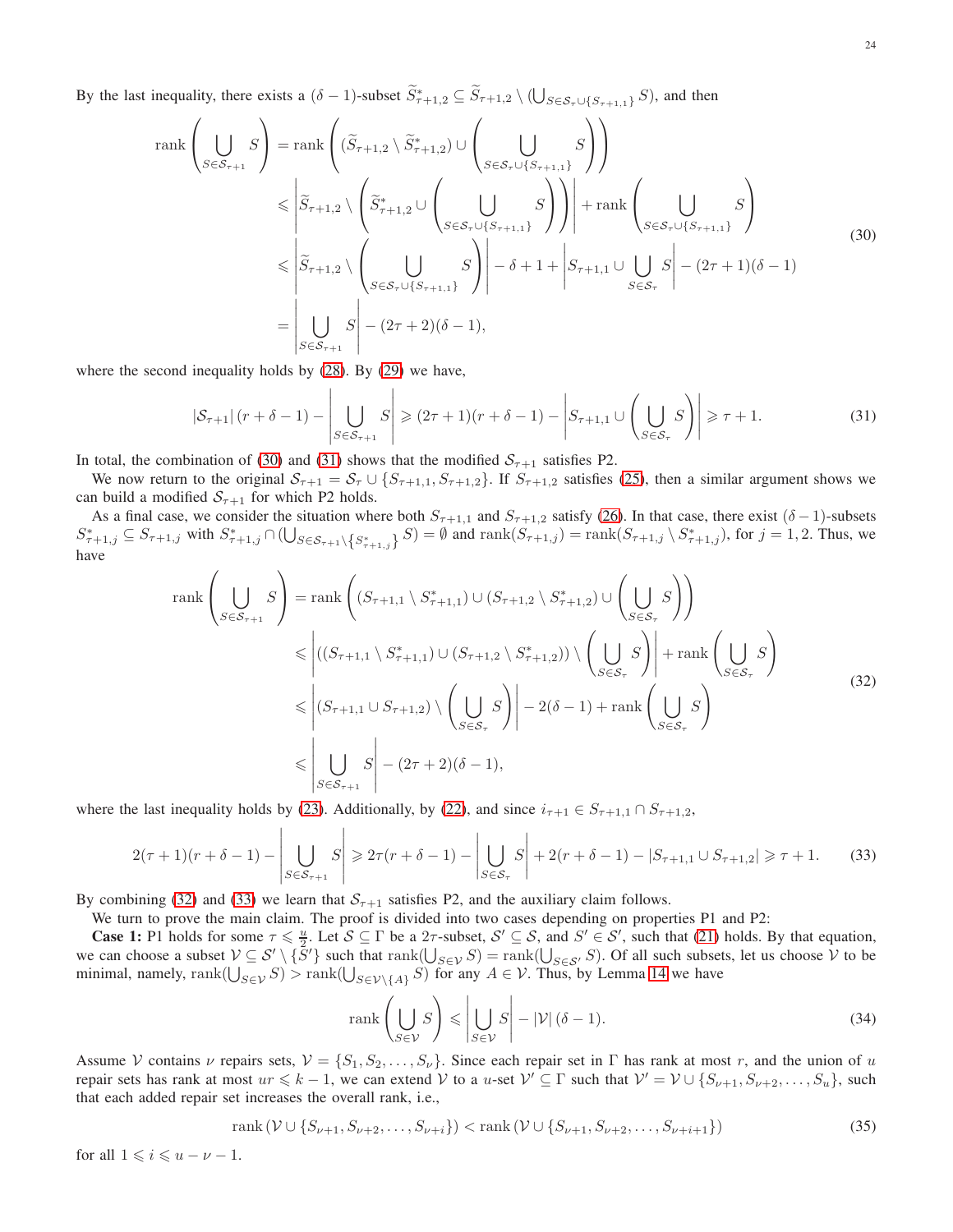$$
\operatorname{rank}\left(\bigcup_{S\in\mathcal{V}\cup\{S_{\nu+1}\}}S\right) = \operatorname{rank}\left((S_{\nu+1}\setminus S_{\nu+1}^*)\cup\left(\bigcup_{S\in\mathcal{V}}S\right)\right)
$$
  
\n
$$
\leq \begin{cases}\n| (S_{\nu+1}\setminus S_{\nu+1}^*)\setminus ( \bigcup_{S\in\mathcal{V}}S)| - 1 + \operatorname{rank}(\bigcup_{S\in\mathcal{V}}S), & \text{if } \overline{S'} \cap S_{\nu+1} \neq \emptyset \\
| (S_{\nu+1}\setminus S_{\nu+1}^*)\setminus ( \bigcup_{S\in\mathcal{V}}S)| + \operatorname{rank}(\bigcup_{S\in\mathcal{V}}S), & \text{otherwise}\n\end{cases}
$$
  
\n
$$
\leq \begin{cases}\n|S_{\nu+1}\setminus (\bigcup_{S\in\mathcal{V}}S)| - \delta + \operatorname{rank}(\bigcup_{S\in\mathcal{V}}S), & \text{if } \overline{S'} \cap S_{\nu+1} \neq \emptyset \\
| S_{\nu+1}\setminus (\bigcup_{S\in\mathcal{V}}S)| - \delta + 1 + \operatorname{rank}(\bigcup_{S\in\mathcal{V}}S) - |\mathcal{V}|(\delta - 1), & \text{if } \overline{S'} \cap S_{\nu+1} \neq \emptyset \\
| S_{\nu+1}\setminus (\bigcup_{S\in\mathcal{V}}S)| - \delta + 1 + |\bigcup_{S\in\mathcal{V}}S| - |\mathcal{V}|(\delta - 1), & \text{if } \overline{S'} \cap S_{\nu+1} \neq \emptyset \\
| S_{\nu+1}\setminus (\bigcup_{S\in\mathcal{V}}S)| - \delta + 1 + |\bigcup_{S\in\mathcal{V}}S| - |\mathcal{V}|(\delta - 1), & \text{otherwise}\n\end{cases}
$$
  
\n
$$
\leq \begin{cases}\n| \bigcup_{S\in\mathcal{V}\cup\{S_{\nu+1}\}}S| - (|\mathcal{V}| + 1)(\delta - 1) - 1, & \text{if } \overline{S'} \cap S_{\nu+1} \neq \emptyset \\
| \bigcup_{S\in\mathcal{V}\cup\{S_{\nu+1}\}}S| - (|\mathcal{V}| + 1)(\delta - 1
$$

where to prove the first inequality we use the fact that  $S' \subseteq \text{span}(\bigcup_{S \in \mathcal{V}} S)$ . Repeating the processing, at each iteration adding  $S_{\nu+2}, \ldots, S_u$ , we can conclude that

<span id="page-24-0"></span>
$$
\operatorname{rank}\left(\bigcup_{S\in\mathcal{V}'}S\right) \leq \begin{cases} |\bigcup_{S\in\mathcal{V}'}S| - u(\delta - 1) - 1, & \text{if } \overline{S'} \cap (\bigcup_{1 \leq i \leq u - \nu - 1} S_{\nu + i}) \neq \emptyset \\ |\bigcup_{S\in\mathcal{V}'}S| - u(\delta - 1), & \text{otherwise,} \end{cases}
$$
(36)

by [\(34\)](#page-23-4) and [\(35\)](#page-23-5).

Recall that the rank of the union of u repair sets, and in particular,  $\mathcal{V}'$ , satisfies  $\text{rank}(\bigcup_{S \in \mathcal{V}'} S) \leqslant ur \leqslant k - 1$ . Thus, we have a set of coordinates  $B \subseteq \mathbb{Z}_n$ , with  $\bigcup_{S \in \mathcal{V}'} S \subseteq B$  and  $\text{rank}(B) = k - 1$ . Consider the set  $\widetilde{B} \triangleq B \cup \overline{S'}$ . By [\(36\)](#page-24-0),

$$
\left|\tilde{B}\right| - \operatorname{rank}\left(\tilde{B}\right) = \left|\tilde{B}\right| - \operatorname{rank}(B) \ge \begin{cases} |B| - \operatorname{rank}(B), & \text{if } \overline{S'} \cap (\bigcup_{1 \le i \le u - \nu - 1} S_{\nu + i}) \ne \emptyset \\ |B| - \operatorname{rank}(B) + 1, & \text{otherwise} \end{cases}
$$

$$
\ge \begin{cases} |\bigcup_{S \in \mathcal{V}'} S| - \operatorname{rank}(\bigcup_{S \in \mathcal{V}'} S), & \text{if } \overline{S'} \cap (\bigcup_{1 \le i \le u - \nu - 1} S_{\nu + i}) \ne \emptyset \\ |\bigcup_{S \in \mathcal{V}'} S| - \operatorname{rank}(\bigcup_{S \in \mathcal{V}'} S) + 1, & \text{otherwise} \end{cases}
$$

$$
\ge u(\delta - 1) + 1,
$$

i.e., 

$$
\widetilde{B}\Big|\geqslant k+u(\delta-1). \tag{37}
$$

Recall now that for an  $[n, k, d]_q$  code C,

 $d = n - \max\{|I| : I \subseteq \mathbb{Z}_n, \text{rank}(\mathcal{C}_I) = k - 1\}.$ 

<span id="page-24-1"></span> $\overline{\phantom{a}}$  $\overline{\phantom{a}}$ 

Thus, by [\(37\)](#page-24-1), for our code

$$
d \leqslant n - k - u(\delta - 1).
$$

However, since our code is an optimal LRC,

$$
d = n - k + 1 - u(\delta - 1),
$$

and thus, a have reached a contradiction.

**Case 2:** P2 holds for all  $2\tau$ -subsets  $S \subseteq \Gamma$ , where  $\tau \leq u/2$ . Assume first that u is odd. Denote  $\tau = \frac{u-1}{2}$ , and arbitrarily pick  $S \subseteq \Gamma$ , with  $|S| = 2\tau = u - 1$ . By [\(22\)](#page-21-4) and [\(23\)](#page-21-1),

$$
k-1-{\rm rank}\left(\bigcup_{S\in\mathcal{S}}S\right)=ur+v-1-{\rm rank}\left(\bigcup_{S\in\mathcal{S}}S\right)\geqslant r+v-1+\frac{u-1}{2}\geqslant 2r,
$$

where the last inequality holds by the condition  $u \geq 2(r - v + 1)$ , and the fact that u is odd. Thus, we can extend S to  $\mathcal{V}' = \mathcal{S} \cup \{S_u, S_{u+1}\} \subseteq \Gamma$  with  $|\mathcal{V}'| = u + 1$ , such that

$$
\operatorname{rank}\left(\bigcup_{S\in\mathcal{S}}S\right) < \operatorname{rank}\left(S_u \cup \left(\bigcup_{S\in\mathcal{S}}S\right)\right) < \operatorname{rank}\left(\bigcup_{S\in\mathcal{V}'}S\right) \leq k-1,
$$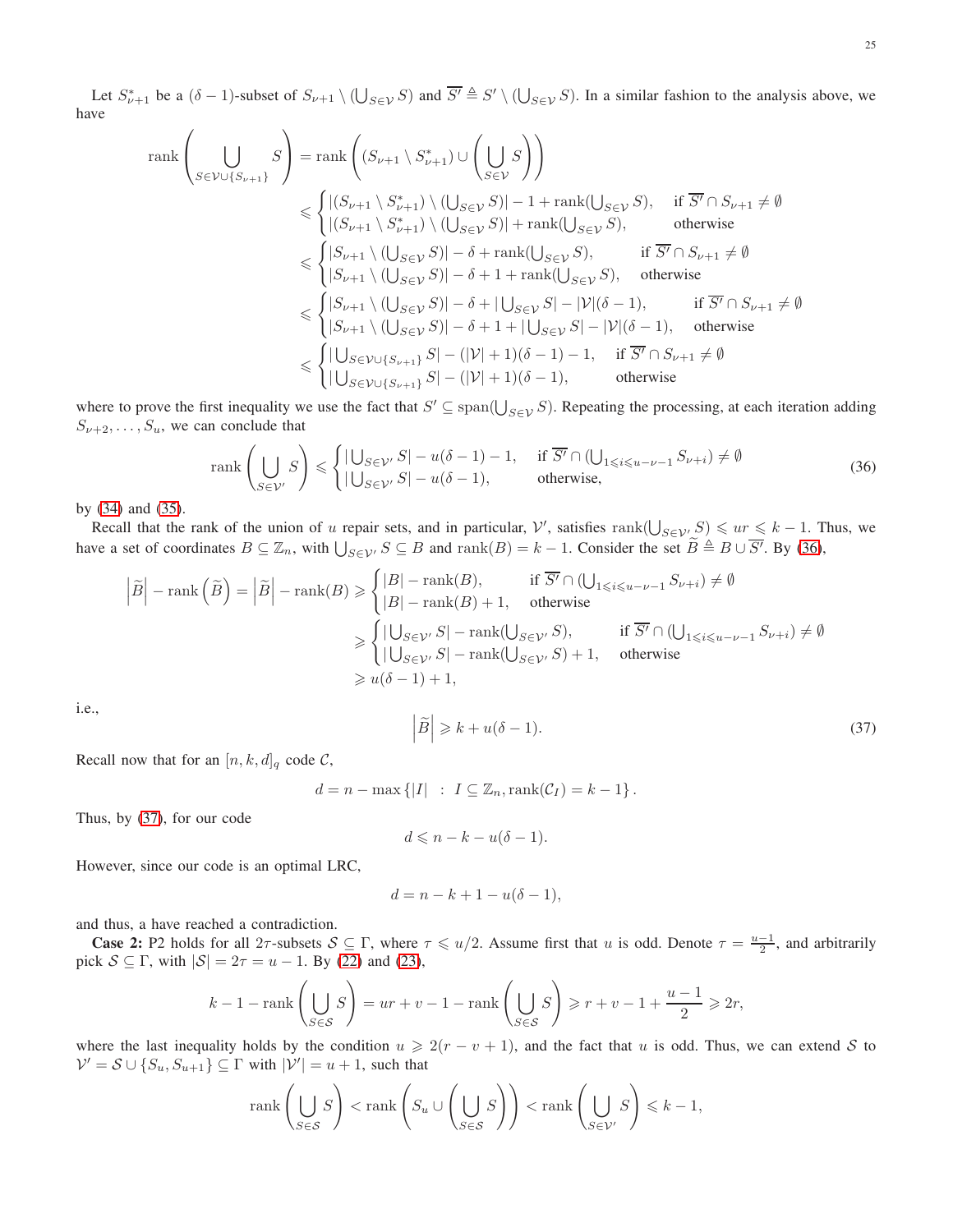and 

$$
\left| \bigcup_{S \in \mathcal{V}'} S \right| \ge \operatorname{rank} \left( \bigcup_{S \in \mathcal{V}'} S \right) + (u+1)(\delta - 1).
$$

The fact that  $\text{rank}(\bigcup_{S \in \mathcal{V'}} S) \leq k - 1$  means that we can find a set  $B \subseteq \mathbb{Z}_n$  with  $\bigcup_{S \in \mathcal{V'}} S \subseteq B$  and  $\text{rank}(B) = k - 1$ . Then,

$$
|B| - k + 1 = |B| - \operatorname{rank}(B) \ge \left| \bigcup_{S \in \mathcal{V}'} S \right| - \operatorname{rank}\left(\bigcup_{S \in \mathcal{V}'} S\right) \ge (u + 1)(\delta - 1).
$$

As in Case 1, we obtain

 $d \leq n - k + 1 - (u + 1)(\delta - 1),$ 

which contradicts the minimum distance of an optimal LRC being

$$
d = n - k + 1 - u(\delta - 1).
$$

Assume now that u is even. Denote  $\tau = \frac{u}{2}$ , and arbitrarily pick  $S \subseteq \Gamma$ , with  $|S| = 2\tau = u$ . By [\(22\)](#page-21-4) and [\(23\)](#page-21-1),

$$
k-1-{\rm rank}\left(\bigcup_{S\in\mathcal{S}}S\right)=ur+v-1-{\rm rank}\left(\bigcup_{S\in\mathcal{S}}S\right)\geqslant v-1+\frac{u}{2}\geqslant r,
$$

where the last inequality holds by the condition  $u \geq 2(r - v + 1)$ . Thus, we can extend S to  $\mathcal{V}' = \mathcal{S} \cup \{S_{u+1}\} \subseteq \Gamma$  with  $|\mathcal{V}'| = u + 1$ , such that

$$
\operatorname{rank}\left(\bigcup_{S\in\mathcal{S}}S\right) < \operatorname{rank}\left(\bigcup_{S\in\mathcal{V}'}S\right) \leq k-1,
$$

and 

$$
\left| \bigcup_{S \in \mathcal{V}'} S \right| \ge \operatorname{rank} \left( \bigcup_{S \in \mathcal{V}'} S \right) + (u+1)(\delta - 1).
$$

We now continue exactly as in the case of odd  $u$  to obtain a contradiction.

In all of the above cases, we have reached a contradiction. Hence, our assumption that there exist  $\hat{S} \in \Gamma$  and  $\hat{t} \in \mathbb{Z}$  such that  $0 < |\widehat{S} \cap (\widehat{S} + \widehat{t})| < |\widehat{S}|$  is incorrect, and the main claim of the theorem follows.

#### **REFERENCES**

- <span id="page-25-5"></span>[1] A. Agarwal, A. Barg, S. Hu, A. Mazumdar, and I. Tamo, "Combinatorial alphabet-dependent bounds for locally recoverable codes," *IEEE Transactions on Information Theory*, vol. 64, no. 5, pp. 3481–3492, 2018.
- <span id="page-25-9"></span>[2] A. Beemer, R. Coatney, V. Guruswami, H. H. López, and F. Piñero, "Explicit optimal-length locally repairable codes of distance 5," in 2018 56th Annual *Allerton Conference on Communication, Control, and Computing (Allerton)*. IEEE, 2018, pp. 800–804.
- <span id="page-25-11"></span>[3] M. Blaum, J. L. Hafner, and S. Hetzler, "Partial-MDS codes and their application to RAID type of architectures," *IEEE Transactions on Information Theory*, vol. 59, no. 7, pp. 4510–4519, 2013.
- <span id="page-25-16"></span>[4] M. Blaum, J. S. Plank, M. Schwartz, and E. Yaakobi, "Construction of partial MDS and sector-disk codes with two global parity symbols," *IEEE Transactions on Information Theory*, vol. 62, no. 5, pp. 2673–2681, 2016.
- <span id="page-25-6"></span>[5] V. R. Cadambe and A. Mazumdar, "Bounds on the size of locally recoverable codes," *IEEE transactions on information theory*, vol. 61, no. 11, pp. 5787–5794, 2015.
- <span id="page-25-1"></span>[6] H. Cai, M. Cheng, C. Fan, and X. Tang, "Optimal locally repairable systematic codes based on packings," *IEEE Transactions on Communications*, vol. 67, no. 1, pp. 39–49, 2019.
- <span id="page-25-4"></span>[7] H. Cai, C. Fan, Y. Miao, M. Schwartz, and X. Tang, "Optimal locally repairable codes: An improved bound and constructions," *arXiv preprint arXiv:2011.04966*, 2020.
- <span id="page-25-12"></span>[8] H. Cai, Y. Miao, M. Schwartz, and X. Tang, "A construction of maximally recoverable codes with order-optimal field size," *arXiv preprint arXiv:2011.13606*, 2020.
- <span id="page-25-2"></span>[9] ——, "On optimal locally repairable codes with multiple disjoint repair sets," *IEEE Transactions on Information Theory*, vol. 66, no. 4, pp. 2402–2416, 2020.
- <span id="page-25-17"></span><span id="page-25-8"></span>[10] ——, "On optimal locally repairable codes with super-linear length," *IEEE Transactions on Information Theory*, vol. 66, no. 8, pp. 4853–4868, 2020.
- [11] H. Cai and M. Schwartz, "On optimal locally repairable codes and generalized sector-disk codes," *IEEE Transactions on Information Theory*, vol. 67, no. 2, pp. 686–704, 2021.
- <span id="page-25-10"></span>[12] B. Chen, W. Fang, S.-T. Xia, J. Hao, and F.-W. Fu, "Improved bounds and Singleton-optimal constructions of locally repairable codes with minimum distance 5 and 6," *IEEE Transactions on Information Theory*, vol. 67, no. 1, pp. 217–231, 2021.
- <span id="page-25-7"></span>[13] B. Chen, S.-T. Xia, J. Hao, and F.-W. Fu, "Constructions of optimal cyclic (r, δ) locally repairable codes," *IEEE Transactions on Information Theory*, vol. 64, no. 4, pp. 2499–2511, 2018.
- <span id="page-25-3"></span>[14] Z. Chen and A. Barg, "Cyclic LRC codes with hierarchy and availability," in *2020 IEEE International Symposium on Information Theory (ISIT)*. IEEE, 2020, pp. 616–621.
- <span id="page-25-13"></span>[15] R. Gabrys, E. Yaakobi, M. Blaum, and P. H. Siegel, "Constructions of partial MDS codes over small fields," *IEEE Transactions on Information Theory*, vol. 65, no. 6, pp. 3692–3701, 2019.
- <span id="page-25-14"></span>[16] P. Gopalan, C. Huang, B. Jenkins, and S. Yekhanin, "Explicit maximally recoverable codes with locality," *IEEE Transactions on Information Theory*, vol. 60, no. 9, pp. 5245–5256, 2014.
- <span id="page-25-0"></span>[17] P. Gopalan, C. Huang, H. Simitci, and S. Yekhanin, "On the locality of codeword symbols," *IEEE Transactions on Information Theory*, vol. 58, no. 11, pp. 6925–6934, 2012.
- <span id="page-25-15"></span>[18] S. Gopi and V. Guruswami, "Improved maximally recoverable LRCs using skew polynomials," *arXiv preprint arXiv:2012.07804*, 2020.